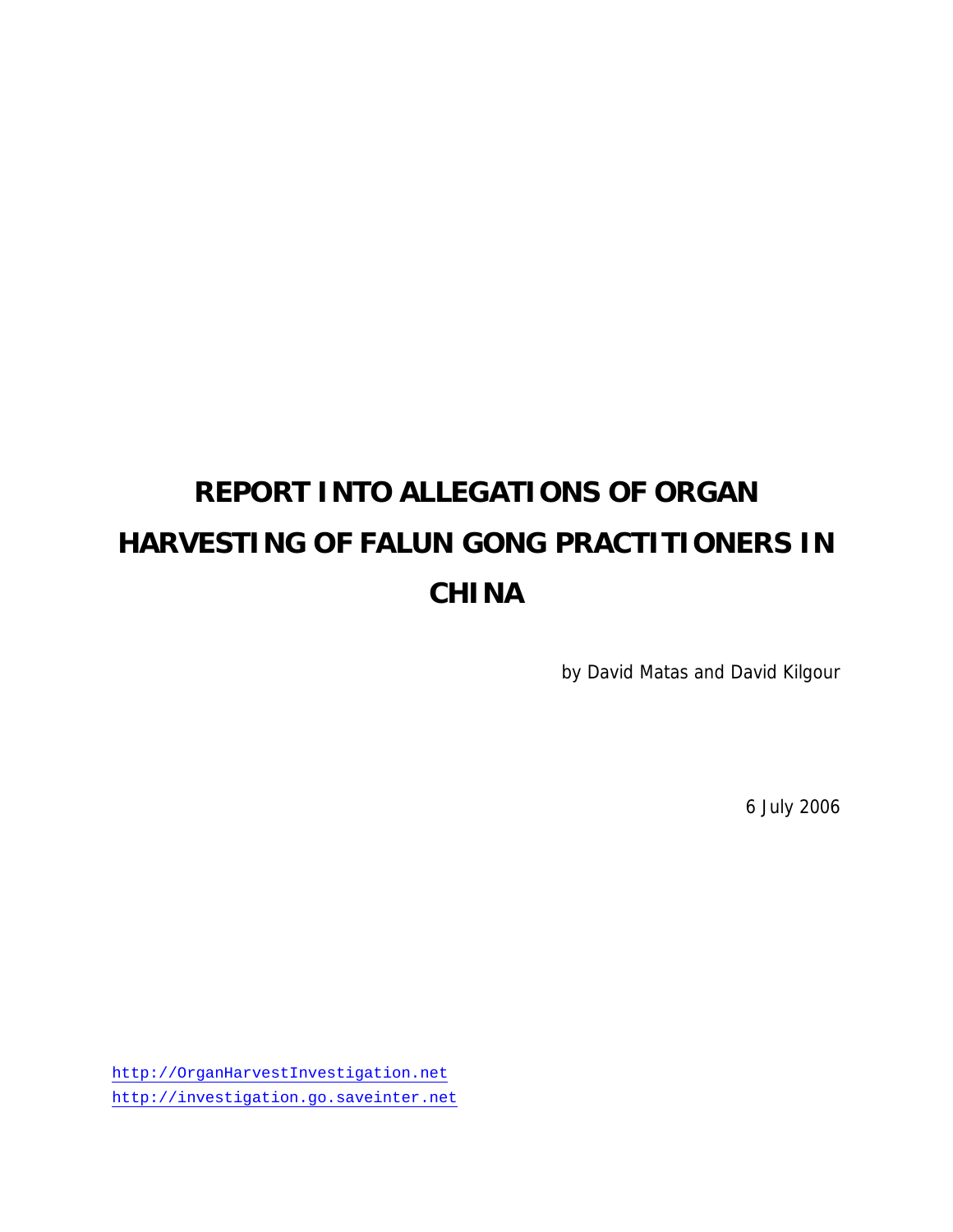## **Table of Contents**

## A. Introduction

- B. Working Methods
- C. The Allegation
- D. Difficulties of Proof
- E. Methods of Proof
- F. Elements of Proof and Disproof
- 1) A perceived threat
- 2) A policy of persecution
- 3) Incitement to hatred
- 4) Massive Arrests
- 5) Repression
- 6) The unidentified and the disappeared
- 7) Sources of transplants
- 8) Blood testing
- 9) Corpses with missing organs
- 10) A confession
- 11) Admissions
- 12) Waiting times
- 13) Incriminating Information on Websites
- 14) Victim interviews
- 15) Human rights violations generally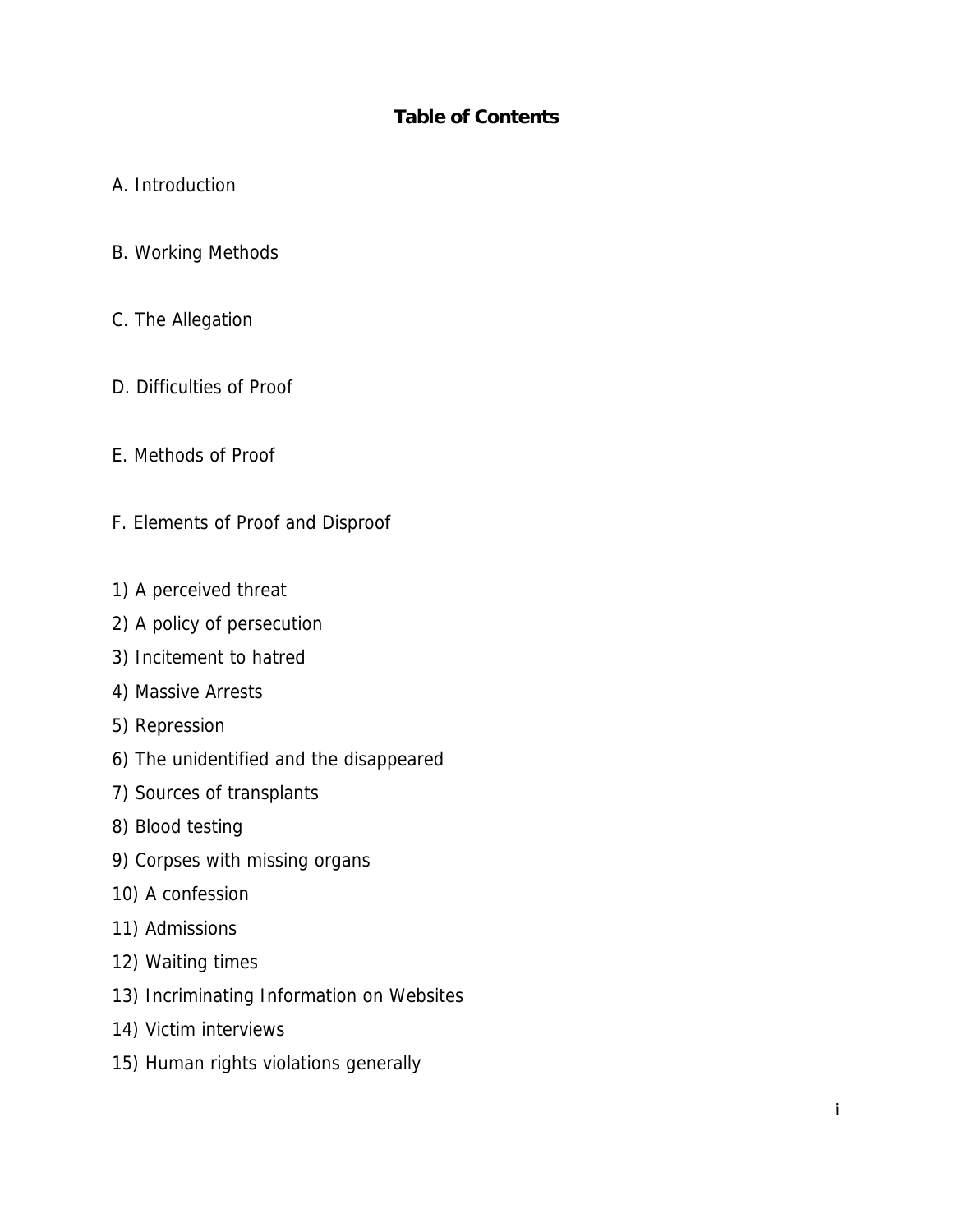- 16) Financial Considerations
- 17) Corruption
- 18) Legislation
- G. Credibility
- H. Further investigation
- I. Conclusions
- J. Recommendations
- K. Commentary
- L. Appendices
- 1) Letter of invitation from CIPFG
- 2) Biography of David Matas
- 3) Biography of David Kilgour
- 4) People interviewed
- 5) Letter to the Chinese embassy
- 6) Statements by the Government of China on Falun Gong
- 7) Physical persecution of the Falun Gong
- 8) Blood testing of Falun Gong prisoners
- 9) Unidentified Falun Gong in detention
- 10) Disappearances
- 11) AI's Records of Number of Executed Prisoners in China Each Year
- 12) Corpses with missing organs
- 13) Transcript of Interview
- 14) Transcripts of telephone investigations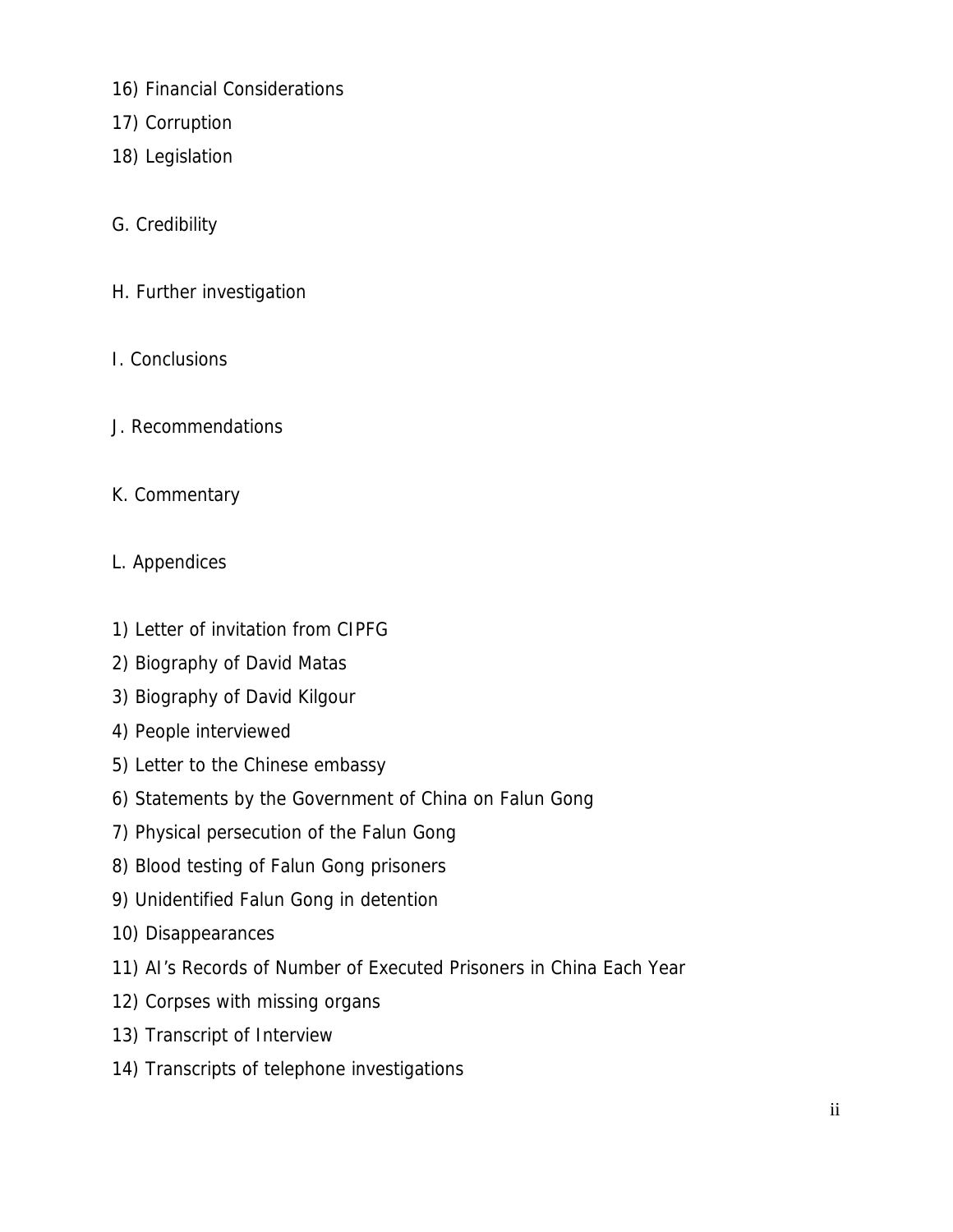## **A. Introduction**

The Coalition to Investigate the Persecution of the Falun Gong in China (CIPFG), a nongovernmental organization registered in Washington, D.C. with a branch in Ottawa, Canada, by letter dated May 24, 2006 asked for our assistance in investigating allegations that state institutions and employees of the government of People's Republic of China have been harvesting organs from live Falun Gong practitioners, killing the practitioners in the process. The request letter is attached as an appendix to this report. Many of the friends of China, including us two, are concerned about these allegations. In light of their seriousness, as well as our own commitment respecting human dignity world wide, we accepted the request.

David Matas is an immigration, refugee and international human rights lawyer in private practice in Winnipeg. He is actively involved in the promotion of respect for human rights as an author, speaker and participant in several human rights non-governmental organizations.

David Kilgour is a former member of Parliament and a former Secretary of State of the Government of Canada for the Asia Pacific region. Before he became a Parliamentarian, he was a Crown prosecutor. The biographies of both authors are attached as appendices to this report.

### **B. Working Methods**

We conducted our investigation independently from the CIPFG, the Falun Dafa Association, any other organization, and any government. We sought to go to China unsuccessfully, but would be willing to go even subsequently to pursue a second stage of the investigation if access to witnesses and institutions can be obtained. We interviewed a number of different people listed in an appendix to this report as well as read extensively any information we could obtain relevant to our report. We were not paid by anyone for this report but rather did this work as volunteers.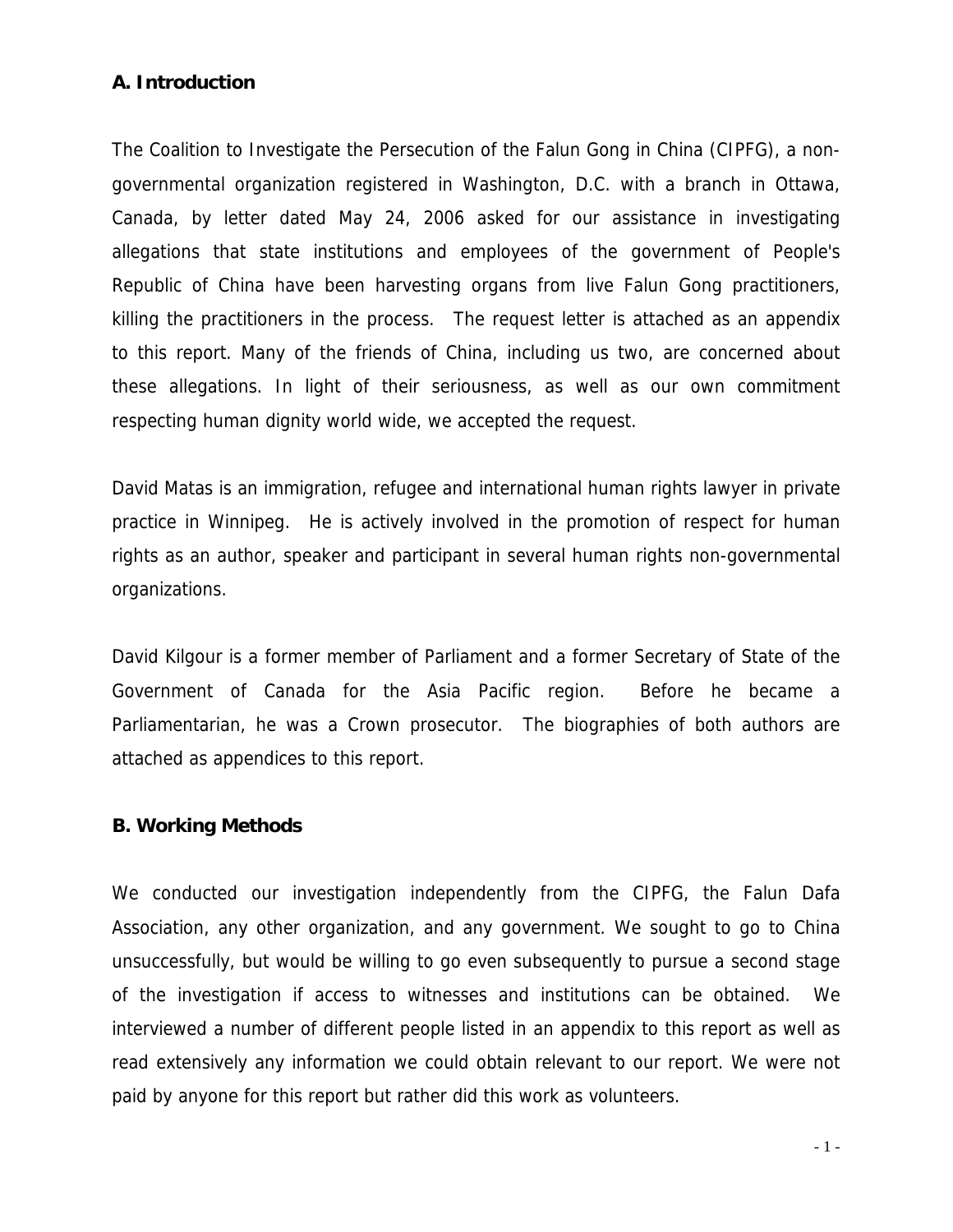## **C. The Allegation**

It is alleged that Falun Gong practitioners are victims of live organ harvesting throughout China. The allegation is that organ harvesting is inflicted on unwilling Falun Gong practitioners at a wide variety of locations, pursuant to a systematic policy, in large numbers.

Organ harvesting is a step in organ transplants. The purpose of organ harvesting is to provide organs for transplants. Transplants do not necessarily have to take place in the same place as the location of the organ harvesting. The two locations are often different, organs harvested in one place are shipped to another place for transplanting.

The allegation is further that the organs are harvested from the practitioners while they are still alive. The practitioners are killed in the course of the organ harvesting operations or immediately thereafter. These operations are a form of murder.

Finally, we are told that the practitioners killed in this way are then cremated. There is no corpse left to examine to identify as the source of an organ transplant.

The thought of such a practice occurring, particularly if it might be at the direction of a government, at the beginning of the 21st century when the value of individual human life is finally gaining more widespread respect, is most alarming. Accordingly, when one of the first in camera witnesses, a woman who is not a Falun Gong practitioner, met in the course of this inquiry said that her surgeon husband told her that he personally removed the corneas from approximately 2000 anaesthetized Falun Gong prisoners in northeast China during the two year period before October, 2003 ( at which time he refused to continue), we were shaken. Much of what we have encountered since, as outlined in this report, has been almost equally disturbing.

#### **D. Difficulties of Proof**

The allegations, by their very nature, are difficult either to prove or disprove. The best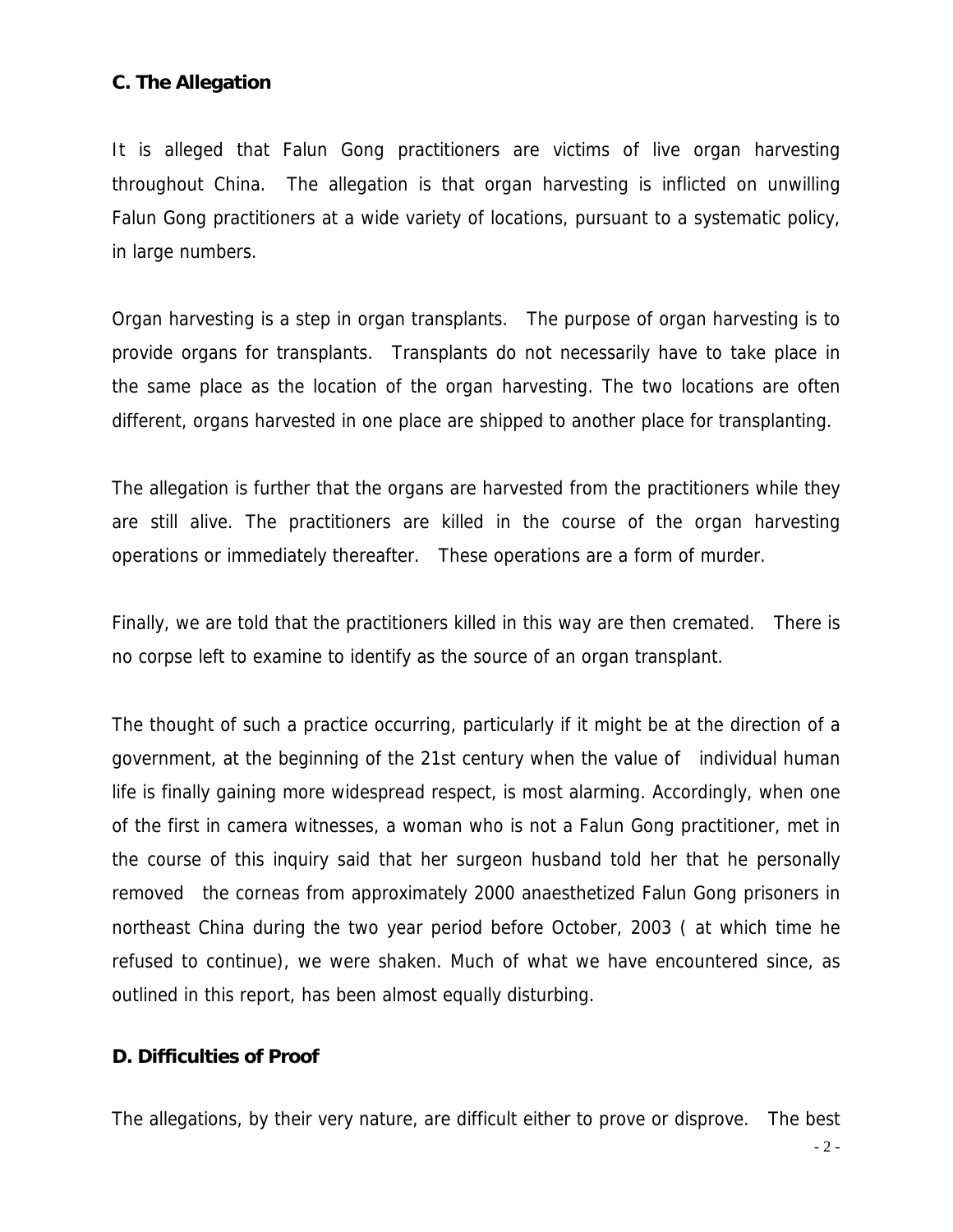evidence for proving any allegation is eye witness evidence. Yet for this alleged crime, there is unlikely to be any eye witness evidence.

The people present at the scene of organ harvesting of Falun Gong practitioners, if it does occur, are either perpetrators or victims. There are no bystanders. Because the victims, according to, the allegation are murdered and cremated, there is no body to be found, no autopsy to be conducted. There are no surviving victims to tell what happened to them. Perpetrators are unlikely to confess to what would be, if they occurred, crimes against humanity. Nonetheless, though we did not get full scale confessions, we garnered a surprising number of admissions through investigator phone calls.

The scene of the crime, if the crime has occurred, leaves no traces. Once an organ harvesting is completed, the operating room in which it takes place looks like any other empty operating room.

The clampdown on human rights reporting in China makes assessment of the allegations difficult. China, regrettably, represses human rights reporters and defenders. There is no freedom of expression. Those reporting on human rights violations from within China are often jailed and sometimes charged with communicating state secrets. In this context, the silence of human rights non-governmental organizations on organ harvesting of unwilling Falun Gong practitioners tells us nothing.

The International Committee of the Red Cross is not allowed to visit prisoners in China. Nor is any other organization concerned with human rights of prisoners. That also cuts off a potential avenue of evidence.

China has no access to information legislation. It is impossible to get from the Government of China basic information about organ transplants - how many transplants there are, what is the source of the organs, how much is paid for transplants or where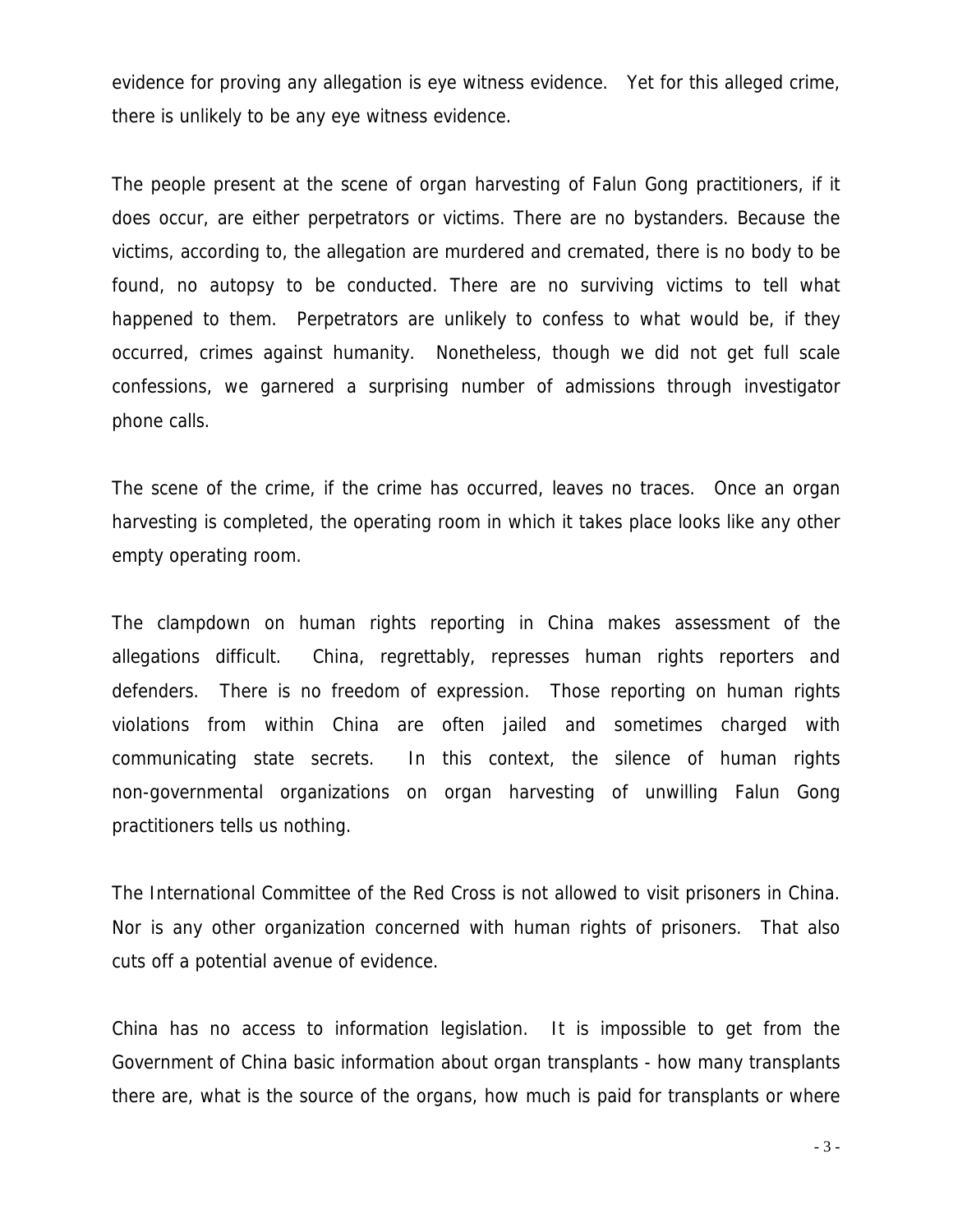that money is spent.

We did seek to visit China for this report. Our efforts went nowhere. We asked in writing for a meeting with the embassy to discuss terms of entry. Our letter is attached as an appendix to this report. Our request for a meeting was accepted. But the person who met with David Kilgour was interested only in denying the allegations and not in arranging for our visit.

#### **E. Methods of Proof**

We have had to look at a number of factors, to determine whether they present a picture, all together, which make the allegations either true or untrue. None of these elements on its own either establishes or disproves the allegations. Together, they paint a picture.

Many of the pieces of evidence we considered, in themselves, do not constitute ironclad proof of the allegation. But their non-existence might well have constituted disproof. The combination of these factors, particularly when there are so many of them, has the effect of making the allegations believable, even when any one of them in isolation might not do so. Where every possible element of disproof we could identify fails to disprove the allegations, the likelihood of the allegations being true becomes substantial.

Proof can be either inductive or deductive. Criminal investigation normally works deductively, stringing together individual pieces of evidence into a coherent whole. The limitations our investigation faced placed severe constraints in this deductive method. Some elements from which we could deduce what was happening were, nonetheless, available, in particular, the investigator phone calls.

We also used inductive reasoning, working backwards as well as forwards. If the allegations were not true, how would we know it was not true? If the allegations were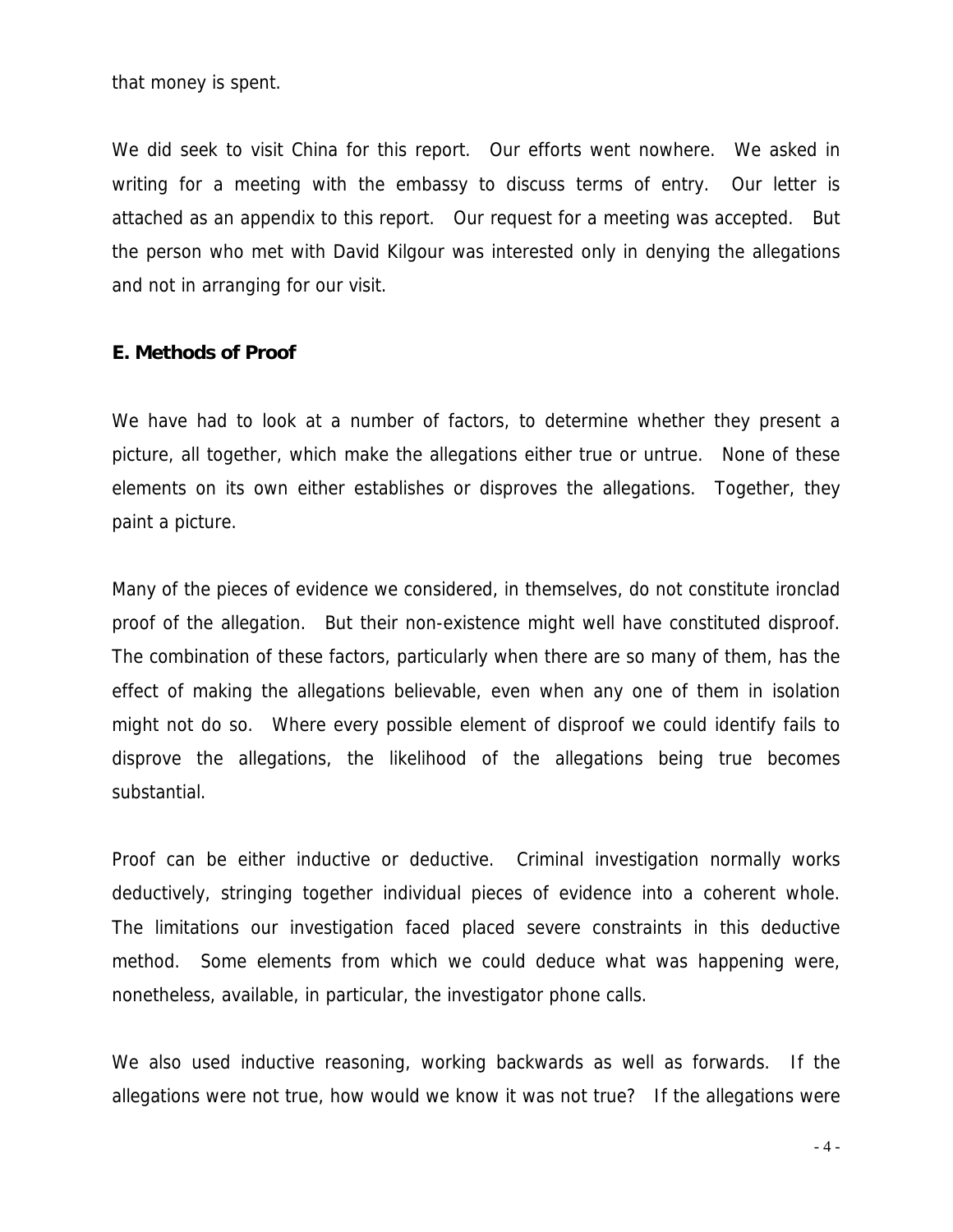true, what facts would be consistent with those allegations? What would explain the reality of the allegations, if the allegations were real? Answers to those sorts of questions which helped us to form our conclusions.

#### **F. Elements of Proof and Disproof**

We considered any and all elements of proof and disproof which were available and which might be available. Some evidentiary trails went nowhere. But we attempted to follow them nonetheless.

#### **1) Perceived threat**

The Chinese Communist Party (CCP) came to see Falun Gong as a threat to its monopoly of ideological power over China in the late 1990s. This perceived threat does not prove the allegations. Yet, if the Falun Gong were not seen as a threat to the power of the CCP, the allegations would be undermined.

Falun Gong was founded in north eastern China in 1992 by Li Hongzhi. In the 1980s, Li began practising qigong, a centuries-old system of breathing exercises - occasionally referred to as "Chinese yoga" - which was thought to improve health and spiritual sensitivity. Qigong in all its variations was suppressed across the country in 1949 after the CCP seized office in Beijing, but the police state environment had become less oppressive by the 1980s for qigong in all forms, including Falun Gong.

Falun Gong had at the time only recently been developed by Li and included elements of Confucianism, Buddhism and Taoism. In essence, it teaches methods of meditation through exercises intended to improve physical and spiritual health and fitness. The movement is not political and it followers seek to promote truth, tolerance and compassion across racial, national and cultural boundaries. Violence is anathema to Falun Gong adherents. Li registered his movement with the government's Qigong Research Association and by the mid-nineties claimed to have approximately 60 million practitioners. The Chinese Government's sports department itself estimated that there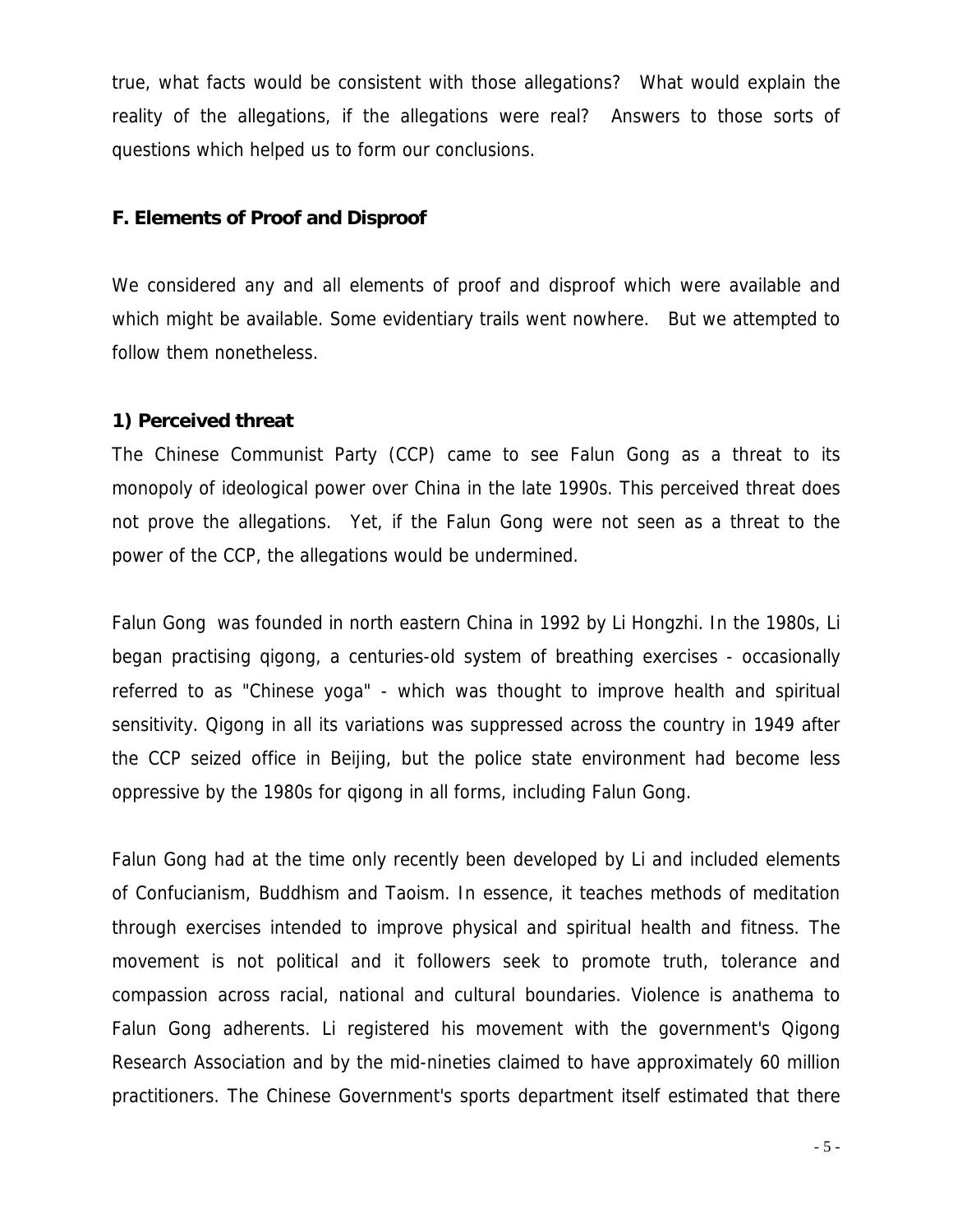According to Professor Maria Hsia Chang's book, Falun Gong, published by Yale University in 2004,

 "Reportedly, the middle-aged and those from the middle class comprised (Falun Gong's) main following, although its ranks also included students and the elderly, as well as peasants. They came from all walks of life: teachers, physicians, soldiers, CCP cadres, diplomats posted in foreign countries, and other government officials. More than that, it was reported that among the followers of Master Li were the spouses and family members of some of China's top officials, including President Jiang, Premier Zhu and officials of the State Council, the executive branch of government."  $1$ 

Falun Gong was part of the explosion of religious activity that appeared in China since the 1980s as "part of China's post-Mao 'spiritual vacuum' and the scaling back of the Party's ideological control of society..." <sup>2</sup> The popular appeal of Falun Gong in particular was based in part on its commitment to integrate modern science with Chinese traditions.

Before Falun Gong was banned in July, 1999, its adherents gathered regularly in China's myriad cities to do their exercises. As Chang notes, in Beijing alone there were more than 2000 practice stations. China's Premier Zhu for one, she adds, appeared to be pleased with the rising popularity of Li's movement because its positive social consequences included reducing medical costs for practitioners, who were often healthy. President Jiang himself was reported to have taken up qigong in 1992 by inviting a member of Zhong Gong, a group which then claimed 38 million members, to treat him for arthritis and neck pains (By early 2000, however, Jiang's government banned Zhong Gong as an "evil sect" and drove its leader out of China.). $<sup>1</sup>$ </sup>

<sup>&</sup>lt;sup>1</sup> Professor Maria Hsia Chang's book, Falun Gong, published by Yale University, 2004

<sup>&</sup>lt;sup>2</sup> "Falun Gong and Canada's China policy". David Ownby, vol. 56, International Journal, Canadian Institute of International Affairs, Spring 2001.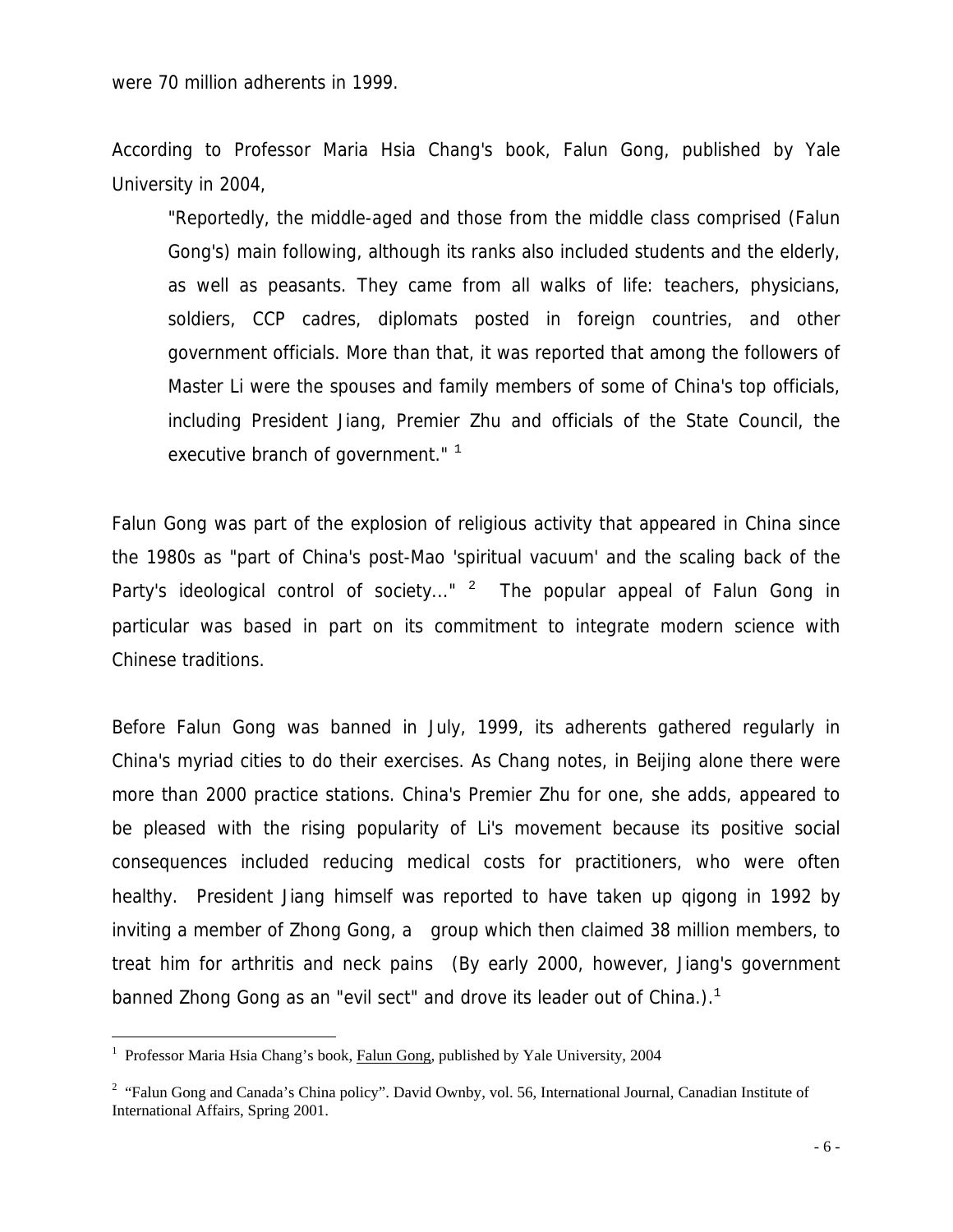Jiang's personal confrontation with Falun Gong had begun to develop in 1996, Chang and many other observers conclude, when Li's book, Rotating the Law Wheel, sold almost a million copies across China. This alerted nervous party leaders, including Jiang, to the growing popularity of the movement. Fearing the possibility of political revolt against the government, they banned the sale of China Falun Gong and others publications and encouraged disgruntled adherents to accuse Li of stealing from the public. Chang notes:

 "Sensing that he and (Falun Gong) had fallen into disfavour - and reportedly at the urging of authorities - Li emigrated to the United States in early 1998, where he has since acquired permanent residence."<sup>1</sup>

The non - violent phase of the campaign continued into May 1998, when a government television interviewer referred to Falun Gong as a "superstition". According to Chang's research, this resulted in about a hundred CCP party, government and military retirees, who were adherents of Falun Gong, petitioning Jiang unsuccessfully to legalize it. The party later had an article published in a magazine (Science and Technology for Youth), which singled out Falun Gong as a superstition and a health risk because practitioners might refuse conventional medical treatments for serious illnesses. A large number of Falun Gong adherents demonstrated peacefully against the contents of the piece outside the Tianjin editor's office. When arrests and police beatings resulted, the stage was set for another act of protest in the national capital.  $<sup>1</sup>$ </sup>

On April 25th, 1999, 10,000 - 16,000 ordinary Chinese citizens gathered from dawn until late at night outside the CCP headquarters at Zhongnanhai next to Beijing's Forbidden City. The participants included intellectuals, government officials and party members. The protest was silent; there were no posters and not a single political slogan or defiant thought was voiced. Chang: "On the day of the demonstration, (Jiang) asked to be driven around Zhongnanhai in his limousine and stared at the throng through the tinted windows. That night, clearly alarmed by the demonstration, he wrote the CCP Politburo to assure his colleagues that he believed 'Marxism can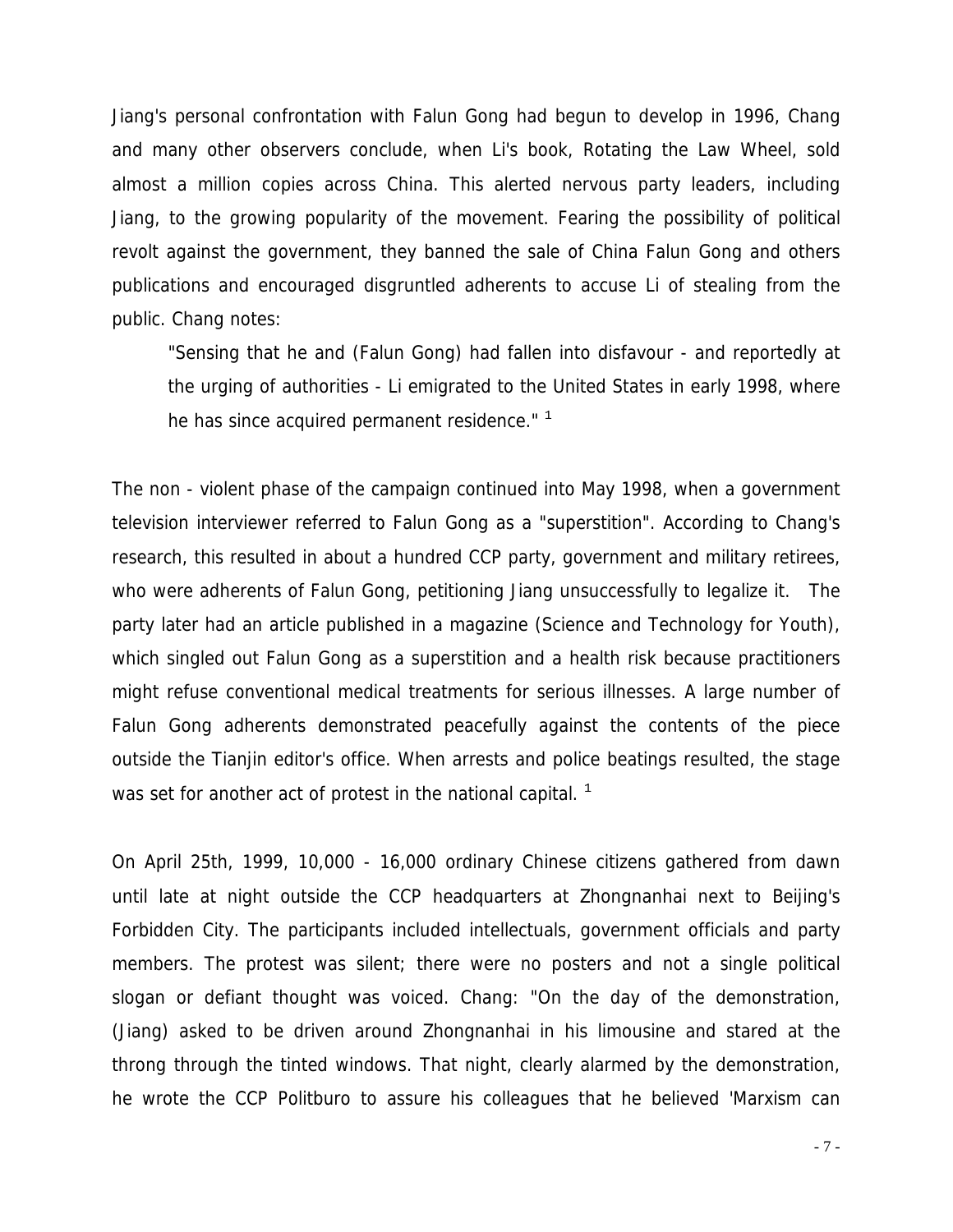triumph over Falun Gong" $.1$  The CCP's half century of monopolizing power in China was suddenly in the personal view of its current leader in grave danger.

David Ownby, Director of the Centre of East Asian studies at the University of Montreal and a specialist in modern Chinese history, wrote candidly about what was occurring in mid-2001 and earlier in a paper prepared five years ago for the Canadian Institute of International Affairs. $2$  Ownby observes that the

 "seemingly benign nature of Falungong in North America and its apparently 'evil' character in China might lead Canadians who are concerned about human rights to look very carefully at the Chinese case against Falungong,"

Though Chinese leaders refer to Falun Gong as a "cult", Ownby notes that

 "there is little in their practice in Canada and the US that supports the idea that the group is a 'cult' in the general sense of the word. The Chinese government's case against Falungong as a 'cult' can not be convincing unless the government allows third party verification of its allegations of Falungong abuses in China. China has essentially reacted out of fear of Falungong's ability to mobilize its followers..."

### **2) A Policy of Persecution**

If organ harvesting from Falun Gong practitioners were widespread across China, one would expect some governmental policy directive to that effect. Yet, the secrecy of policy formulation in China prevents us from determining whether such a policy exists.

Nonetheless, we do know that persecution of Falun Gong exists, as an official policy. There are some very strong policy statements, attached as an appendix to this report, by the Government of China and the Communist Party of China, calling for the persecution of the Falun Gong, including physical persecution. These statements are consistent with the allegations we have heard.

According to Li Baigen, then assistant director of the Beijing Municipal Planning office who attended the meeting, during 1999 the three men heading the 610 office called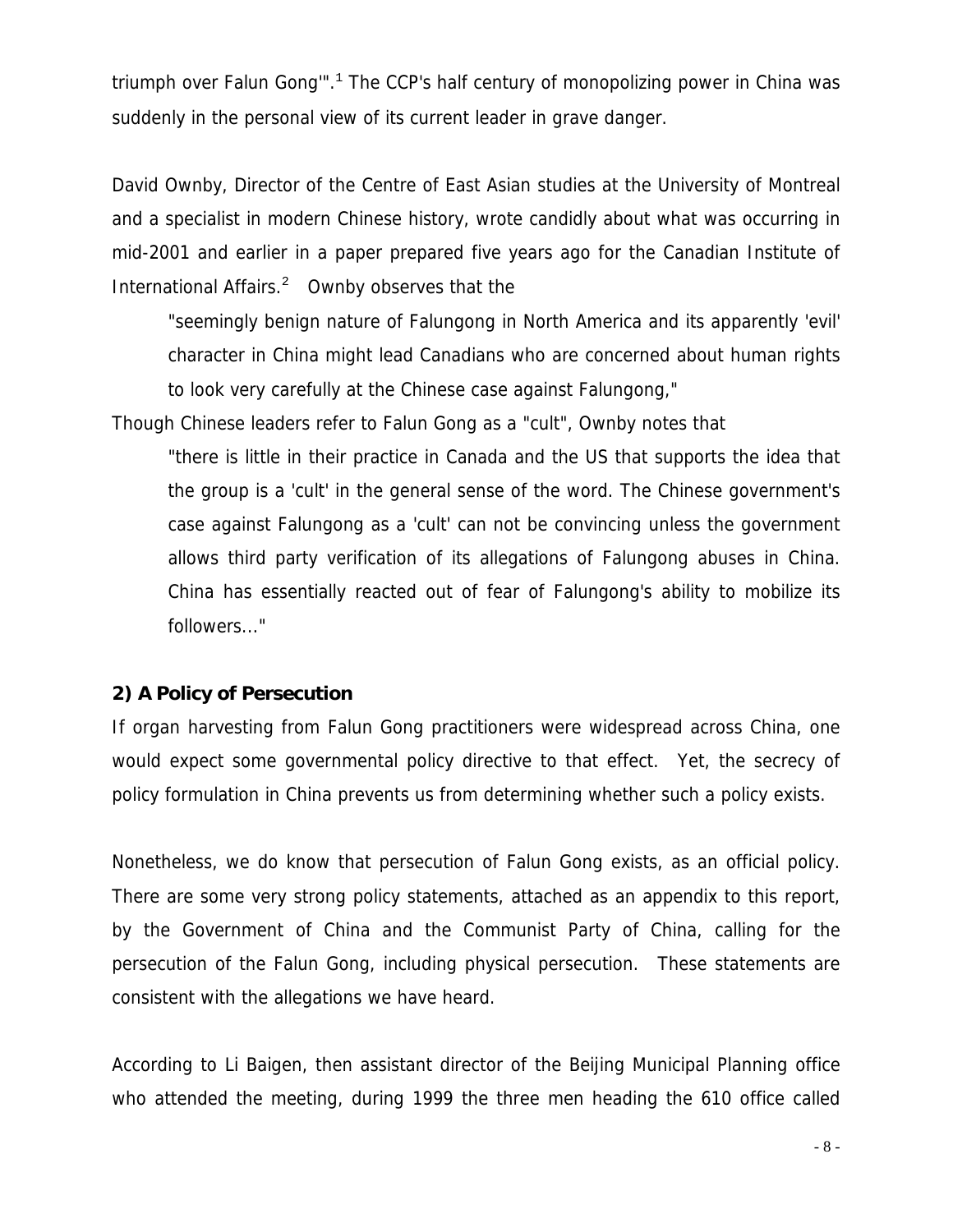more than 3000 officials to the Great Hall of the People in the capital to discuss the campaign against Falun Gong, which was then not going well. Demonstrations were continuing to occur around the capital. The head of the 610 office, Li Lanqing, verbally announced the government's new policy on the movement: "defaming their reputations, bankrupting them financially and destroying them physically." It appears to have been only after this meeting that the deaths of adherents at police hands began to be recorded as suicides.

We were told by Falun Gong practitioners in Canada, that many of their members in China were told by law-enforcement officers in different parts of China that "death of Falun Gong members count as suicide, and they will be cremated directly".

## **3) Incitement to Hatred**

The Falun Gong in China are dehumanized both in word and deed. Policy directives are matched by incitement to the population at large both to justify the policy of persecution, to recruit participants, and to forestall opposition. This sort of vocabulary directed against a particular group has become both the precursor and the hallmark of gross human violations directed against the group.

According to Amnesty International, the Chinese Government adopted three strategies to crush Falun Gong: violence against practitioners who refuse to renounce their beliefs; "brainwashing" to force all known practitioners to abandon Falun Gong and renounce it, and a more effective media campaign to turn public opinion against Falun Gong.  $3$ 

The media campaign featured an incident on 23 January 2001 when five persons declared to be Falun Gong practitioners by the government, including a 12 year-old girl and her mother, purportedly set themselves on fire in Tiananmen Square. The state media repeatedly broadcast shocking images of the burning body of the girl and material aimed at discrediting the group after the incident, reportedly changing public

i <sup>3</sup> http://web.amnesty.org/library/Index/engASA170282001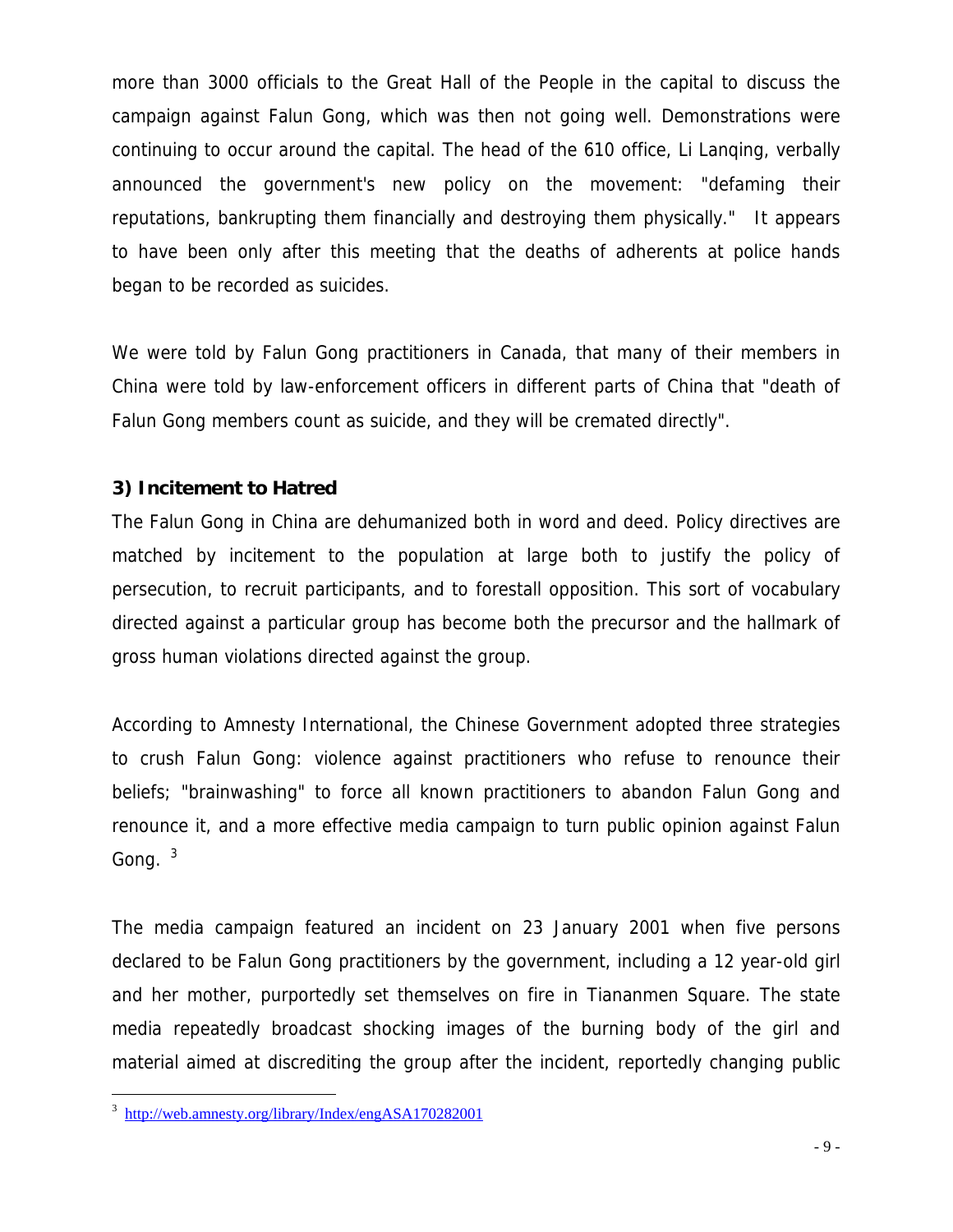opinion about Falun Gong. There is considerable concern about whether in reality the government staged the entire incident.

Incitement to hatred is not specific enough to indicate the form that persecution takes. But it promotes any and all violations of the worst sort. It is hard to imagine the allegations we have heard being true in the absence of this sort of hate propaganda. Once this sort of incitement exists, the fact that people would engage in such behaviour against the Falun Gong - harvesting their organs and killing them in the process - ceases to be implausible.

### **4) Massive Arrests**

Despite the media campaign, hundreds of thousands of men and women travelled to Beijing to protest or to unfold banners calling for the group's legalization almost daily. <sup>4</sup> Author Jennifer Zeng, formerly of Beijing and now living in Australia, confirms that she managed to acquire classified information that by the end of April 2001 there had been approximately 830,000 arrests of Falun Gong adherents.

Large numbers of Falun Gong adherents in arbitrary indefinite secret detention alone do not prove the allegations. But the opposite, the absence of such pool of detainees, would undermine the allegations. An extremely large group of people subject to the exercise of the whims and power of the state, without recourse to any form of protection of their rights, provides a potential source for organ harvesting of the unwilling.

### **5) Repression**

i<br>Li

The crackdown on Falun Gong included President Jiang's creation of a special force, the 6-10 office  $5/6$ , in every province, city, county, university, government department and

<sup>&</sup>lt;sup>4</sup> "Few Members of Large Sect to Face Trial, Beijing Says", The New York Times, December 2, 1999, http://www.cesnur.org/testi/falun\_023.htm or

 <sup>&</sup>quot;Failure admitted in crackdown", South China Morning Post, April 22, 2000 By Willy Wo-Lap Lam

 $<sup>5</sup>$  Appendix 6, (June 7, 1999) "Comrade Jiang Zemin's speech at the meeting of the Political Bureau of CCCCP</sup> regarding speeding up the dealing with and settling the problem of 'FALUN GONG'"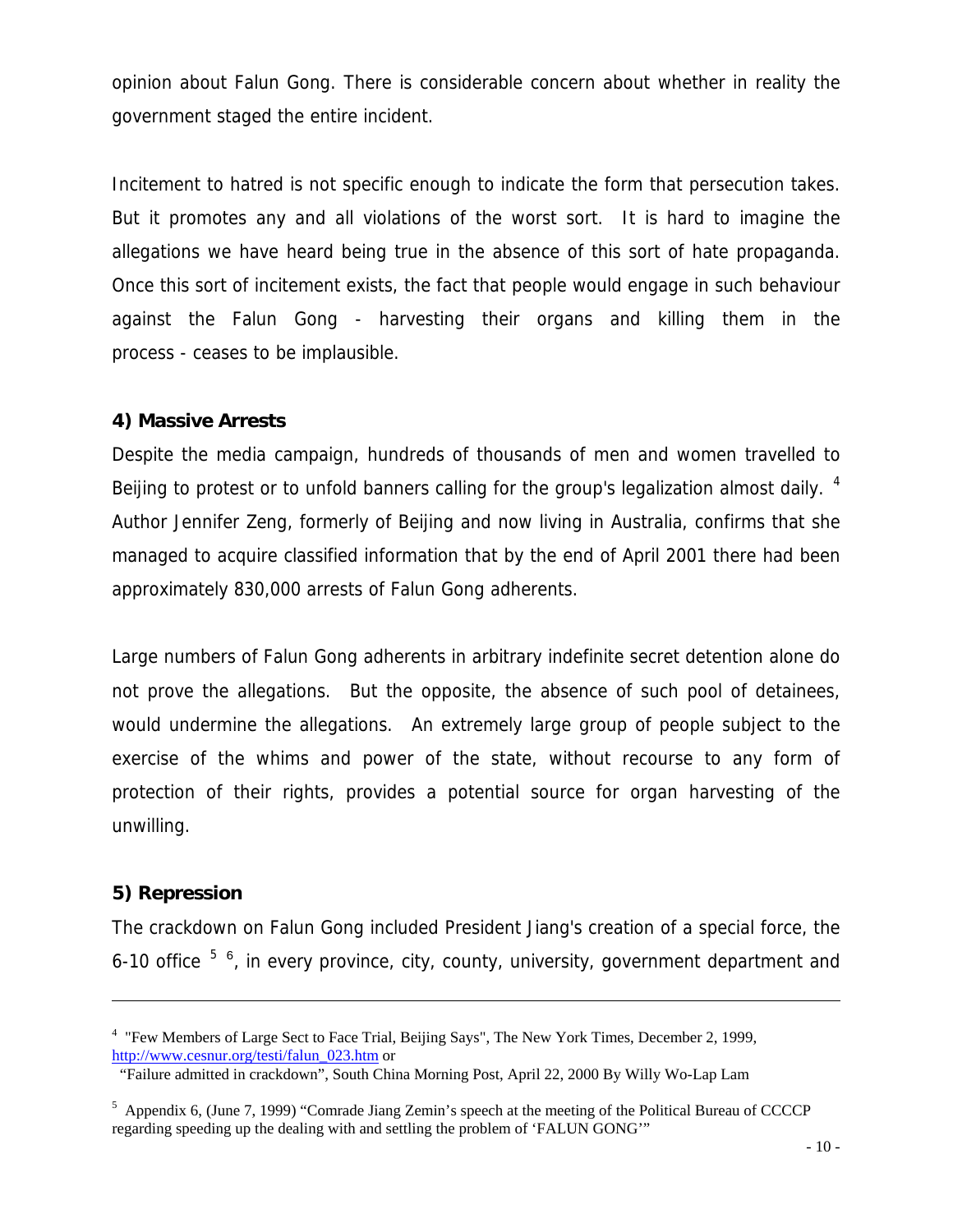government-owned business to spearhead the attack. Jiang's mandate to the office was to "eradicate" Falun Gong <sup>6</sup>. This included sending thousands upon thousands of its practitioners to prisons and labour camps beginning in the summer of 1999. The US State Department's 2005 country report on China  $<sup>7</sup>$ , for example, indicates that its</sup> police run hundreds of detention centres, with the 340 re-education-through-labour ones alone having a holding capacity of about 300,000 persons. The report also indicates that the number of Falun Gong practitioners who died in custody estimated was from a few hundred to a few thousand.

## The UN Special Rapporteur on Torture's recent report <sup>8</sup> noted that

 "Since 2000, the Special Rapporteur and his predecessors have reported 314 cases of alleged torture to the Government of China. These cases represent well over 1,160 individuals." And "In addition to this figure, it is to be noted that one case sent in 2003 (E/CN.4/2003/68/Add.1 para. 301) detailed the alleged ill treatment and torture of thousands of Falun Gong practitioners."

Furthermore, the report indicated that 66% of the victims of alleged torture and ill-treatment were Falun Gong practitioners, with the remaining victims comprising Uyghurs (11%), sex workers (8%), Tibetans (6%), human rights defenders (5%), political dissidents (2%), and others (persons infected with HIV/AIDS and members of religious groups 2%).

Local governments everywhere were given unlimited authority to implement Beijing's orders in 1999 and afterwards. This included numerous staged attempts later on to demonstrate to China's population that practitioners committed suicide by selfimmolation, killed and mutilated family members and refused medical treatment. Over

i<br>Li

<sup>&</sup>lt;sup>6</sup> H. CON. RES. 188, CONCURRENT RESOLUTION, U.S http://thomas.loc.gov/cgi-bin/query/z?c107:hc188:

 $7 \text{ U.S. Department of State } 2005 \text{ Country Reports on Human Rights Practice} - \text{China, March } 8, 2006.$ (http://www.state.gov/g/drl/rls/hrrpt/2005/61605.htm)

<sup>&</sup>lt;sup>8</sup> U.N. Commission on Human Rights: Report of the Special Rapporteur on torture and other cruel, inhuman or degrading treatment or punishment, Manfred Nowak, on his Mission to China from November 20 to December 2, 2005 (E/CN.4/2006/6/Add.6), March 10, 2006. (http://www.ohchr.org/english/bodies/chr/docs/62chr/ecn4-2006-6- Add6.doc )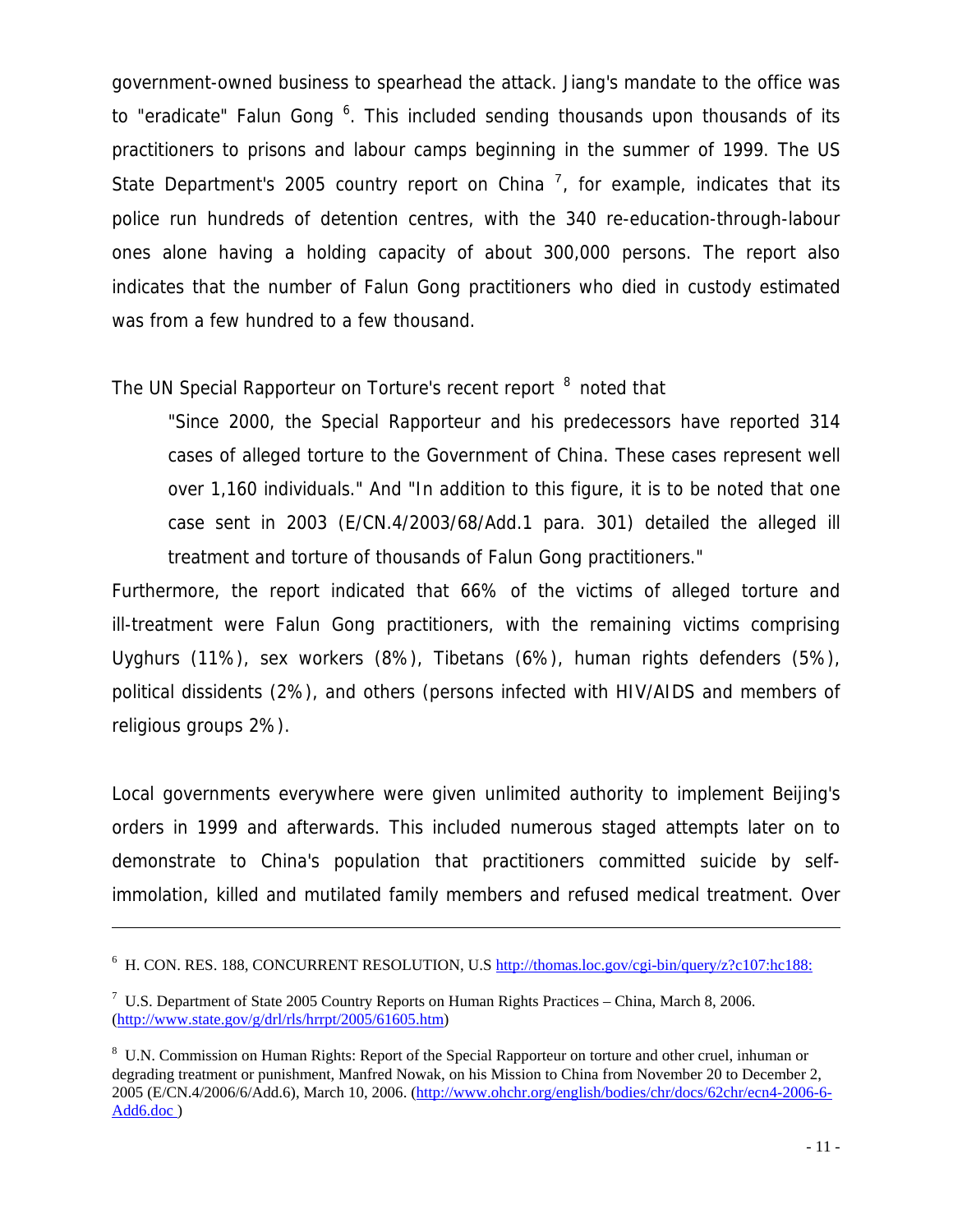time this campaign had the desired effect and many, if not most, Chinese nationals clearly came to accept the CCP view about Falun Gong. Only later in 1999 did the National People's Congress pass new laws targeting Falun Gong retroactively and purporting to legalize a long list of illegal acts done against its members.

Part of a wire story from the Beijing bureau of the Washington Post fully two summers later (5 Aug 2001)  $9$  illustrates the severity of the ongoing methods of the 6-10 office and other agents of the regime against Falun Gong practitioners:

 "At a police station in western Beijing, Ouyang was stripped and interrogated for five hours. 'If I responded incorrectly, that is if I didn't say, 'yes,' they shocked me with the electric truncheon,' he said. Then, he was transferred to a labour camp in Beijing's western suburbs. There, the guards ordered him to stand facing a wall. If he moved, they shocked him. If he fell down from fatigue, they shocked him..."

 "(Later) he was taken before a group of Falun Gong inmates and rejected the group one more time as the video cameras rolled. Ouyang left jail and entered the brainwashing classes. Twenty days after debating Falun Gong for 16 hours a day, he 'graduated'. 'The pressure on me was and is incredible,' he said. 'In the past two years, I have seen the worst of what man can do. We really are the worst animals on Earth.'"

### Ownby noted that human rights organizations

 $\overline{\phantom{0}}$ 

 "have unanimously condemned China's brutal campaign against the Falungong , and many governments around the world, including Canada's, have expressed their concern." He cited Amnesty International's report of 2000 which noted that 77 Falun Gong practitioners had "died in custody, or shortly after release, in suspicious circumstances since the crackdown began in July 1999."  $^2$ 

<sup>9</sup> *Washington Post Foreign Service*, "Torture Is Breaking Falun Gong: China Systematically Eradicating Group," John Pomfret and Philip P. Pan, August 5, 2001. (http://www.washingtonpost.com/ac2/wpdyn?pagename=article&node=&contentId=A33055-2001Aug4 )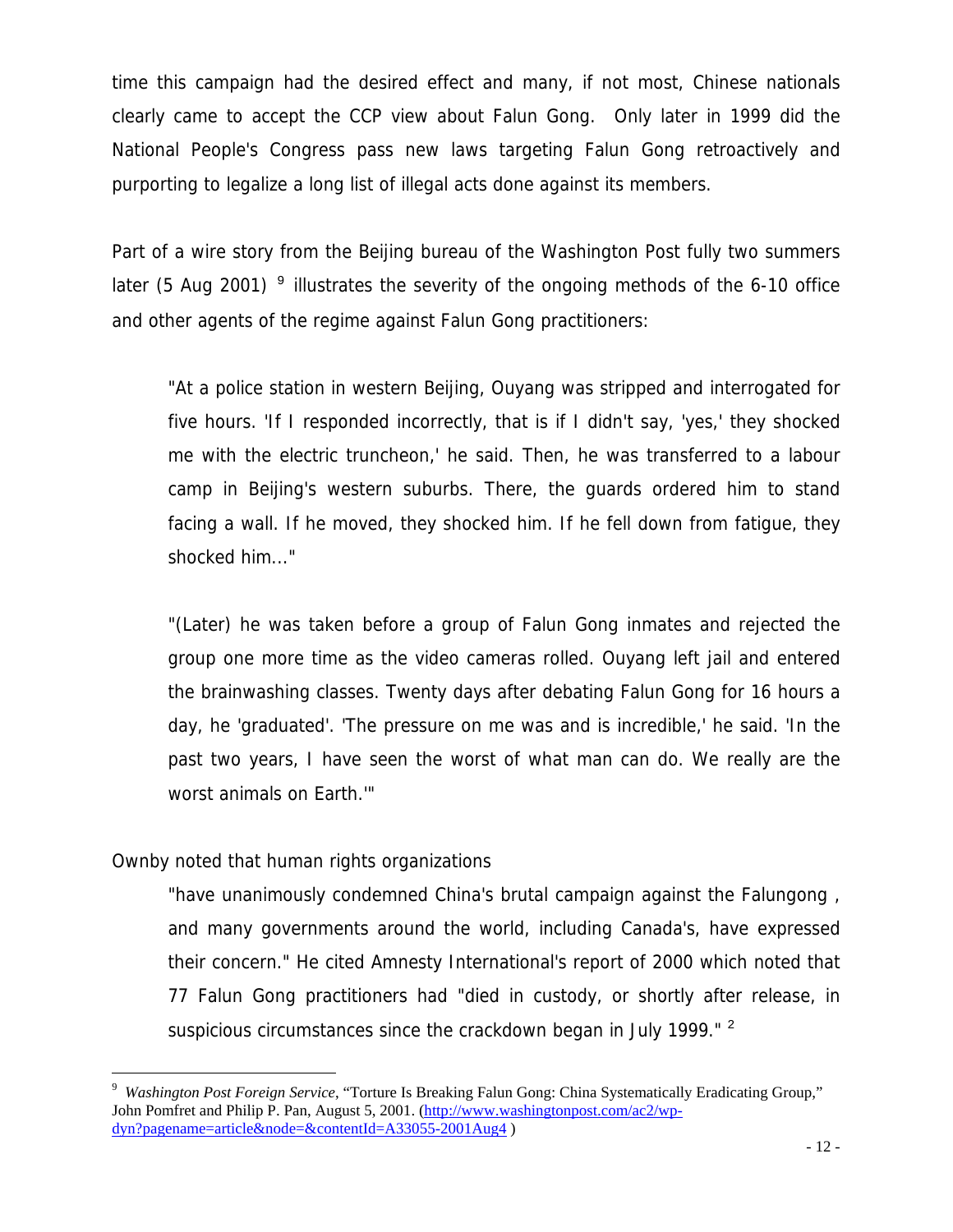### **6) The Unidentified and the Disappeared**

Falun Gong detentions, though in some ways it was just Chinese repression as usual with the Falun Gong being the unlucky targets, presented an unusual feature. Falun Gong practitioners who had come from all over the country to Tiananmen Square in Beijing to appeal or protest were arrested. Those who revealed their identities to their captors would be shipped back to their home localities. Their families would be implicated in their Falun Gong activities and pressured to join in the effort to get the practitioners to renounce Falun Gong. Their workplace leaders, their co-workers, their local government leaders would be held responsible and penalized for the fact that these individuals had gone to Beijing to appeal or protest.

To protect their families and avoid the hostility of the people in their locality, many detained Falun Gong declined to identify themselves. The result was a large Falun Gong prison population whose identities the authorities did not know. As well, no one who knew them knew where they were.

Though this refusal to identify themselves was done for protection purposes, it may have had the opposite effect. It is easier to victimize a person whose whereabouts is unknown to family members than a person whose location the family knows. This population is a remarkably undefended group of people, even by Chinese standards.

This population of the unidentified was treated especially badly. As well, they were moved around within the Chinese prison system for reasons not explained to the prisoners.

Was this the population which became the source of harvested Falun Gong organs? Obviously, the mere existence of this population does not tell us that this is so. Yet, the existence of this population provides a ready explanation for the source of harvested organs, if the allegations are true. Members of this population could just disappear without anyone outside of the prison system being the wiser. Information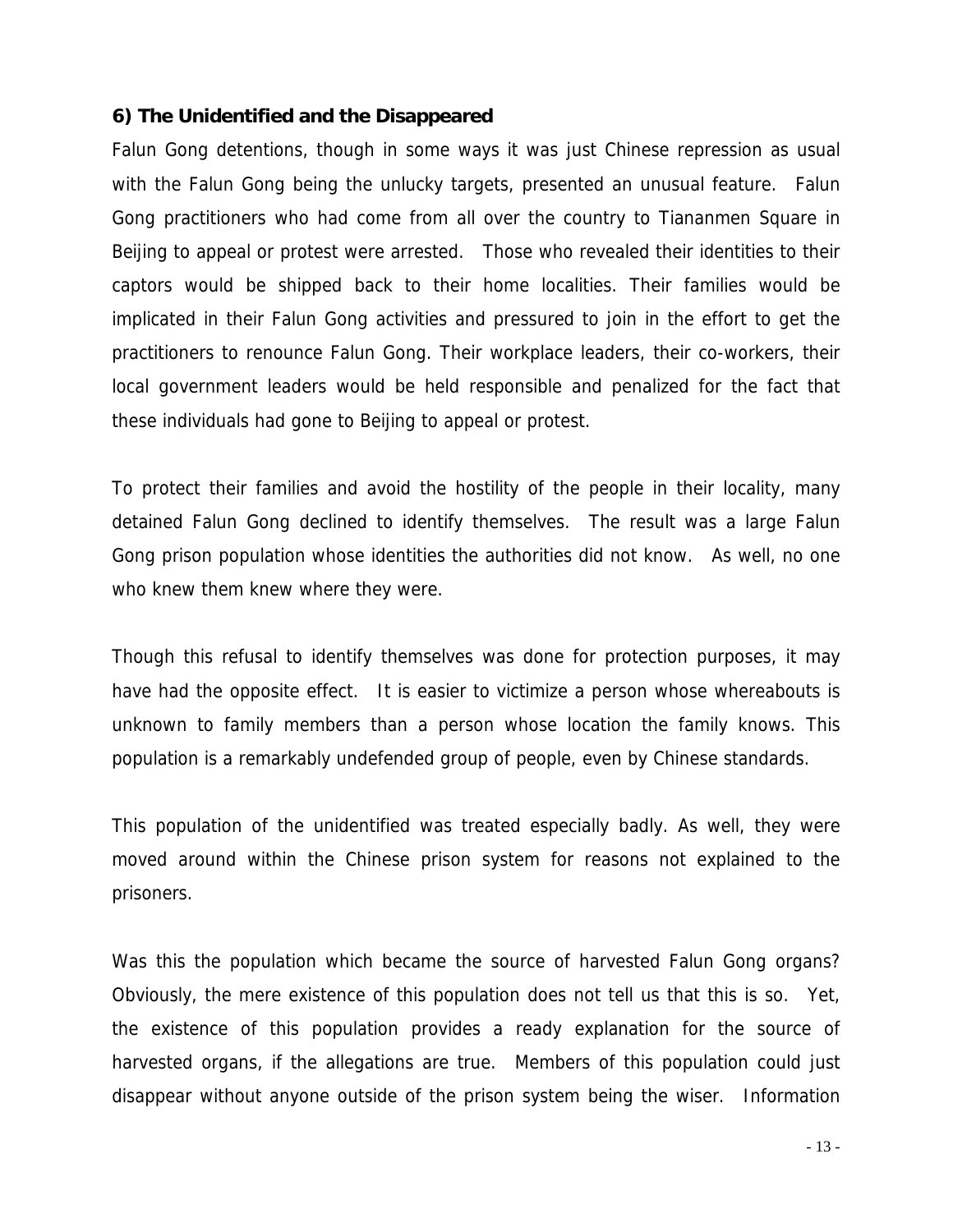about this population of the unidentified is attached as an appendix to this report.

In fact, there are many missing Falun Gong practitioners. An appendix to this report sets out evidence of these disappearances. If every Falun Gong practitioner were present and accounted for, the allegations with which we are faced would be disproved. But a person can go missing for a variety of reasons. Disappearances are a human rights violation for which China should be held accountable. But they are not necessarily this violation.

There is every reason to believe that the Government of China is responsible for the disappearance of many Falun Gong practitioners. Those disappearances do not prove the allegations with which they are faced. But, like many of the other factors we considered, they are consistent with those allegations.

## **7) Sources of Transplants**

i<br>Li

There are many more transplants than identifiable sources. We know that some organs come from executed prisoners. Very few come from willing donor family members. But these sources leave huge gaps in the totals. The number of executed prisoners and willing sources come nowhere close to the number of transplants.

The number of executed prisoners is itself not public. We are operating only from estimates attached as an appendix. Those estimates, when one considers global execution totals, are immense, but nowhere near the estimated totals of transplants.

At least 98% of the organs for transplants come from someone other than family donors.<sup>10</sup> In the case of kidneys, for example, only 227 of 40,393 transplants - about 0.6% - done between 1971 and 2001 in China came from family donors  $11$ . Chinese

<sup>&</sup>lt;sup>10</sup> http://www.transplantation.org.cn/html/2006-04/467.html Life weekly, 2006-04-07 Archived page:

http://archive.edoors.com/render.php?uri=http%3A%2F%2Fwww.transplantation.org.cn%2Fhtml%2F2006-  $04\%2F467.html + \&x=26\&y=11$ 

<sup>&</sup>lt;sup>11</sup> http://www.chinapharm.com.cn/html/xxhc/2002124105954.html China Pharmacy Net, 2002-12-05 Archived page: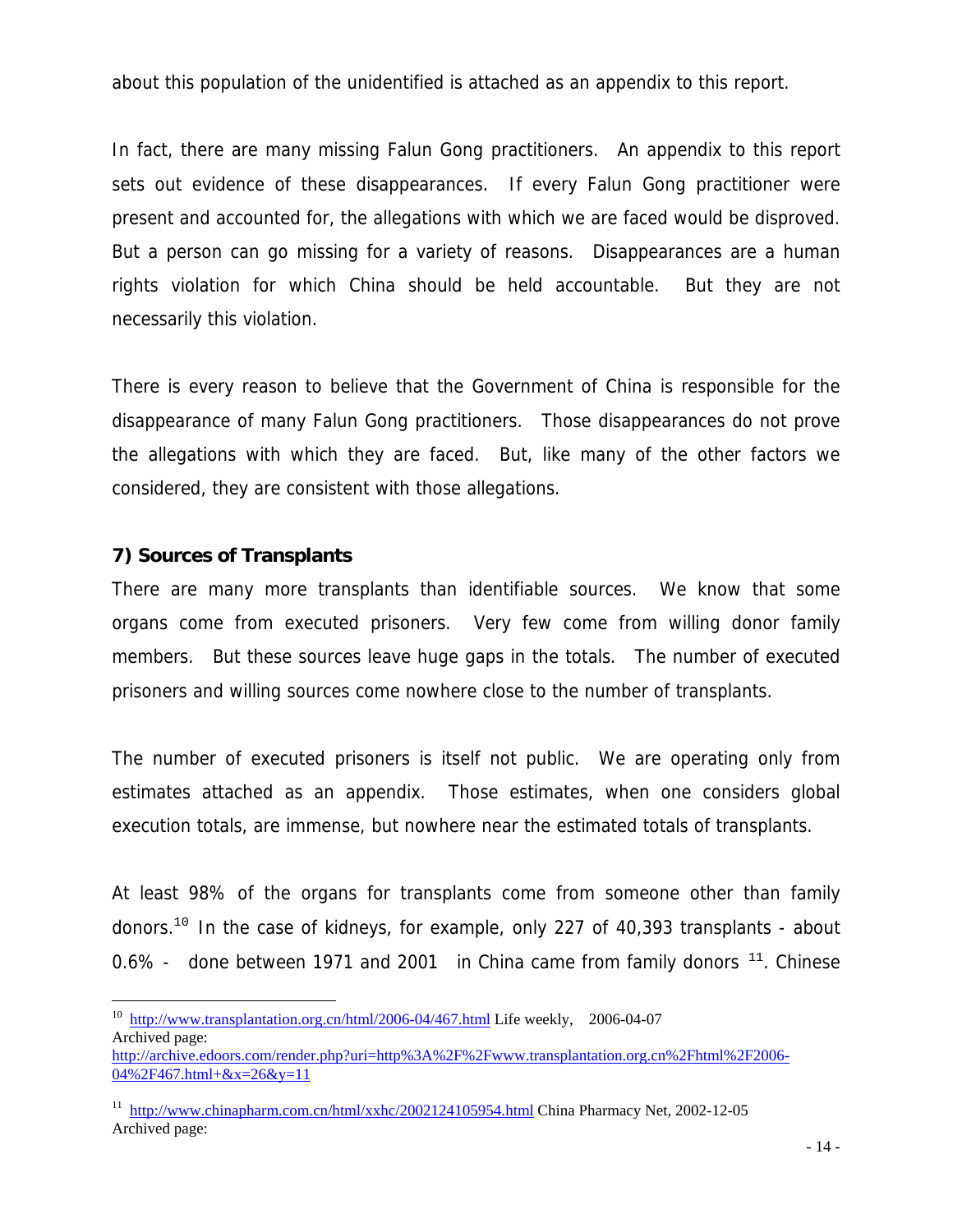nationals, for cultural reasons, are reluctant to donate their organs after death. There is no organized system of organ donation yet formed in China  $12 \frac{10}{10}$ .

The government of China admitted to using the organs of executed prisoners only last year <sup>13 14</sup>, although it had been going on for many years. The regime has had no barriers to prevent marketing the organs of "enemies of the state".

According to AI's records  $15$ , the average number of executed prisoners between 1995 and 1999 was 1680 per year. The average between 2000 and 2005 was 1616 per year. The numbers have bounced around from year to year, but the overall average number for the periods before and after Falun Gong persecution began is the same. Executions cannot explain the increase of organ transplants in China since the persecution of Falun Gong began.

According to public reports, there were approximately  $30,000$  <sup>16</sup> transplants in total

<sup>12</sup> http://www.chinadaily.com.cn/china/2006-05/05/content\_582847.htm (2006-05-05, China Daily) English Archived page:

http://archive.edoors.com/content5.php?uri=http://www.chinadaily.com.cn/china/2006-05/05/content\_582847.htm

i

http://archive.edoors.com/content5.php?uri=http://www.chinapharm.com.cn/html/xxhc/2002124105954.html

<sup>&</sup>lt;sup>13</sup> "China to 'tidy up' trade in executed prisoners' organs," The Times, December 03, 2005 http://www.timesonline.co.uk/article/0,,25689-1901558,00.html

<sup>&</sup>lt;sup>14</sup> "Beijing Mulls New Law on Transplants of Deathrow Inmate Organs", http://caijing.hexun.com/english/detail.aspx?issue=147&sl=2488&id=1430379 Caijing Magazine/Issue:147, Nov 28 2005

<sup>&</sup>lt;sup>15</sup> Index of AI Annual reports: http://www.amnesty.org/ailib/aireport/index.html, from here one can select annual report of each year.

<sup>&</sup>lt;sup>16</sup> http://www.biotech.org.cn/news/news/show.php?id=864 (China Biotech Information Net, 2002-12-02) http://www.chinapharm.com.cn/html/xxhc/2002124105954.html (China Pharmacy Net, 2002-12-05) Archived page:

http://archive.edoors.com/content5.php?uri=http://www.chinapharm.com.cn/html/xxhc/2002124105954.html

http://www.people.com.cn/GB/14739/14740/21474/2766303.html (People's Daily, 2004-09-07, from Xinhua News Agency)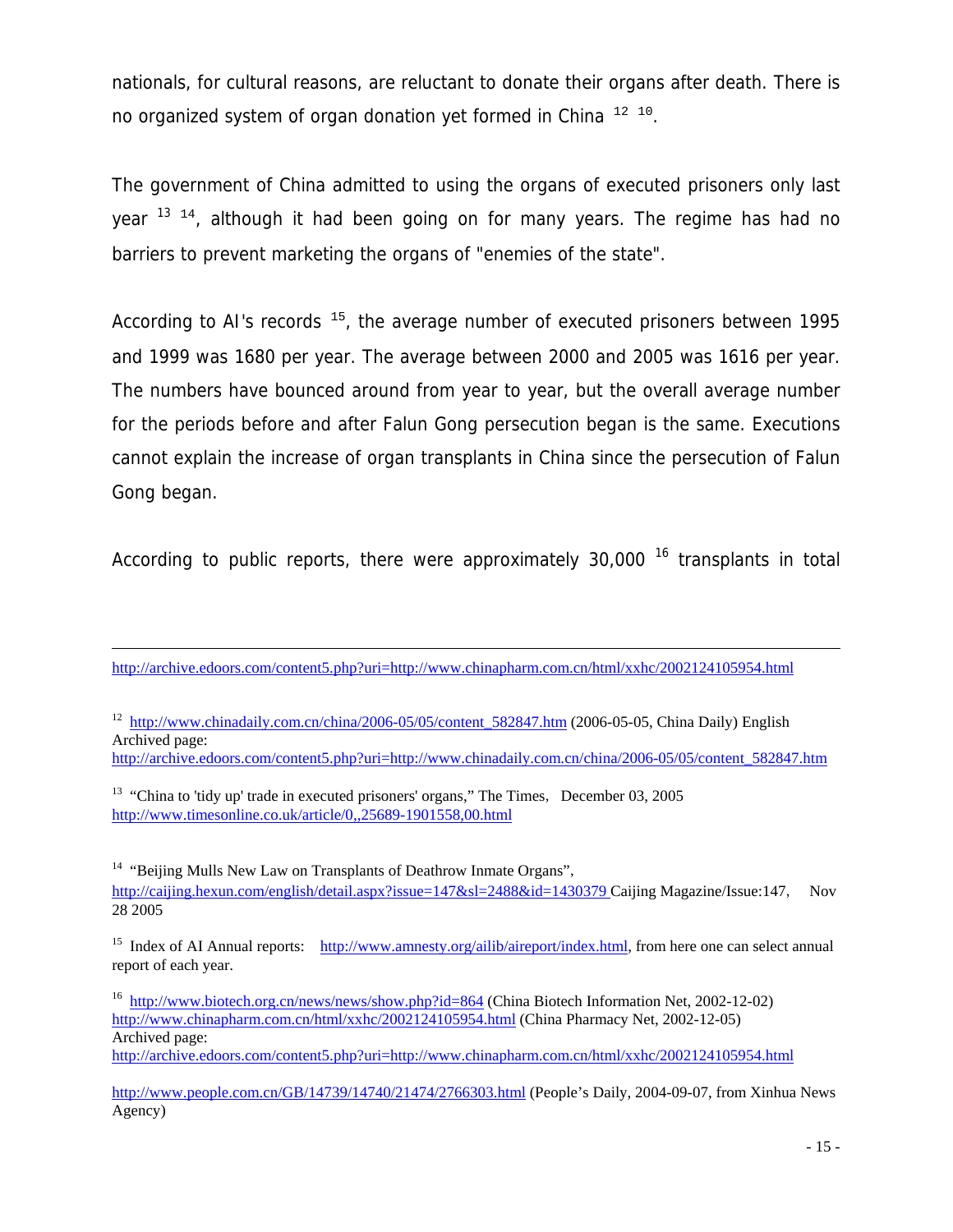done in China before 1999 and about 18,500  $^{16}$  17 in the six year period 1994 to 1999. Professor Bingyi Shi, vice-chair of the China Medical Organ Transplant Association, says there were about 90,000  $^{18}$  in total up until 2005, leaving about 60,000 in the six year period 2000 to 2005 since the persecution of Falun Gong began.

The other identified sources of organ transplants, willing family donors and the brain dead, have always been tiny. In 2005, living-related kidney transplant consists of 0.5% of total transplants national wide  $19$ . The total of brain dead donors for all years and all of China is 9 up to March 2006  $19^{20}$ . There is no indication of a significant increase in either of these categories in recent years. Presumably the identified sources of organ transplants which produced 18,500 organ transplants in the six year period 1994 to 1999 produced the same number of organs for transplants in the next six year period 2000 to 2005. That means that the source of 41,500 transplants for the six year period 2000 to 2005 is unexplained.

Where do the organs come from for the 41,500 transplants? The allegation of organ harvesting from Falun Gong practitioners provides an answer.

Again this sort of gap in the figures does not establish that the allegation of harvesting of organs from Falun Gong practitioners is true. But the converse, a full explanation of the source of all organ transplants, would disprove the allegation. If the source of all organ transplants could be traced either to willing donors or executed prisoners, then

i

<sup>&</sup>lt;sup>17</sup> "The Number of Renal Transplant (Asia & the Middle and Near East)1989-2000," Medical Net (Japan), http://www.medi-net.or.jp/tcnet/DATA/renal\_a.html

<sup>&</sup>lt;sup>18</sup> http://www.transplantation.org.cn/html/2006-03/394.html (Health Paper Net 2006-03-02) Archived page:

http://archive.edoors.com/render.php?uri=http%3A%2F%2Fwww.transplantation.org.cn%2Fhtml%2F2006- 03%2F394.html+&x=32&y=11

<sup>&</sup>lt;sup>19</sup> "CURRENT SITUATION OF ORGAN DONATION IN CHINA FROM STIGMA TO STIGMATA", Abstract, The World Transplant Congress, http://www.abstracts2view.com/wtc/ *Zhonghua K Chen, Fanjun Zeng, Changsheng Ming, Junjie Ma, Jipin Jiang. Institute of Organ Transplantation, Tongji Hospital, Tongji Medical College, HUST, Wuhan, China.* http://www.abstracts2view.com/wtc/view.php?nu=WTC06L\_1100&terms=

<sup>&</sup>lt;sup>20</sup> http://www.transplantation.org.cn/html/2006-03/400.html, (Beijing Youth Daily, 2006-03-06)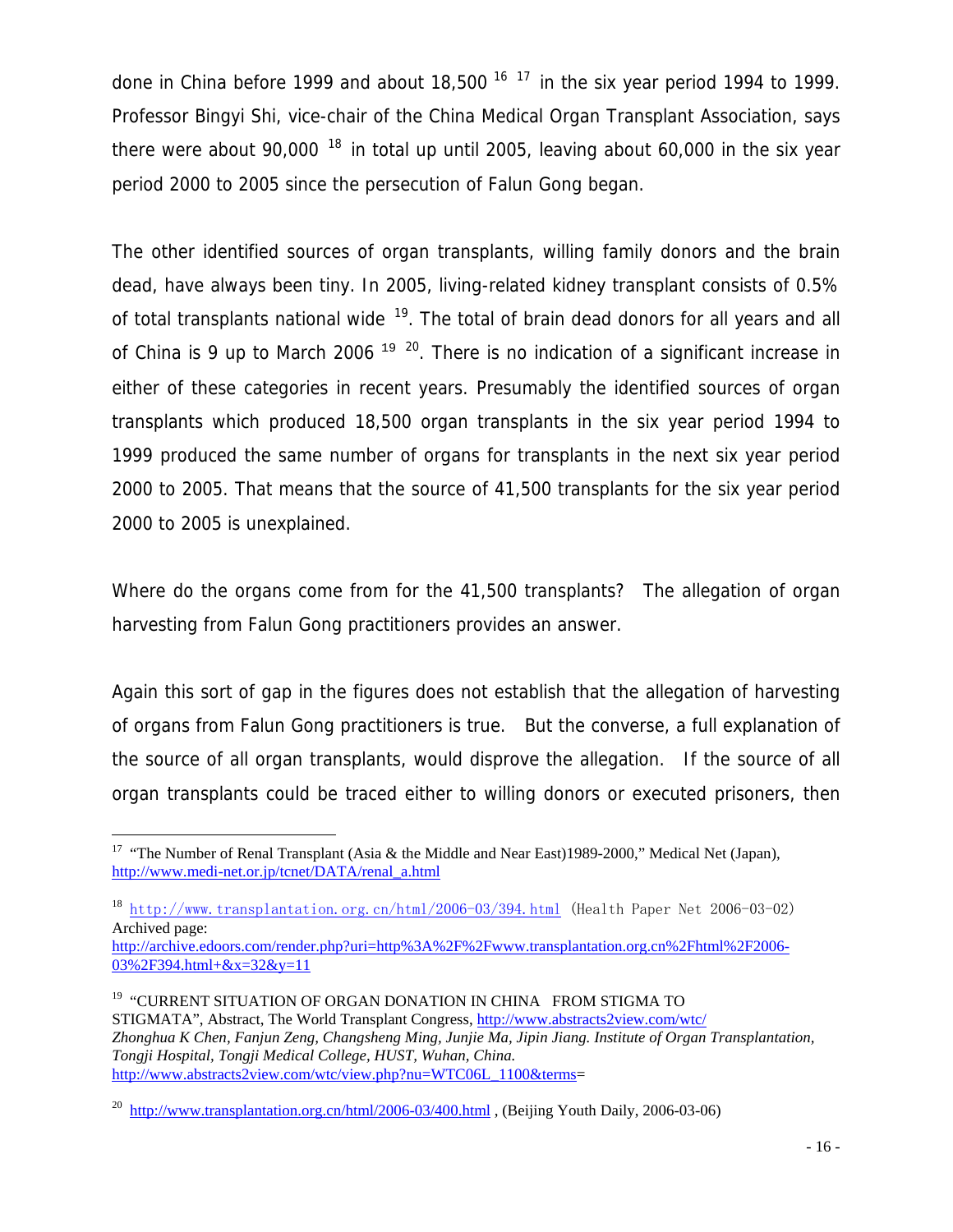the allegation about the Falun Gong would be disproved. But such tracing is impossible.

Estimates of the executions of China are often much higher than the figures based on publicly available records of executions. There is no official Chinese reporting on overall statistics of executions, leaving totals open to estimation.

One technique some of those involved in estimating executions have used is the number of transplant operations. Because it is known that at least some transplants come from executed prisoners and that family donors are few and far between, some analysts have deduced from the number of transplants that executions have increased.

This reasoning is unpersuasive. One cannot estimate executions from transplants unless executions are the only alleged source of transplants. Yet, Falun Gong practitioners are another alleged source. It is impossible to conclude that those practitioners are not a source of organs for transplants because of the number of executions where the number of executions is deduced from the number of transplants.

There appeared to be only 22 $21$  liver transplant centres operating across China before 1999, compared to fully 500 in mid - April, 2006  $22-12$ . The number of liver transplant operations in all of China appeared to total 135 by 1998  $<sup>11</sup>$ , contrasted with more</sup> than 4000  $18$  in 2005 alone. For kidneys, the pattern is also significant (3,596  $11$ ) transplants in 1998 and nearly 10,000  $^{18}$  in 2005).

The increase in organ transplants in China parallels the increase in persecution of the

 $\overline{\phantom{0}}$ 

<sup>&</sup>lt;sup>21</sup> http://unn.people.com.cn/GB/channel413/417/1100/1131/200010/17/1857.html

 <sup>(</sup>People's Daily Net and Union News Net, 2000-10-17). Archived at:

http://archive.edoors.com/content5.php?uri=http://unn.people.com.cn/GB/channel413/417/1100/1131/200010/17/18 57.html

<sup>&</sup>lt;sup>22</sup> According to Deputy Minister of Health, Mr. Huang Jiefu, http://www.transplantation.org.cn/html/2006-04/467.html (Lifeweekly, 2006-04-07). Archived at: http://archive.edoors.com/render.php?uri=http%3A%2F%2Fwww.transplantation.org.cn%2Fhtml%2F2006-  $04\%2F467.html + &x=26\&y=11$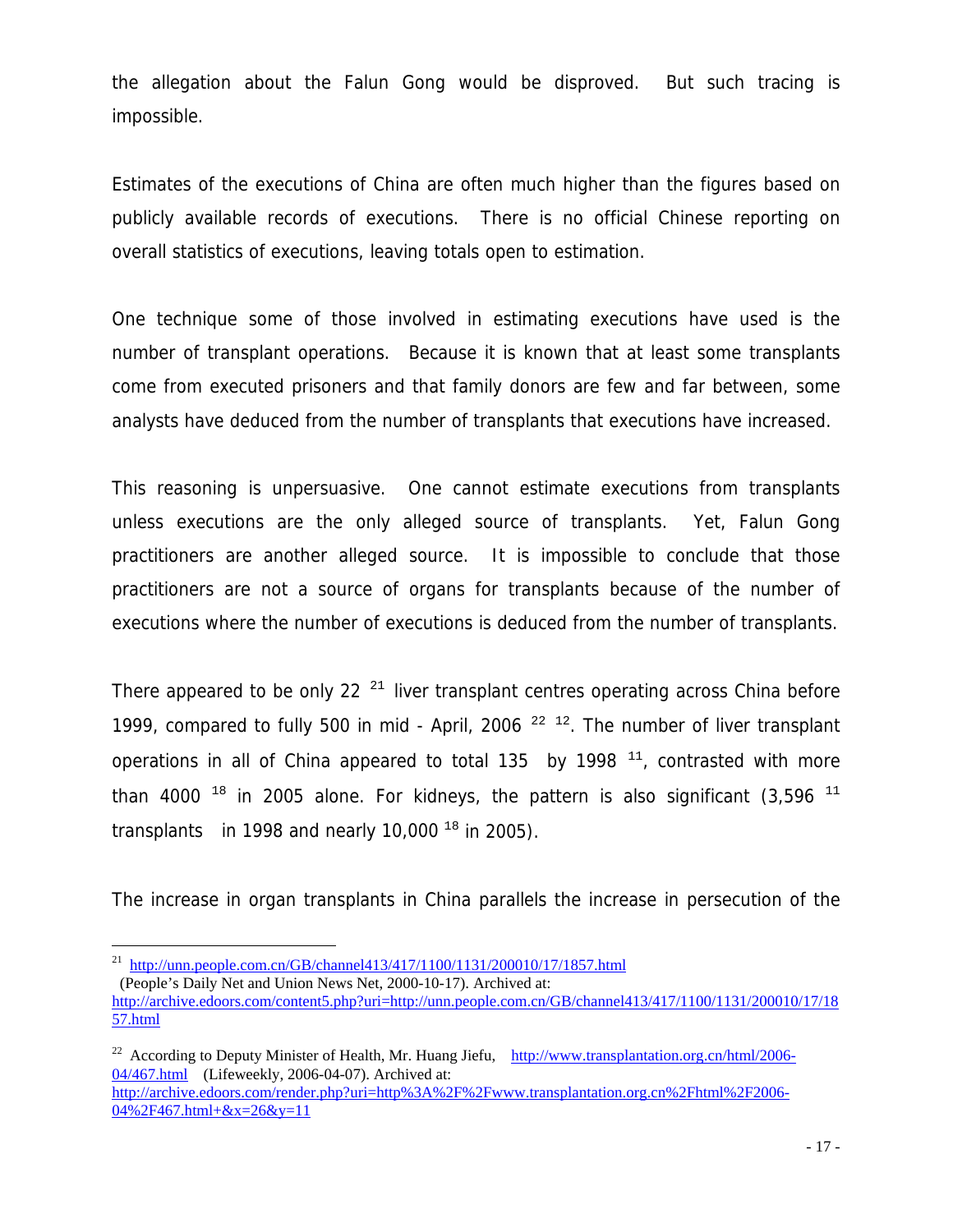Falun Gong. These parallel increases, in themselves, do not prove the allegation. But they are consistent with the allegation. If the parallel did not exist, that hypothetical non-existence would undercut the allegations.

## **8) Blood Testing**

We know that Falun Gong practitioners in detention are systematically blood tested. We have heard such a number of testimonials to that effect that this testing exists beyond a shadow of a doubt. Why is it happening?

The practitioners themselves are not told. It is unlikely that the testing serves a health purpose. For one, it is unnecessary to blood test people systematically simply as a health precaution. For another, the health of the Falun Gong in detention is disregarded in so many other ways. It is implausible that the authorities would blood test Falun Gong as a precautionary health measure.

Blood testing is a pre-requisite for organ transplants. Donors need to be matched with recipients so that the antibodies of the recipients do not reject the organs of the donors.

The mere fact of blood testing does not establish that organ harvesting of Falun Gong practitioners is taking place. But the opposite is true. If there were no blood testing, the allegation would be disproved. The widespread blood testing of Falun Gong practitioners in detention cuts off this avenue of disproof.

### **9) Corpses with Missing Organs**

A number of family members of Falun Gong practitioners who died in detention reported seeing the corpses of their loved ones with surgical incisions and body parts missing. The authorities gave no coherent explanation for these mutilated corpses. Again the evidence about these mutilated corpses is attached as an appendix to this report.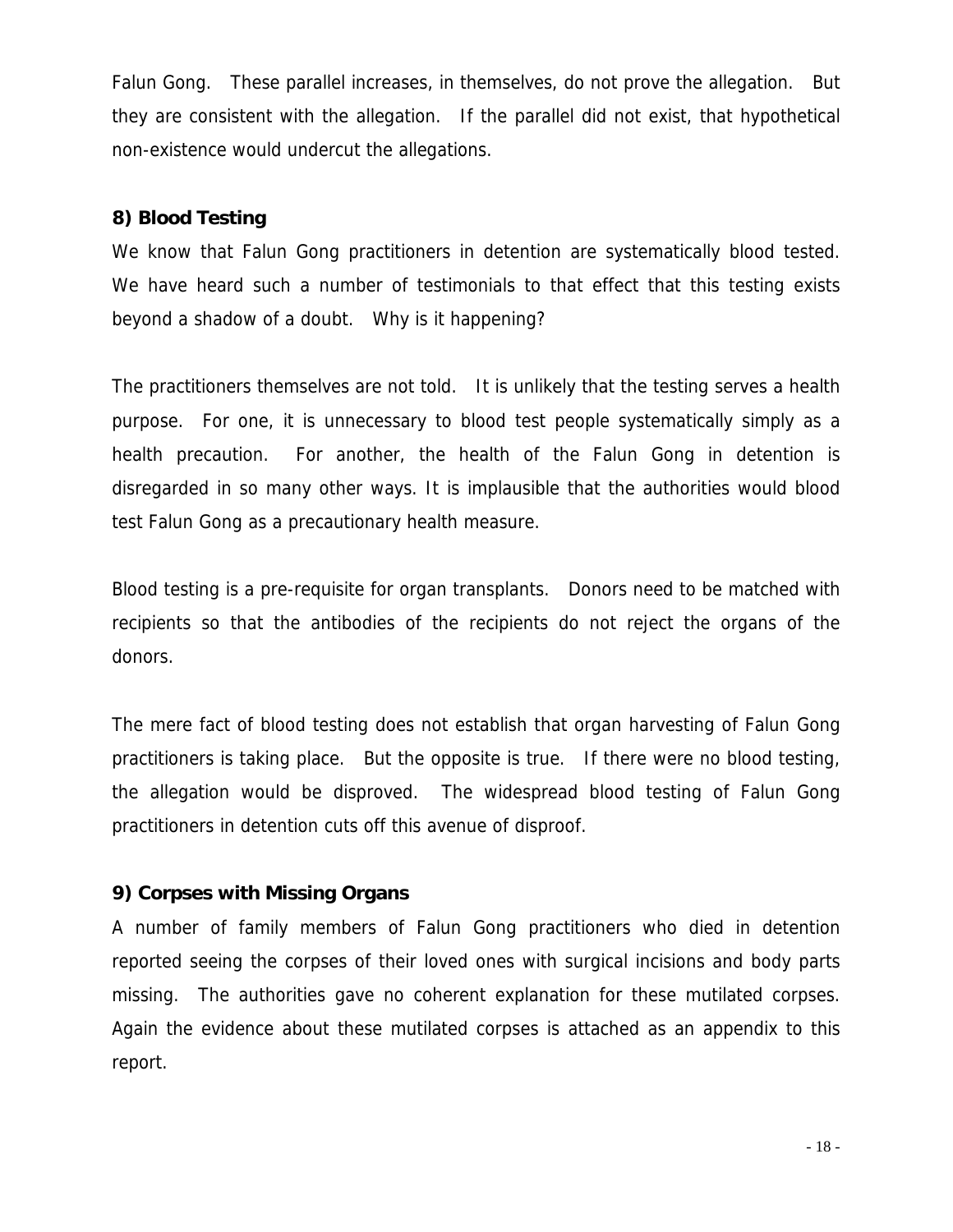We have only a few instances of such mutilated corpses. We have no official explanation why they were mutilated. Their mutilation is consistent with organ harvesting. We cannot even guess otherwise why these corpses would have been mutilated and body parts removed.

#### **10) A Confession**

We met one witness who said that her surgeon husband told her that he personally removed the corneas from approximately 2,000 anaesthetized Falun Gong prisoners in northeast China during the two year period before October, 2003, at which time he refused to continue. The surgeon made it clear to his wife that none of the cornea "donors" survived the experience because other surgeons removed other vital organs and all of their bodies were then burned. The woman is not a Falun Gong practitioner.

This confession is second hand. The woman is not confessing something she did. Rather she is relating a terrible admission her husband made to her.

The statement of this witness needs to be assessed for its credibility, something this report does later. Here we can say that, if it can be believed, it establishes all on its own the allegation.

#### **11) Admissions**

One of us has listened with a certified Mandarin-English interpreter to the cited recorded telephone conversations between officials and callers on behalf of the Falun Gong communities in Canada and the United States. Certified copies of the relevant transcripts in Mandarin and English were provided to us. The accuracy of the translations of the portions of them used in this report is attested to by the certified translator, Mr. C. Y., a certified interpreter with the Government of Ontario. He certified that he had listened to the recording of the conversations referred to in this report and has read the transcripts in Chinese and the translated English version of the conversations, and verifies that the transcripts are correct and translations accurate. The original recordings of the calls remain available as well. One of us met with two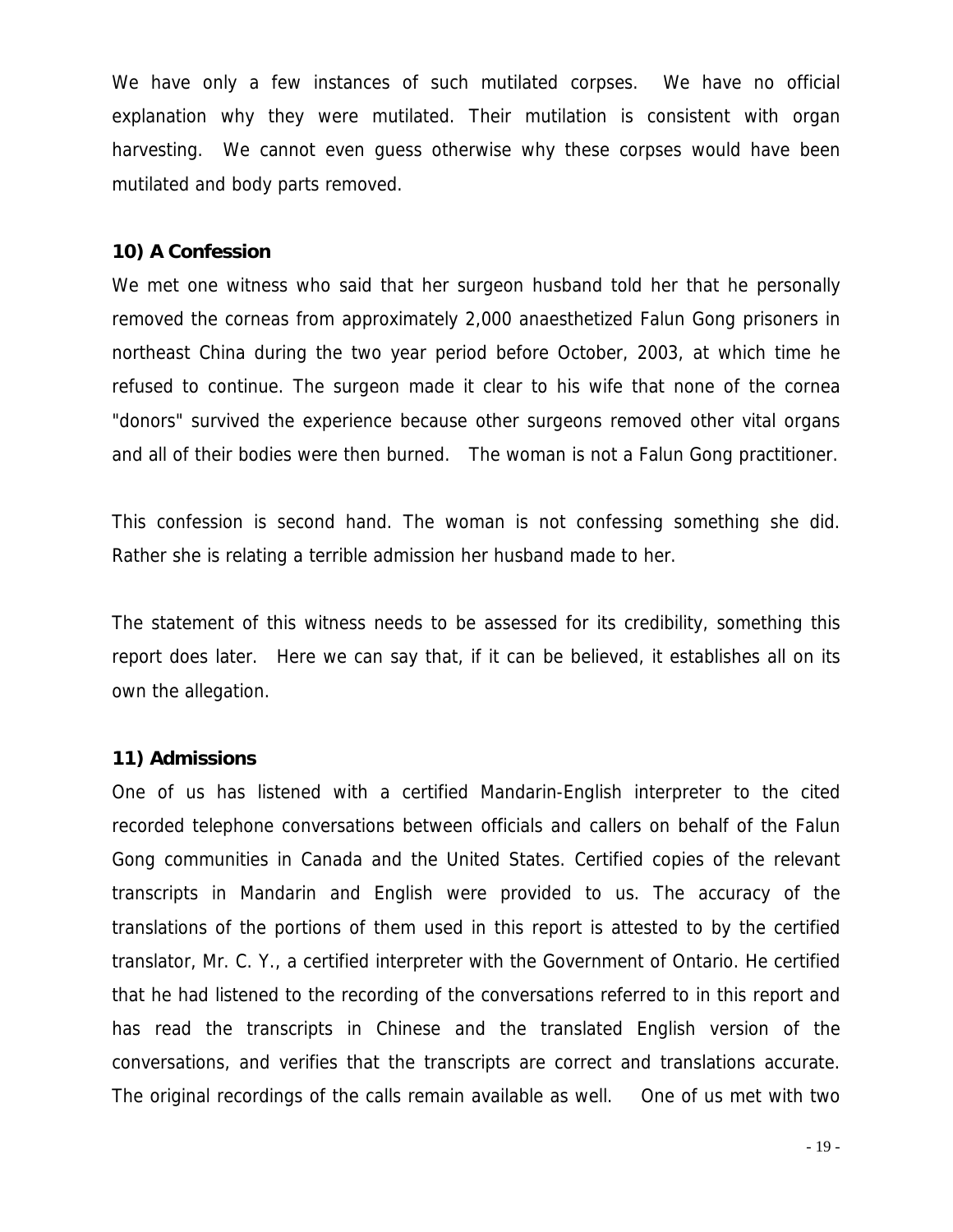of the callers in Toronto on May 27th to discuss the routing, timing, recording, accuracy of the translations from Mandarin to English and other features of the calls.

One of the callers, "Ms. M", who will not be identified to avoid risk of harm to family members still in China and will be referred to hereafter as M, told one of us that in early March, 2006 she managed to get through to the Public Security Bureau in Shanxi. The respondent there told her that healthy and young prisoners are selected from the prison population to be organ donors. If the candidates could not be tricked into providing the blood samples necessary for successful transplants, the official went on with guileless candour, employees of the office take the samples by force.

On March 18 or 19, 2006 M spoke to a representative of the Eye Department at the People's Liberation Army hospital in Shenyang in north-eastern China, although she was not able to make a full recorded transcript. Her notes indicate that the person identifying himself as the department's Chief-Physician said the facility did "many cornea operations", adding that "we also have fresh corneas." Asked what that means, the Chief-Physician replied "...just taken from bodies".

At Army Hospital 301 in Beijing in April, 2006, a surgeon, who told M that she did liver transplants herself, added that the source of the organs was a "state secret" and that anyone revealing the source "could be disqualified from doing such operations."

The second investigator for the World Organization to Investigate the Persecution of Falun Gong placed her calls from within the continental United States and will hereafter be referred to as N. N telephoned approximately thirty hospitals, detention centres and courts across China and recorded a number of them admitting to the use of organs from Falun Gong practitioners. Her methods, translations and so on were noted by the one of us who met with her in Toronto on May 27th to have been done on a virtually identical basis as M and are thus accepted by both of us as accurately representing what was said over the telephone. The same accredited translator worked on the texts of her recorded conversations.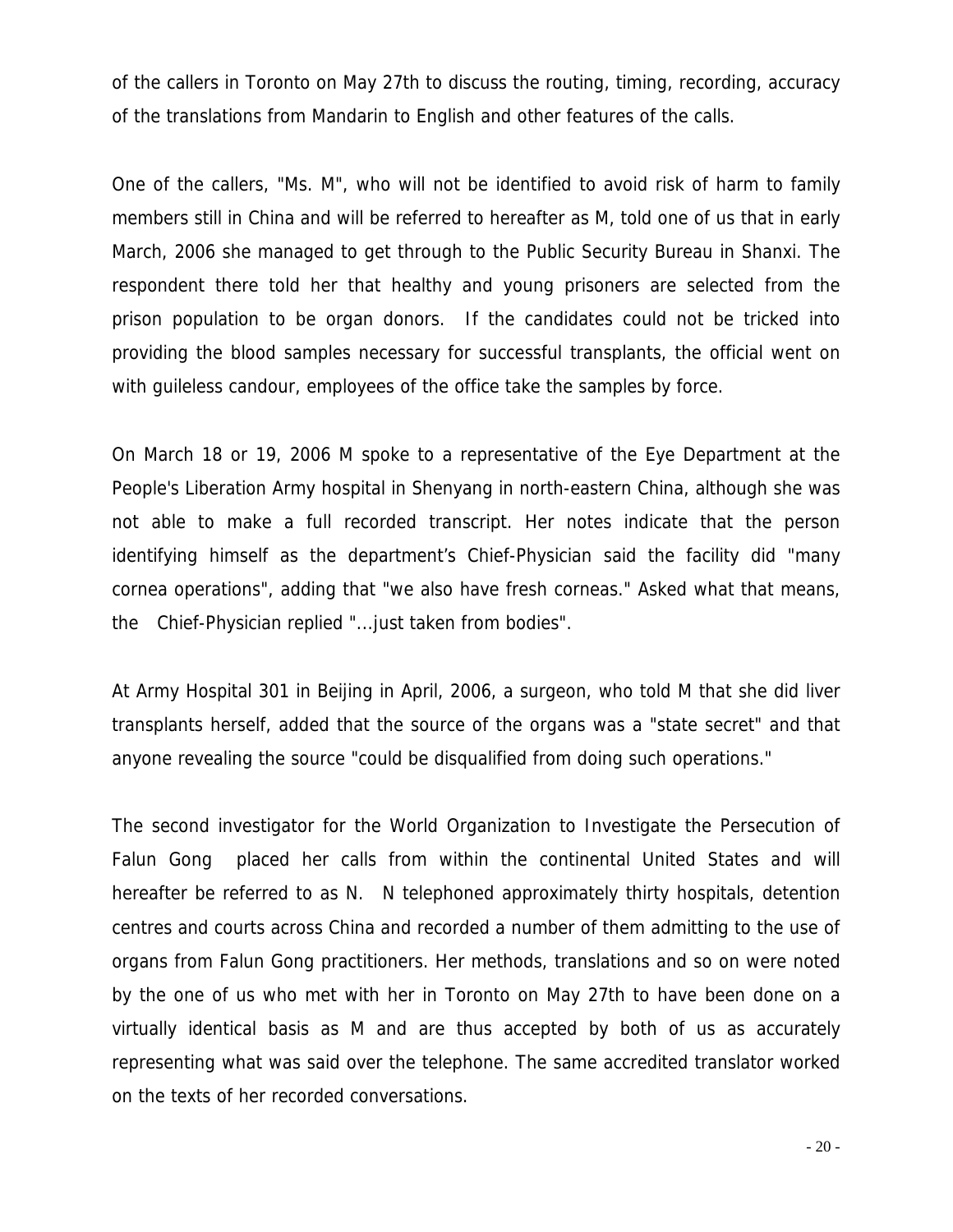# **Hospitals and Detention Centres Admissions in Telephone**

# **Conversations**

FALUN GONG ORGANS ARE STILL READILY AVAILABLE

## **Admission** from Mijiang Detention Centre:

On June 8, 2006, an official at the Mijiang city detention centre, Heilongjiang Province admitted that the centre then had at least five or six male Falun Gong prisoners under 40 years-of-age available as organ suppliers. Mr. Li of the centre also gave details of the operation of selecting Falun Gong prisoners as organ suppliers for hospitals:

- 1. This particular detention centre at the time picked the organ suppliers, not the hospital.
- 2. Director Cui of the detention centre at the time of the conversation was the point of contact for organ suppliers.
- 3. Blood will be drawn from the prisoners picked to become organ suppliers, and such prisoners do not know the purpose of the blood test.
- 4. The detention centre has various means of obtaining blood samples from reluctant "donors".

## Shanghai's Zhongshan hospital:

A doctor at this hospital in mid-March of this year said that all of his organs come from Falun Gong practitioners.

## Qianfoshan hospital in Shandong:

A doctor at this hospital in March implied that he then had organs from Falun Gong persons and added that in April there would be "more of these kinds of bodies..."

## Minzu hospital in Nanning city:

In May, Dr Lu of this hospital said organs from Falun Gong practitioners were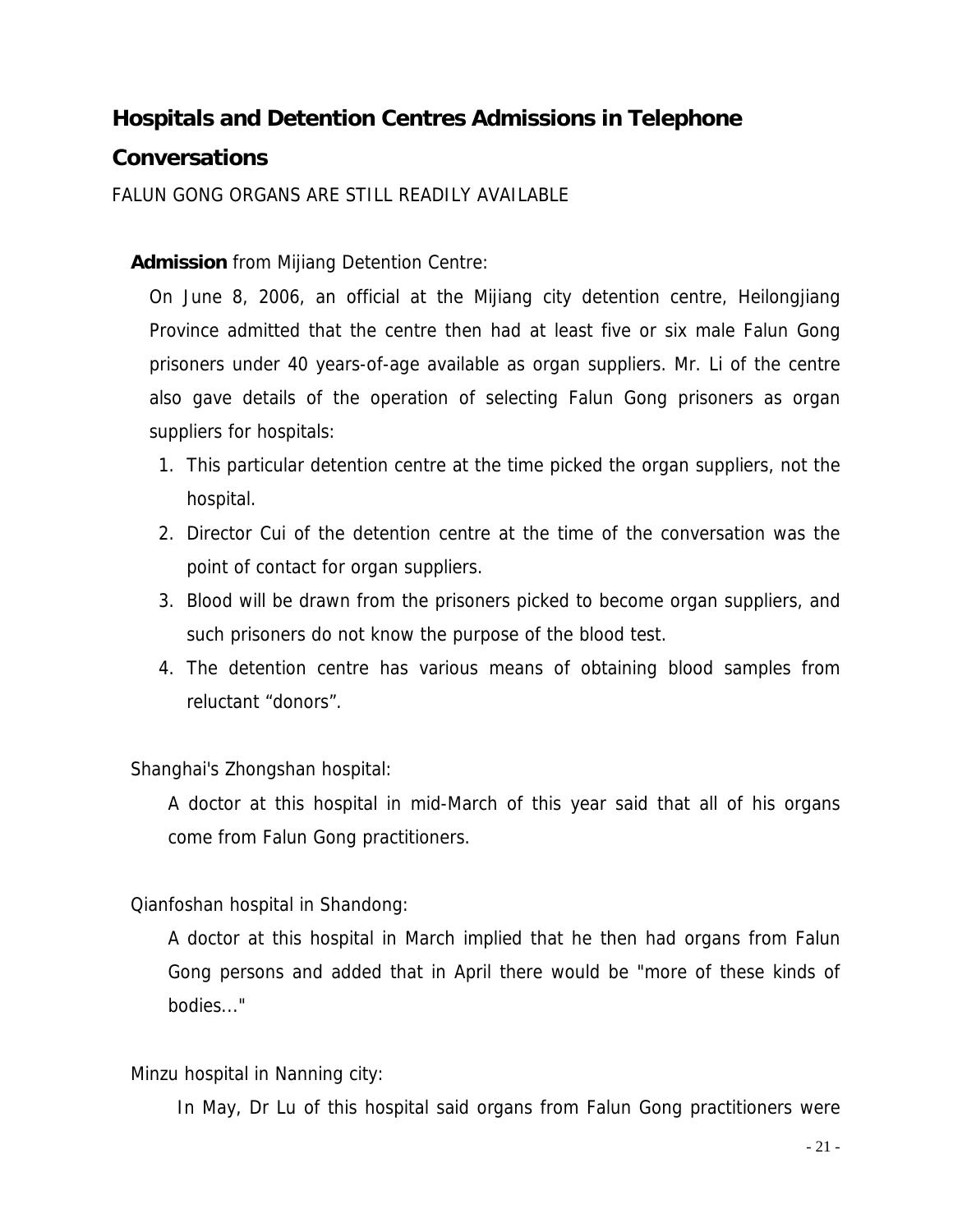not available at his institution and suggested the caller call Guangzhou to get them. He also admitted that he earlier went to prisons to select healthy Falun Gong persons in their 30s to provide their organs.

## Zhengzhou Medical University in Henan province:

In mid-March of this year, Dr Wang of this centre agreed that "we pick all the young and healthy kidneys..."

## Guangzhou Military region hospital:

Dr Zhu of this hospital in April of this year said he then had some type B kidneys from Falun Gong, but would have "several batches" before May 1 and perhaps no more until May 20 or later.

## Oriental Organ Transplant Centre:

Chief-Physician Song at this centre in mid-March this year volunteered that his hospital had more than ten "beating hearts". The caller asked if that meant "live bodies" and Song replied, "Yes it is so."

## Wuhan city Tongji hospital:

An official at this hospital two weeks later told the caller that "(i)t's not a problem" for his institution when the caller said, "...we hope the kidney suppliers are alive. (We're) looking for live organ transplants from prisoners, for example, using living bodies from prisoners who practise Falun Gong, Is it possible?"

## **Detention Centres and Courts:**

First Detention Centre of Qinhuangdao City

An official at this centre told the caller in mid-May this year that she should call the Intermediate People's court to obtain Falun Gong kidneys.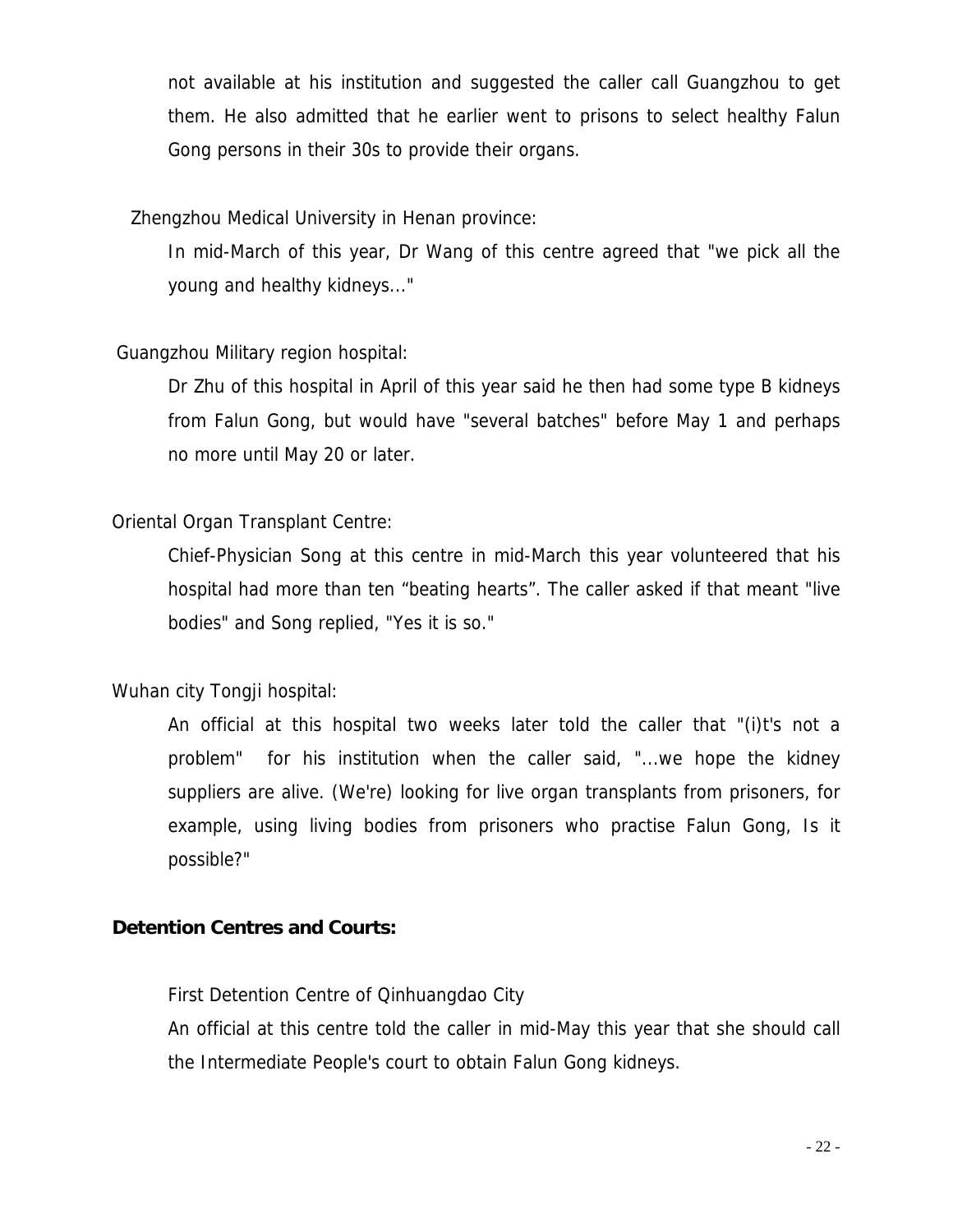Qinhuangdao Intermediate People's court

The same day, an official at the Intermediate People's court said they had no Falun Gong live kidneys, but had had them in the past, specifically in 2001.

First Criminal Bureau of the Jinzhou people's court

In May of this year, an official in the court told the caller that access to Falun Gong kidneys currently depended on "qualifications" of the organ seekers.

The map of China which follows indicates the regions where detention or hospital personnel have made admissions to telephone investigators:



Most of the excerpted phone call texts are in an appendix. For illustration purposes, excerpts of three conversations follow: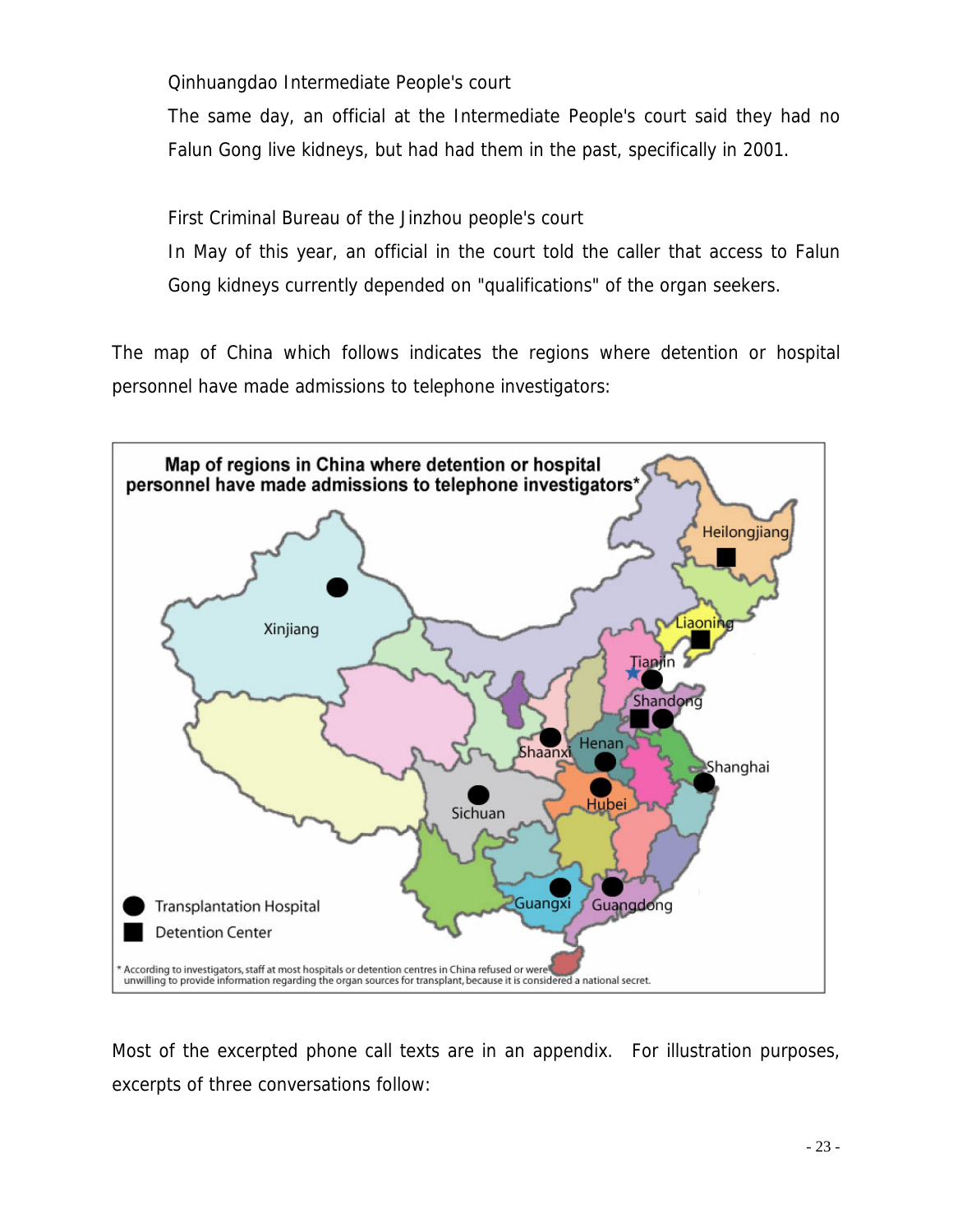(1) Mijiang City Detention Centre, Heilongjiang province (8 June 2006):

| M:       | "Do you have Falun Gong [organ] suppliers? "                    |
|----------|-----------------------------------------------------------------|
| Li:      | "We used to have, yes."                                         |
| M:       | " what about now?"                                              |
| Li:      | " Yes."                                                         |
| $\cdots$ |                                                                 |
| M:       | "Can we come to select, or you provide directly to us?"         |
| Li:      | "We provide them to you."                                       |
| M:       | "What about the price?"                                         |
| Li:      | "We discuss after you come."                                    |
| $\cdots$ |                                                                 |
| M:       | " How many [Falun Gong suppliers] under age 40 do you have?"    |
| Li:      | "Quite a few."                                                  |
| $\cdots$ |                                                                 |
| M:       | "Are they male or female?"                                      |
| Li:      | "Male"                                                          |
| $\cdots$ |                                                                 |
| M:       | "Now, for  the male Falun Gong [prisoners], How many of them do |
|          | you have?"                                                      |
| Li:      | "Seven, eight, we have [at least] five, six now."               |
| M:       | "Are they from countryside or from the city?"                   |
| Li:      | "countryside."                                                  |

(2) Nanning City Minzu Hospital in Guangxi Autonomous Region (22 May 2006):

M: "...Could you find organs from Falun Gong practitioners?"

Dr. Lu: "Let me tell you, we have no way to get (them). It's rather difficult to get it now in Guangxi. If you cannot wait, I suggest you go to Guangzhou because it's very easy for them to get the organs. They are able to look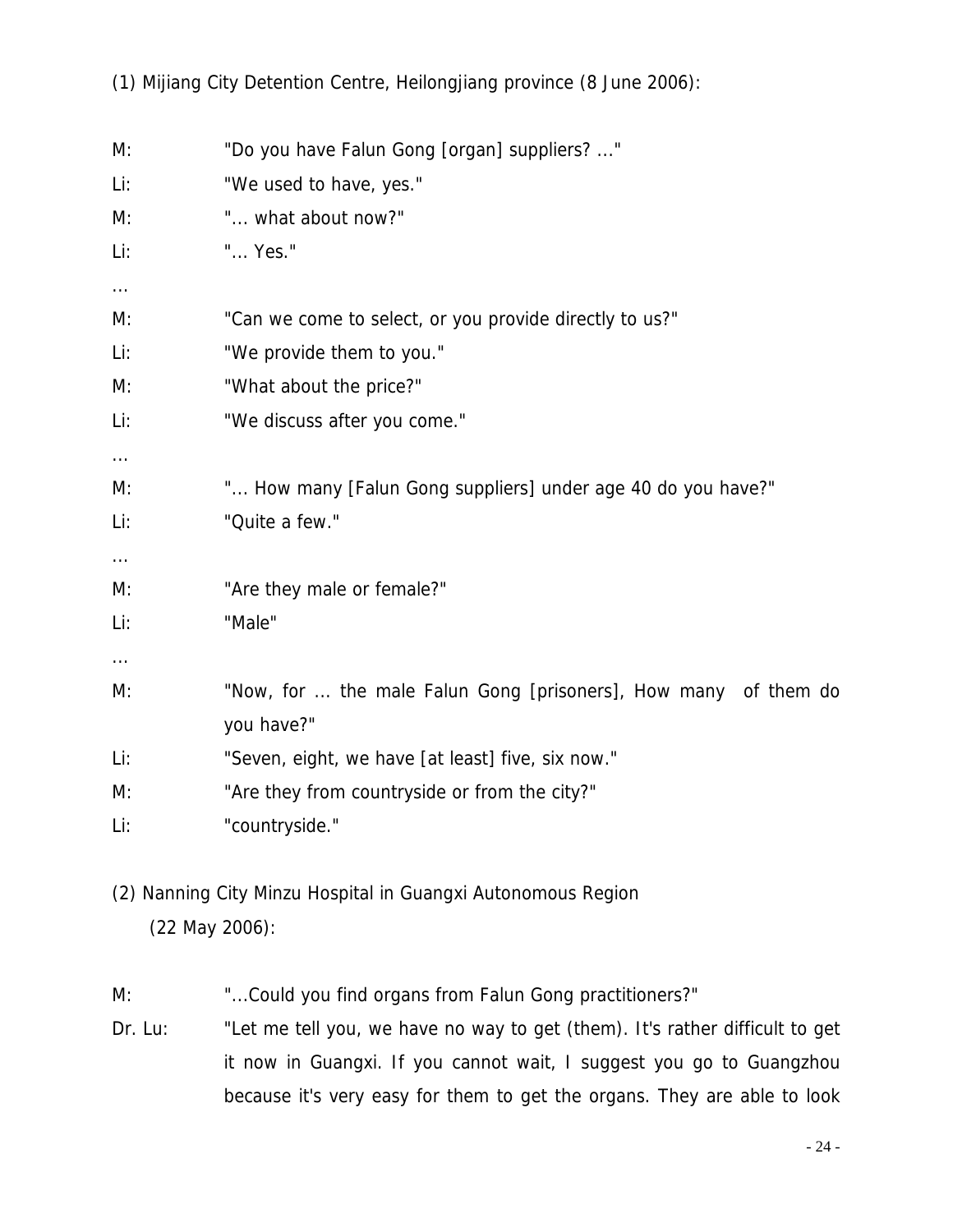|     | for (them) nation wide. As they are performing the liver transplant, they  |
|-----|----------------------------------------------------------------------------|
|     | can get the kidney for you at the same time, so it's very easy for them to |
|     | do. Many places where supplies are short go to them for help"              |
| M:  | "Why is it easy for them to get?"                                          |
| Lu: | "Because they are an important institution. They contact the (judicial)    |
|     | system in the name of the whole university."                               |
| M:  | "Then they use organs from Falun Gong practitioners?"                      |
| Lu: | "Correct"                                                                  |
| M:  | "what you used before (organs from Falun Gong practitioners), was it       |
|     | from detention centre(s) or $prison(s)$ ?"                                 |
| Lu: | "From prisons."                                                            |
| M:  | "and it was from healthy Falun Gong practitioners?"                        |
| Lu: | "Correct. We would choose the good ones because we assure the quality      |
|     | in our operation."                                                         |
| M:  | "That means you choose the organs yourself."                               |
| Lu: | "Correct"                                                                  |
| M:  | "Usually, how old is the organ supplier?"                                  |
| Lu: | "Usually in their thirties."                                               |
| M:  | " Then you will go to the prison to select yourself?"                      |
| Lu: | "Correct. We must select it."                                              |
| M:  | "What if the chosen one doesn't want to have blood drawn?"                 |
| Lu: | "He will for sure let us do it."                                           |
| M:  | "How?"                                                                     |
| Lu: | "They will for sure find a way. What do you worry about? These kinds of    |
|     | things should not be of any concern to you. They have their procedures."   |
| M:  | "Does the person know that his organ will be removed?"                     |
| Lu: | "No, he doesn't."                                                          |

(3) Oriental Organ Transplant Centre (also called Tianjin City No 1 Central Hospital),Tianjin City, (15 March 2006):

N: Is this Chief-Physician Song?"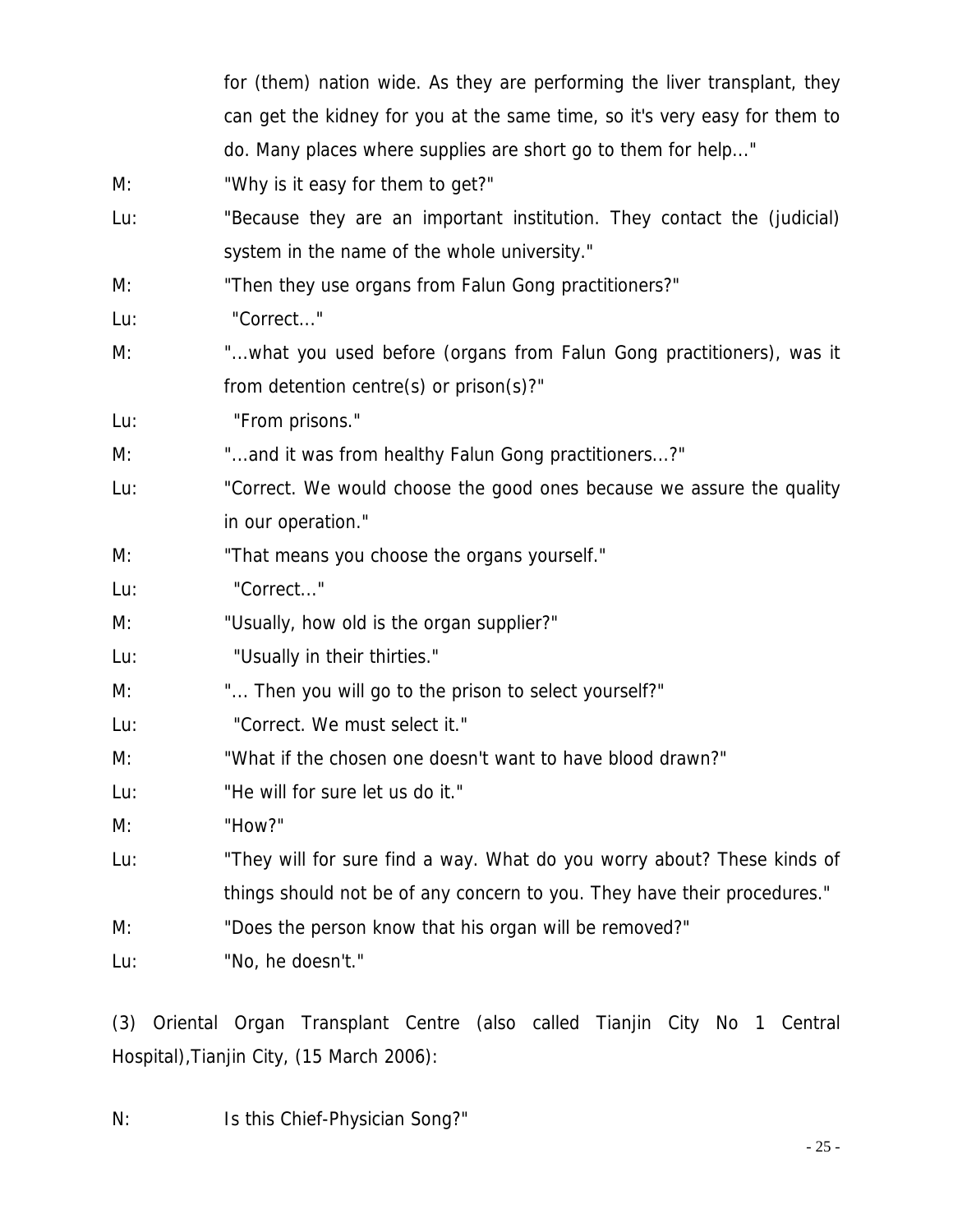| Song: | Yes, please speak." |
|-------|---------------------|
|-------|---------------------|

| $\cdots$ |                                                                        |
|----------|------------------------------------------------------------------------|
| N:       | Her doctor told her that the kidney is quite good because he [the      |
|          | supplier,] practises  Falun Gong."                                     |
| Song:    | "Of course. We have all those who breathe and with heart beat Up until |
|          | now, for this year, we have more than ten kidneys, more than ten such  |
|          | kidneys."                                                              |
| N:       | "More than ten of this kind of kidneys? You mean live bodies?"         |
| Song:    | "Yes it is so."                                                        |

## **12) Waiting Times**

Hospital web sites in China advertise short waiting times for organ transplants. Transplants of long dead donors are not viable because of organ deterioration after death. If we take these hospital's self-promotions at face value, they tell us that there are a number of people now alive who are available almost on demand as sources of organs.

The wait times for organ transplants for organ recipients in China appear to be much lower than anywhere else. The China International Transplantation Assistant Centre website says, "It may take only one week to find out the suitable (kidney) donor, the maximum time being one month..." <sup>23</sup>. It goes further, "If something wrong with the donor's organ happens, the patient will have the option to be offered another organ donor and have the operation again in one week."  $24$  The site of the Oriental Organ Transplant Centre in early April, 2006, claimed that "the average waiting time (for a suitable liver) is 2 weeks."  $25$  The website of the Changzheng Hospital in Shanghai

i <sup>23</sup> http://en.zoukiishoku.com/list/qa2.htm

Archived page:

http://archive.edoors.com/render.php?uri=http%3A%2F%2Fen.zoukiishoku.com%2Flist%2Fqa2.htm&x=19&y=11

<sup>&</sup>lt;sup>24</sup> http://en.zoukiishoku.com/list/volunteer.htm Archived at: http://archive.edoors.com/render.php?uri=http%3A%2F%2Fen.zoukiishoku.com%2Flist%2Fvolunteer.htm+&x=8&y=9

 $25$  The front page has been altered. The archived page is at: http://archive.edoors.com/content5.php?uri=http://www.ootc.net/special\_images/ootc1.png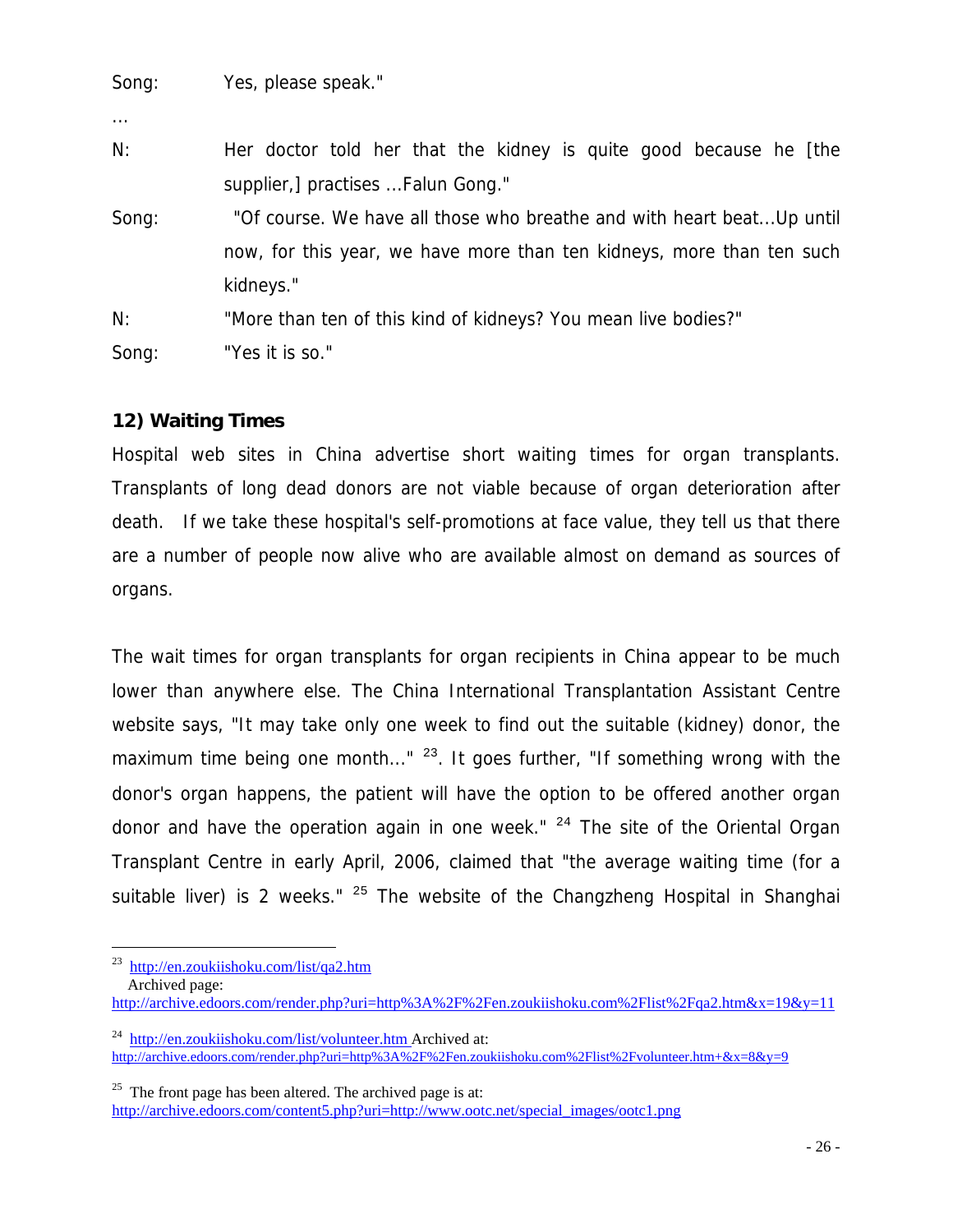says: "...the average waiting time for a liver supply is one week among all the patients"<sup>26</sup>.

In contrast, the median waiting time for a kidney in Canada was 32.5 months in 2003 and in British Columbia it was even longer at 52.5 months  $27$ . If as indicated the survival period for a kidney is between 24-48 hours and a liver about 12 hours  $28$ , the presence of a large bank of living kidney-liver "donors" must be the only way China's transplant centres can assure such short waits to customers. The astonishingly short waiting times advertised for perfectly- matched organs would suggest the existence of both a computer matching system for transplants and a large bank of live prospective 'donors'.

The advertisements do not identify Falun Gong practitioners as the source of these organs. But there are no other identified sources. Even if the Falun Gong as the sources of these organs is only an allegation, it is the only allegation we have. No other large body of people now alive have been identified to us as sources of organs sufficient in numbers to meet the large number of transplant demands now being made and met in China.

### **13) Incriminating Information on Websites**

Some of the material available on the websites of various transplant centres in China before March 9, 2006 (when allegations about large-scale organ seizures resurfaced in Canadian and other world media) is also inculpatory. Understandably, a good deal of it has since been removed. So these comments will refer only to sites that can still be found at archived locations, with the site locations being identified either in the comments or as footnotes. A surprising amount of self-accusatory material is still

 $\overline{\phantom{0}}$  $^{26}$  http://www.transorgan.com/apply.asp Archived at : http://archive.edoors.com/render.php?uri=http%3A%2F%2Fwww.transorgan.com%2Fapply.asp&x=15&y=8

 $27$  Canadian Organ Replacement Register, Canadian Institute for Health Information, (http://www.cihi.ca/cihiweb/en/downloads/CORR-CST2005\_Gill-rev\_July22\_2005.ppt), July 2005

<sup>&</sup>lt;sup>28</sup> Donor Matching System, The Organ Procurement and Transplantation Network (OPTN) http://www.optn.org/about/transplantation/matchingProcess.asp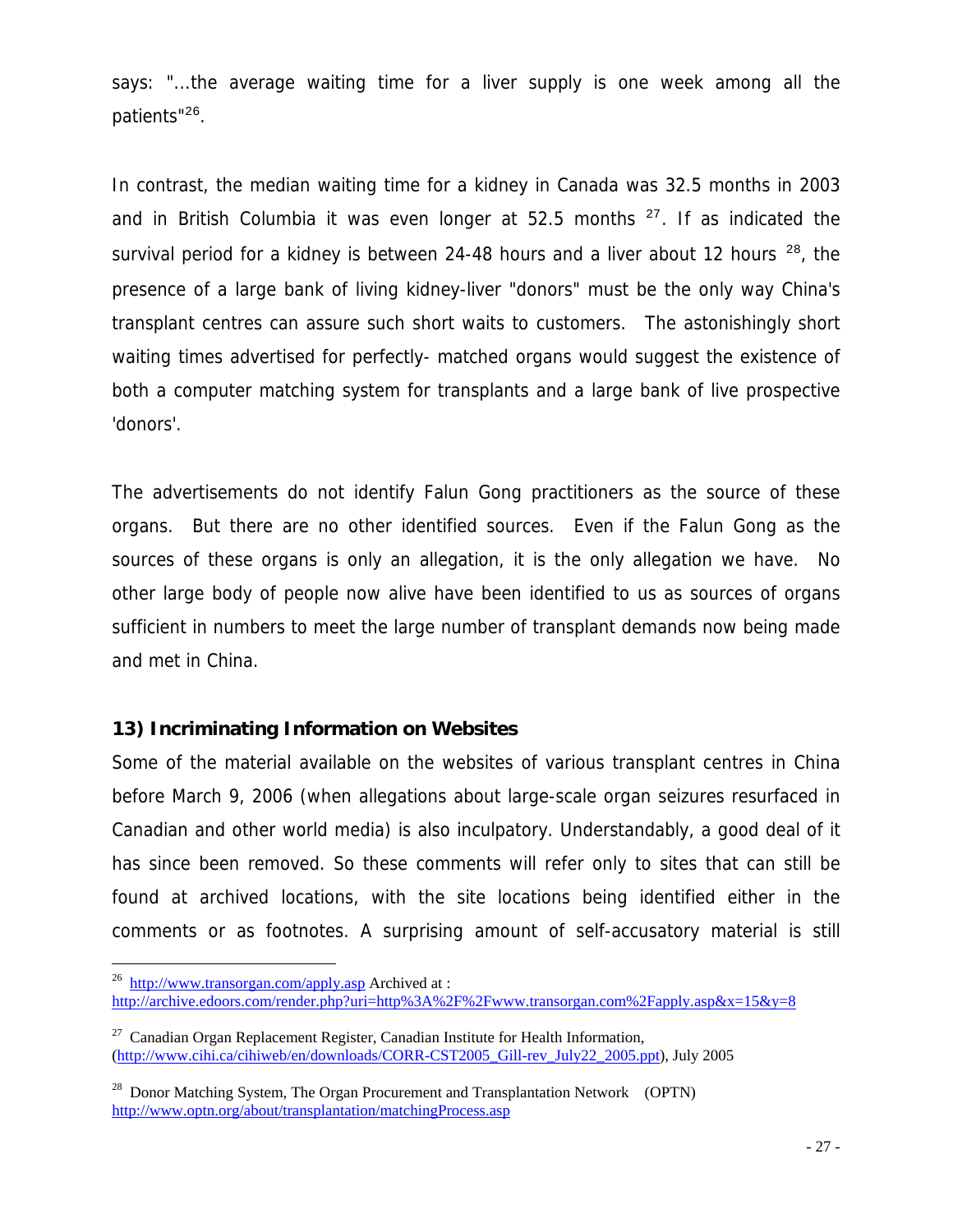available as of the final week of June, 2006 to web browsers. We list here only four examples:

(1) China International Transplantation Network Assistance Centre Website (http://en.zoukiishoku.com/ )

(Shenyang City)

This website as of May 17, 2006 indicated in the English version (the Mandarin one evidently disappeared after March 9) that the centre was established in 2003 at the First Affiliated Hospital of China Medical University "...specifically for foreign friends. Most of the patients are from all over the world." The opening sentence of the site  $29$ introduction declares that "Viscera (one dictionary definition: "soft interior organs...including the brain, lungs, heart etc") providers can be found immediately!" On another page  $30$  on the same site is this statement: "...the number of kidney transplant operations is at least 5,000 every year all over the country. So many transplantation operations are owing to the support of the Chinese government. The supreme demotic court, supreme demotic law - officer, police, judiciary, department of health and civil administration have enacted a law together to make sure that organ donations are supported by the government. This is unique in the world."

In the 'question and answer' section of the site are found:

"Before the living kidney transplantation, we will ensure the donor's renal function...So it is more safe than in other countries, where the organ is not from a living donor."  $31$ 

 . "Q: Are the organs for the pancreas transplant(ed) from brain death (sic) (dead) patients?"

i

http://archive.edoors.com/render.php?uri=http%3A%2F%2Fen.zoukiishoku.com%2Flist%2Ffacts.htm&x=24&y=12

 $29$  The original page has been altered. Older versions can still be found at Internet Archive: http://web.archive.org/web/20050305122521/http://en.zoukiishoku.com/

<sup>30</sup> http://en.zoukiishoku.com/list/facts.htm or use archived version at:

 $31$  http://en.zoukiishoku.com/list/qa.htm or use archived version: http://archive.edoors.com/render.php?uri=http%3A%2F%2Fen.zoukiishoku.com%2Flist%2Fqa.htm&x=27&y=10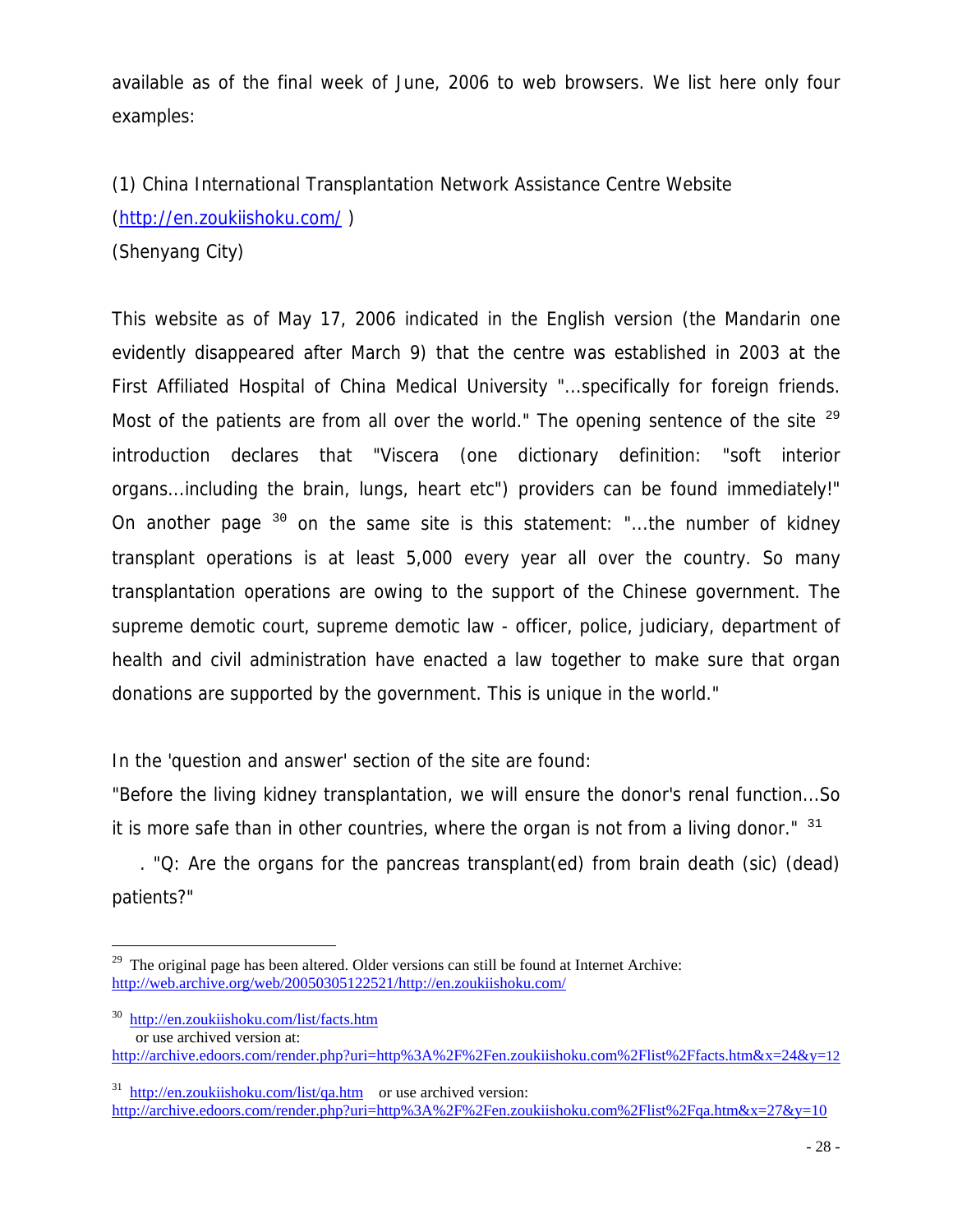"A: Our organs do not come from brain death victims because the state of the organ may not be good."  $32$ 

(2)Orient Organ Transplant Centre Website (http://www.ootc.net ) (Tianjin City)

On a page which we were informed was changed in mid-April (but can still be viewed as an archive  $25$ ) is the claim that from "January 2005 to now, we have done 647 liver transplants - 12 of them done this week; the average waiting time is 2 weeks." A chart also removed about the same time (but archive still available  $33$ ) indicates that from virtually a standing start in 1998 (when it managed only 9 liver transplants) by 2005 it had completed fully 2248 <sup>34</sup>.



In contrast, according to the Canadian Organ Replacement Register<sup>27</sup>, the total in Canada for all kinds of organ transplants in 2004 was 1773.

(3)Jiaotang University Hospital Liver Transplant Centre Website

(http://www.firsthospital.cn/hospital/index.asp )

 $33$  The front page has been altered. Archived at: http://archive.edoors.com/content5.php?uri=http://www.ootc.net/special\_images/ooct\_achievement.jpg http://archive.edoors.com/content5.php?uri=http://www.ootc.net/special\_images/ootc2.png

 $34$  The front page has been altered. Archived at:

http://archive.edoors.com/content5.php?uri=http://www.ootc.net/special\_images/ooct\_case.jpg http://archive.edoors.com/content5.php?uri=http://www.ootc.net/special\_images/ootc1.png

 $\overline{\phantom{0}}$  $32$  http://en.zoukiishoku.com/list/qa7.htm or use archived version: http://archive.edoors.com/render.php?uri=http%3A%2F%2Fen.zoukiishoku.com%2Flist%2Fqa7.htm&x=35&y=10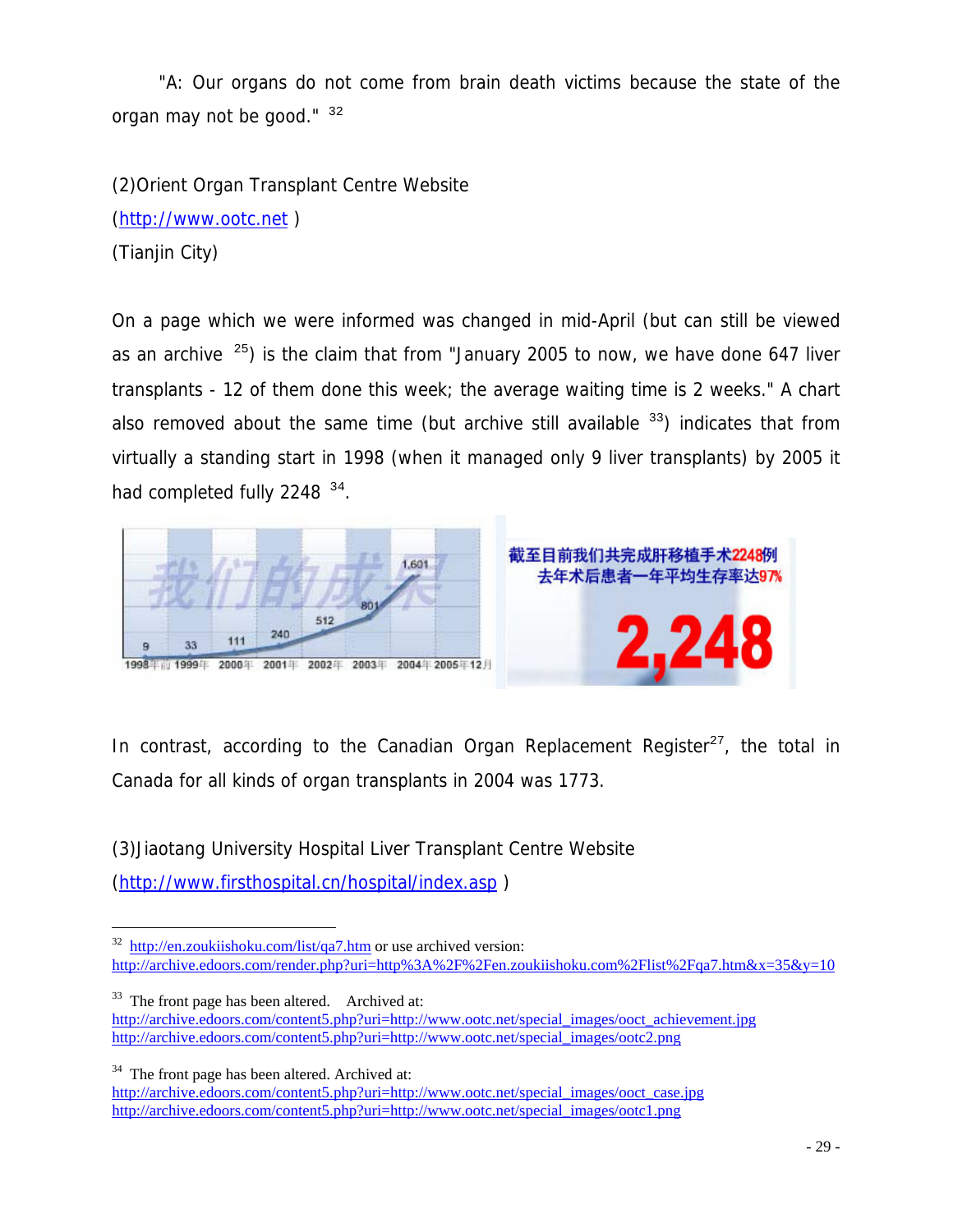# (Shanghai)

In a posting on April 26, 2006  $35$ , the sohu website says in part: "The liver transplant cases (here) are seven in 2001, 53 cases in 2002, 105 cases in 2003, 144 cases in 2004, 147 cases in 2005 and 17 cases in January, 2006," .

(4) Website of Changzheng Hospital Organ Transplant Centre, affiliated with No. 2 Military Medical University

(http://www.transorgan.com/)

## (Shanghai)

i<br>Li

A page was removed after March 9, 2006. (Internet Archive page is available  $36$ .) It contains the following graph depicting the number of liver transplant each year by this Centre:



我院器官移植研究所历年肝移植例数

In the "Liver Transplant Application" form  $37$ , it states on the top, "...Currently, for the liver transplant, the operation fee and the hospitalisation expense together is about 200,000 yuan (\$66,667 CND), and the average waiting time for a liver supply is one

<sup>&</sup>lt;sup>35</sup> http://www.health.sohu.com/20060426/n243015842.shtml Archived at: http://archive.edoors.com/content5.php?uri=http://health.sohu.com/52/81/harticle15198152.shtml

 $36$  The URL of the removed page as of March 2005 in the Internet Archive is http://web.archive.org/web/20050317130117/http://www.transorgan.com/about\_g\_intro.asp

 $37$  http://www.transorgan.com/apply.asp, Archived at : http://archive.edoors.com/render.php?uri=http%3A%2F%2Fwww.transorgan.com%2Fapply.asp&x=15&y=8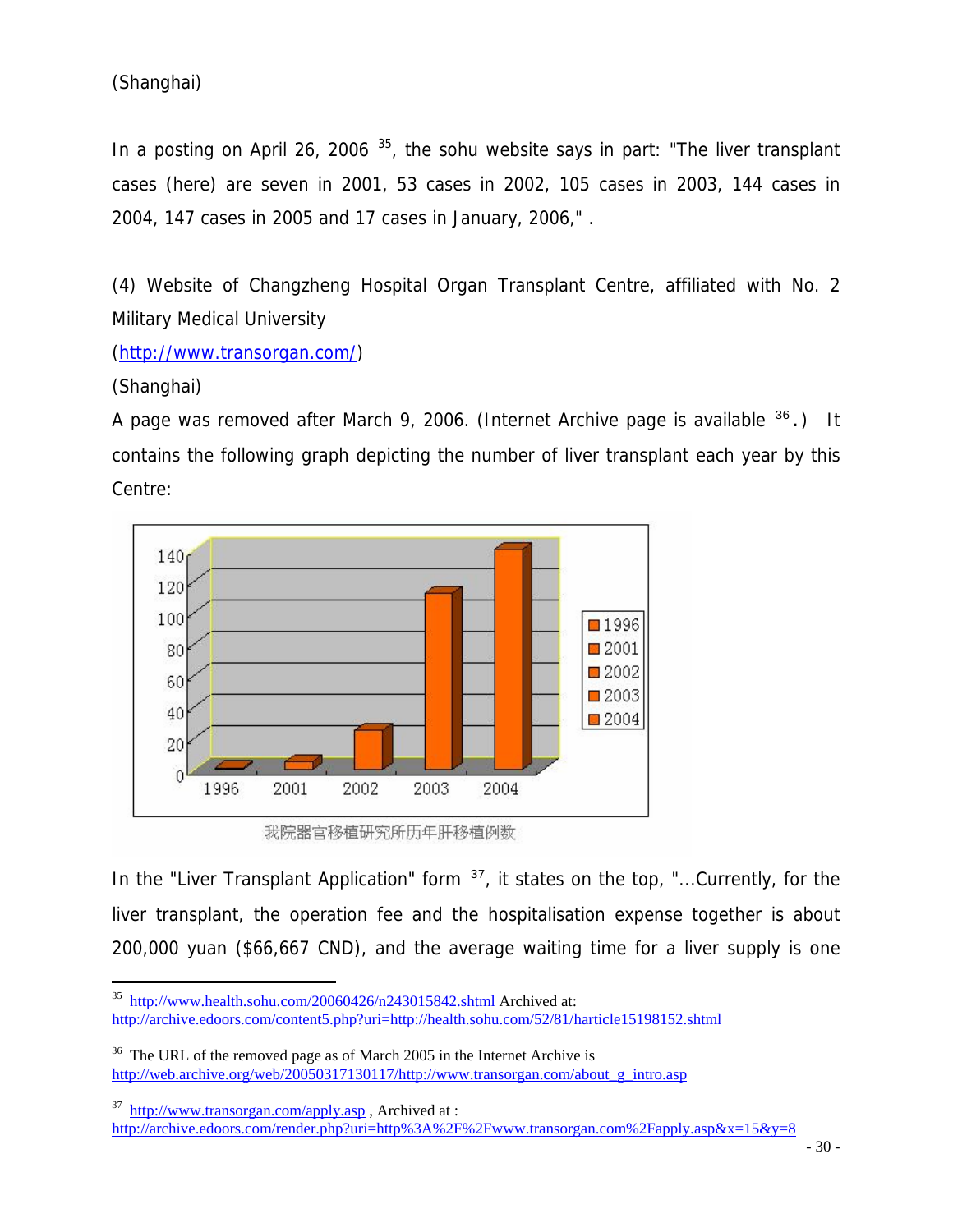week among all the patients in our hospital...."

#### **14) Victim Interviews**

We conducted a number of interviews with victims of Falun Gong repression in China who now reside in Canada. These interviews revealed activities by the authorities which, while inconclusive in isolation, in context with everything else we considered, were corroborative and consistent with the allegations.

#### (1) Ms. Yuzhi Wang, Vancouver

One of us met with the Ms. Wang in Toronto on May 27th at a location at the University of Toronto and heard her deeply disturbing personal history. For being a Falun Gong practitioner and therefore suddenly "an enemy of the people" only as of mid-1999, she spent most of her time between 2000 and the end of 2001 in labour camps, with 20-50 persons squeezed into a cell of approximately 15 square metres. By late 2001, near death from various forms of torture over a lengthy period for refusing to give up her beliefs, she was sent to hospital for "treatment", which included approximately three months of forced feeding after she began a hunger strike in desperation and more beatings by thugs from the 6-10 office.

In Harbin, Wang was examined thoroughly at several hospitals, and the examining doctors indicated that she had organ damage. Later, when she overheard a doctor say that she would not recover, the 610 office personnel "suddenly lost interest in me and I (eventually) managed to escape from the hospital." When in time her health recovered, she found a way to relocate to a country in the Middle East, but even there 6-10 agents attempted to kidnap her because she was criticizing the Jiang regime to tourists visiting there from China. Wang gives much credit to Canadian immigration officials there for intervening and enabling her to come to Canada as a refugee. She is convinced that she survived only because her captors in Harbin concluded they could not profit by selling her organs, which they concluded were damaged by their "treatments".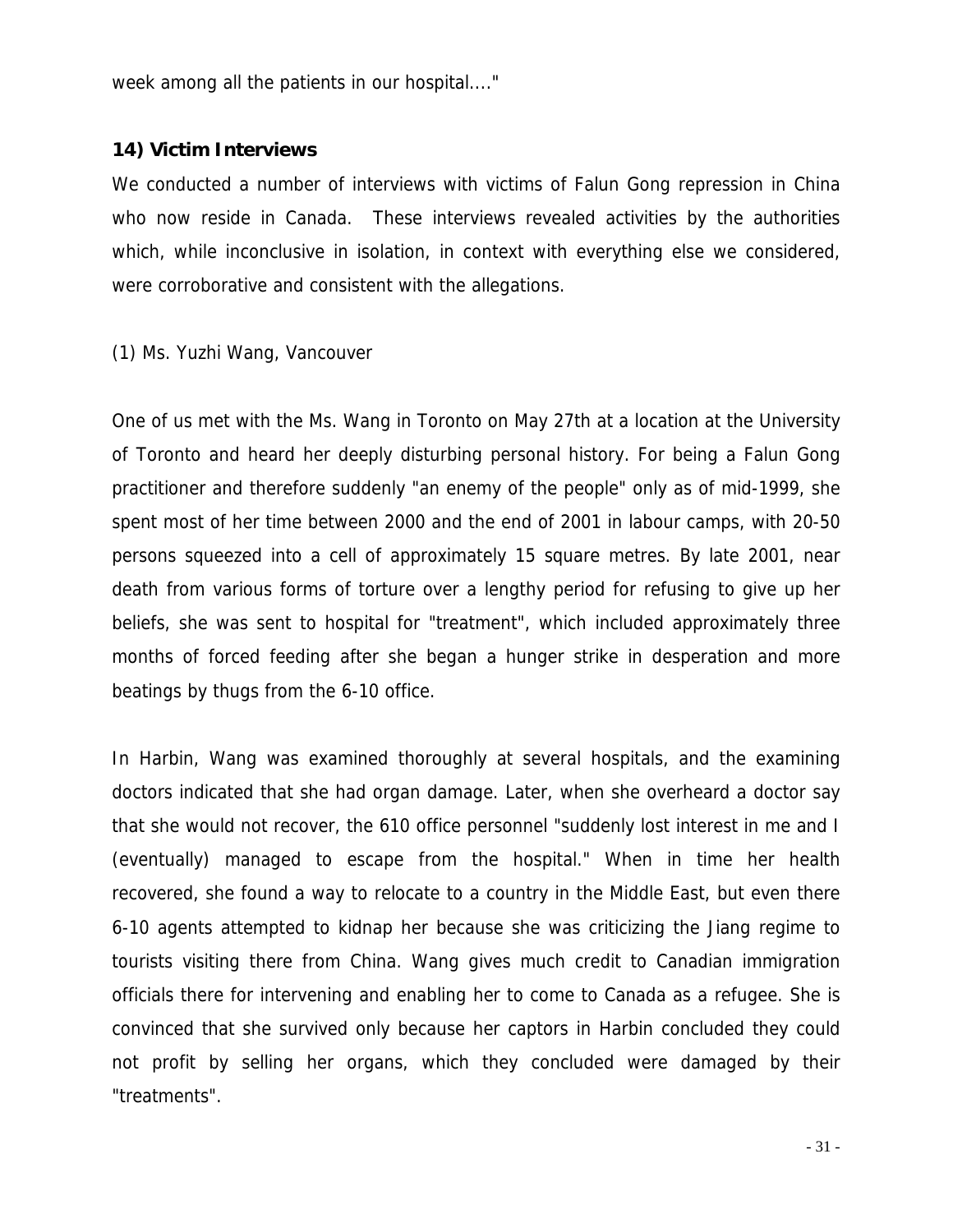#### (2) Mr. Xiaohua Wang, Montreal

On meeting Mr. Wang on May 27th, he provided a detailed statement of his periods of persecution by officials during 2001 and 2002. It began when police arrested him at a Kunming city design institute where he worked as an engineer, ransacked his home, stole his computer, and took him to prison. His wife and two-year-old child could only scream at the departing police vehicle. In jail, he was beaten into unconsciousness by long term inmates on the order of the warden, whose constant mantra was, "Beating is the only way to treat (Falun Gong)".

Wang was later transferred to the local "brainwashing centre". When released, he fled to a distant region of the country without his family, where he found work until he was again arrested as one of the 6-10 office's "most wanted criminals". He ended up at the Yunnan forced labour camp #2, which manufactures artificial gems and crystals for export through the application of chromium oxide in the manufacturing process. For refusing to recant his Falun Gong beliefs, Wang was kept there for almost two years. His hair turned gray from the constant exposure to the chemical and 16-hour work days.

In January, 2002, the local hospital did a comprehensive physical examination on every Falun Gong prisoner, including an electrocardiogram, whole body x-ray, liver, blood and kidney test. Beforehand, he was told by the police: "The Communist party cares about you so much. They want to transform Falun Gong at all costs." Little knowing the probable real purpose of the tests at the time, he cooperated. Miraculously, he managed to get out of China and get to Canada in early 2005. He also praises Canadian immigration officials for getting him and his family out speedily.

(3) Ms. Na Gan, Toronto

Ms Gan worked as a customs officer at the Beijing International Airport for 11 years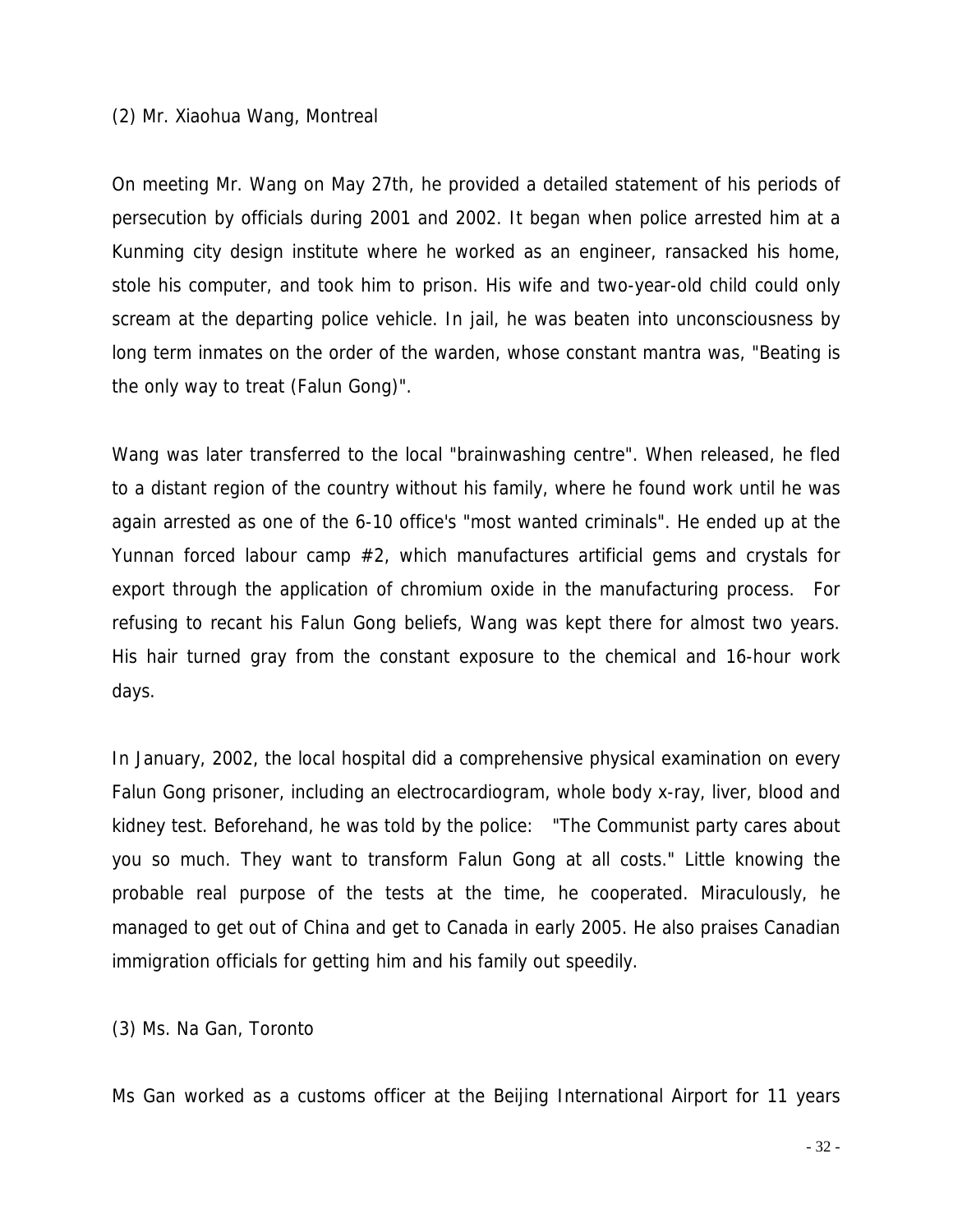until mid-July, 1999, when she and five other Falun Gong practitioners attempted to avail themselves of each citizen's specified constitutional right to petition at a designated location near the CCP headquarters in central Beijing. Police beat the group and dragged all of them into waiting buses. Thereafter, she was incarcerated on five further occasions because she refused to renounce Falun Gong. When a psychiatrist examined her in a hospital and pronounced her mentally fit, the police still kept her in a locked room there for eight days with patients who were screaming. When she later unfurled a banner in Tiananmen Square, saying "truthfulness-compassion-tolerance", she was kicked by police. Back in custody, she was beaten by other prisoners at the direction of officials and forced to stand for hours in the snow without an overcoat.

In March, 2000, the banner incident got her a one year sentence under house arrest, expulsion from the Communist party, and termination of her salary. By the year's end, she was back in a crowded cell with mostly Falun Gong adherents. When she refused to read aloud an article defaming Falun Gong, a policeman kicked her in the head repeatedly. She was next moved to the Beijing women's labour camp, where the treatment was so severe that she finally signed a pledge to renounce Falun Gong. She managed to leave China for Canada as an immigrant from fear of further persecution in May, 2004 but without her husband and daughter.

Gan's observations relative to organ harvesting are probably inconclusive. Numerous Falun Gong prisoners with her in detention in Beijing - some cells holding as many as 30 women - were identified by four digit numbers only. One night, she was awakened by noises, only to find the next morning that some of the numbered inmates had been dragged from their cells and never returned. One cannot fairly conclude the worst here without knowing more. For five months in mid-2001, she was part of forced labour team of approximately 130 mostly female Falun Gong prisoners. Only the Falun Gong members in the group were taken by soldiers to a nearby police hospital for blood and urine tests, x-rays, and eye examinations. This medical attention seemed to her at the time completely out of character with everything else experienced at the camp. Only later did she learn about the organ harvesting going occurring across China.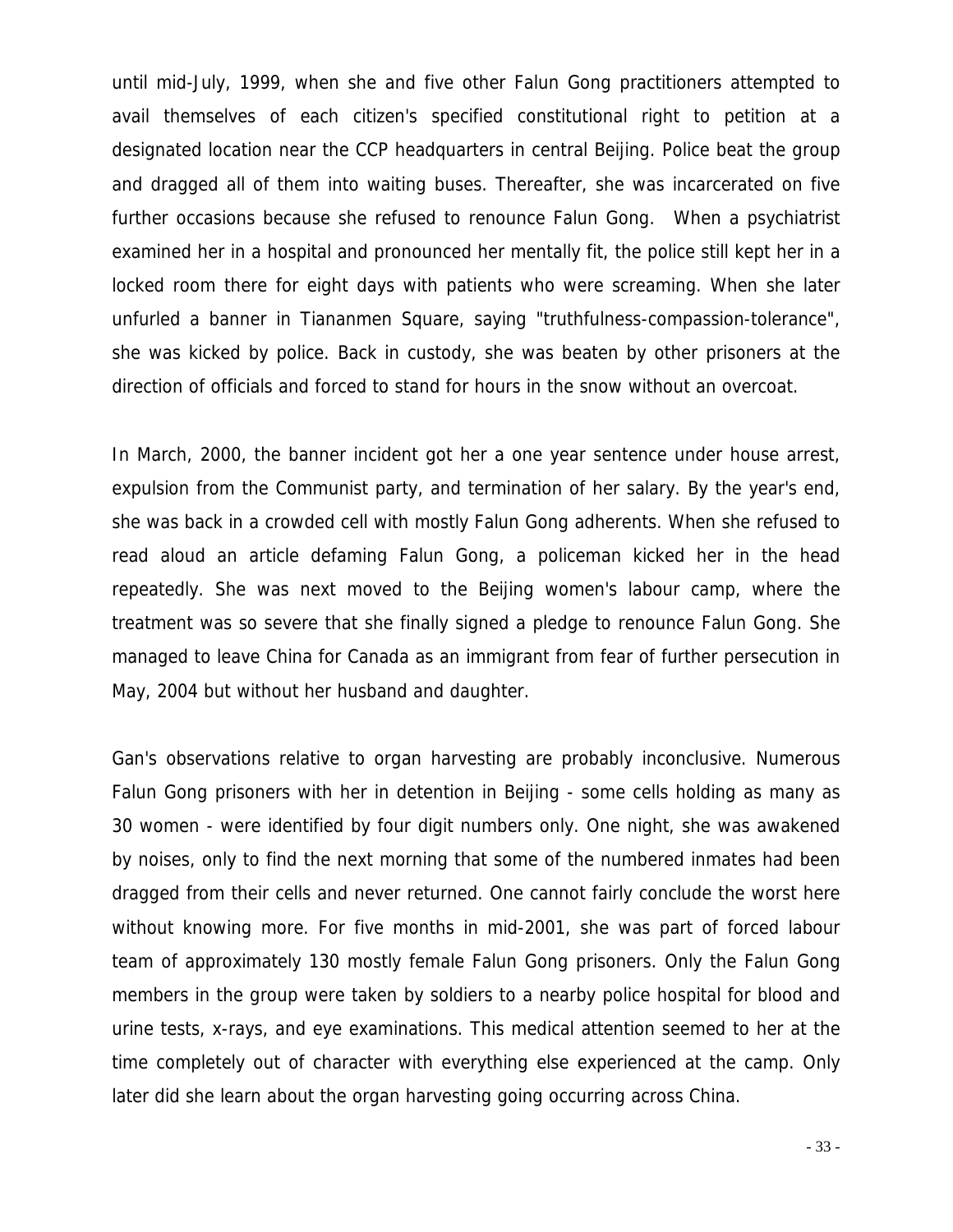## **15) Human Rights Violations Generally**

Falun Gong are not the only victims of human rights violations in China. It is incontestable that the organs of prisoners sentenced to death are harvested after execution.

Besides Falun Gong, other prime targets of human rights violations are Tibetans, Christians, Uighurs, democracy activists and human rights defenders. Rule of Law mechanisms in place to prevent human rights violations, such as an independent judiciary, access to counsel on detention, habeas corpus, the right to public trial, are glaringly absent in China. China, according to its constitution, is ruled by the Communist Party. It is not ruled by law.

This overall pattern of human rights violations, like many other factors, does not in itself prove the allegations. But it removes an element of disproof. It is impossible to say of these allegations that it is out of step with an overall pattern of respect for human rights in China. While the allegations, in themselves, are surprising, they are less surprising with a country that has the human rights record of China than they would be for many other countries.

### **16) Financial Considerations**

In China, organ transplanting is a very profitable business. We can trace the money of the people who pay for organ transplants to specific hospitals which do organ transplants, but we can not go further than that. We do not know who gets the money the hospitals receive. Are doctors and nurses engaged in criminal organ harvesting paid exorbitant sums for their crimes? That was a question it was impossible for us to answer, since we had no way of knowing where the money went.

China International Transplantation Network Assistance Centre Website (http://en.zoukiishoku.com/ ) (Shenyang City)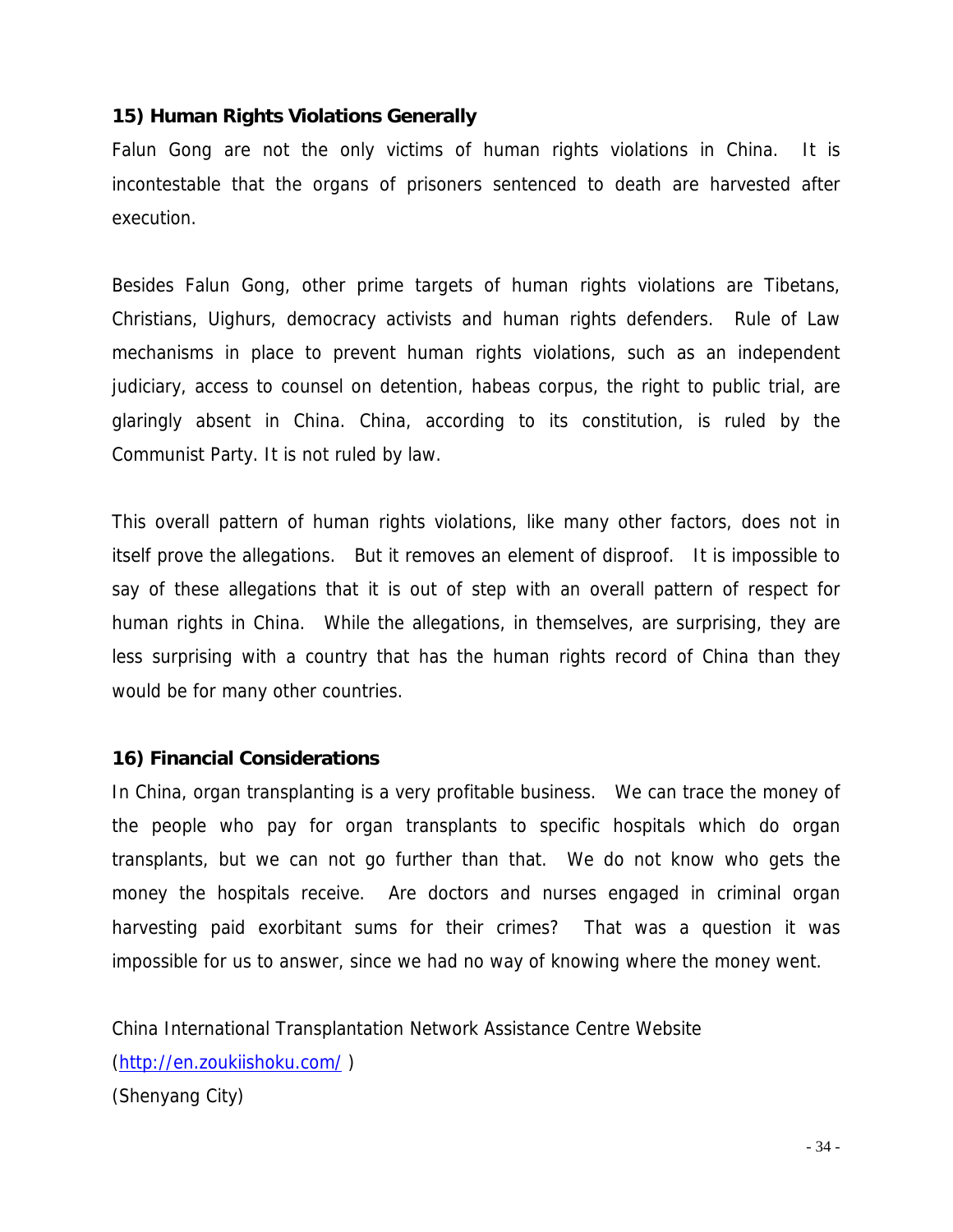Before its indicated removal from the site  $38$  in April, 2006, the size of the profits for transplants was suggested in the following price list: Kidney US\$62,000 Liver US\$98,000-130,000 Liver-kidney US\$160,000-180,000 Kidney-pancreas US\$150,000 Lung US\$150,000-170,000 Heart US\$130,000-160,000 Cornea US\$30,000

A standard way of investigating any crime allegation where money changes hands is to follow the money trail. But for China, its closed doors means that following the money trail is impossible. Not knowing where the money goes proves nothing. But it also disproves nothing, including these allegations.

## **17) Corruption**

 $\overline{\phantom{0}}$ 

Corruption is a major problem across China. State institutions are sometimes run for the benefit of those in charge of them, rather than for the benefit of the people.

Military hospitals across the country operate independently from the Ministry of Health and, while the figures for their organ transplants are secret, we understand they are large. Trafficking in Falun Gong vital organs would be consistent with the numerous other commercial activities on the part of the Chinese army, especially in the years up until 2004 while Jiang was chairman of the country's Military Commission.

The widespread corruption of official Chinese institutions raises the question whether the harvesting of Falun Gong organs for transplants, if it does occur, happens as the result of official policy or as the result of the profiteering of individual hospitals, taking

 $38$  Yet, one can still go to the Internet Archive to find the information on this website from March 2006: http://archive.edoors.com/render.php?uri=http%3A%2F%2Fen.zoukiishoku.com%2Flist%2Fcost.htm+&x=16&y=1 1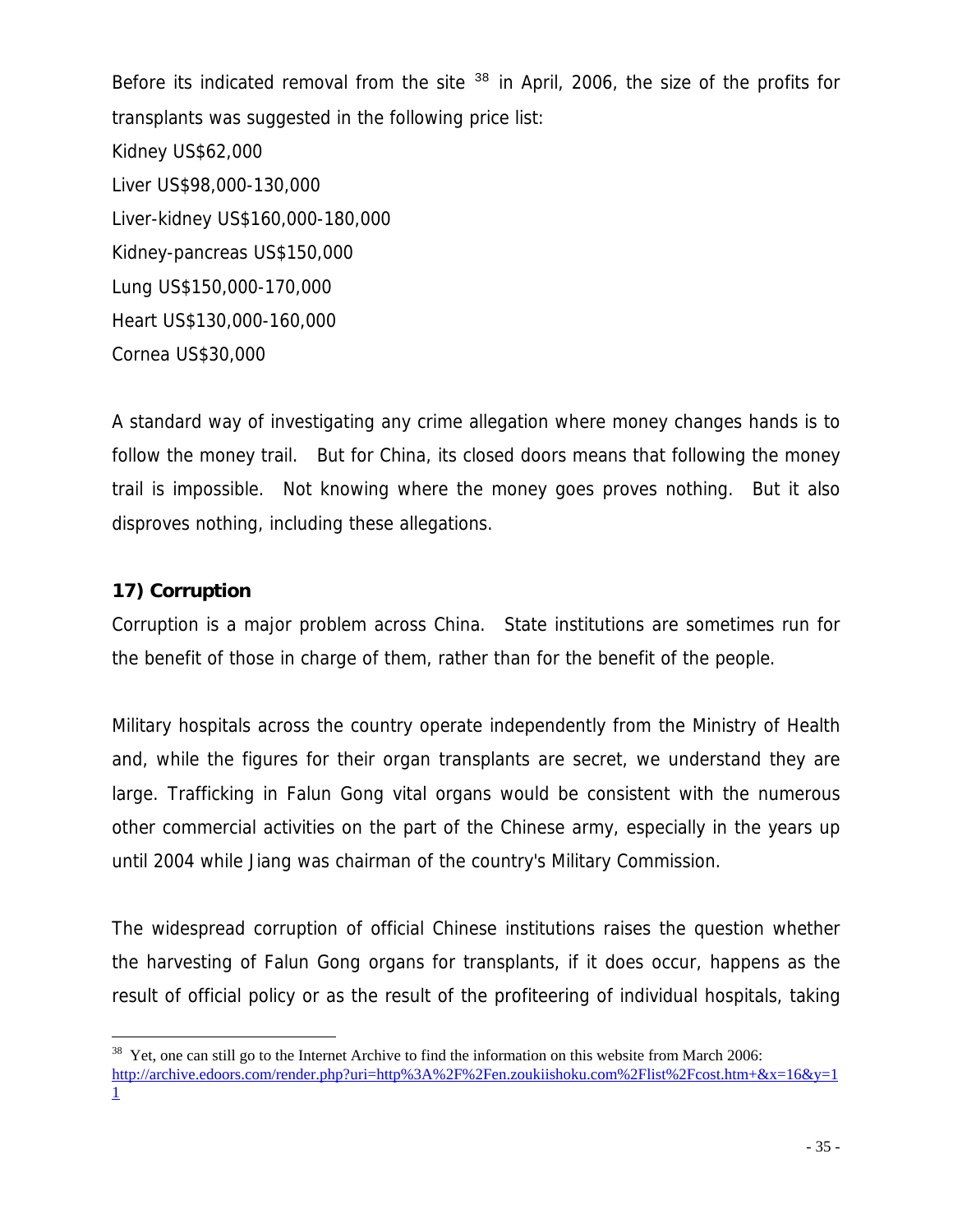advantage of the defenceless of a captive Falun Gong population in their regions. The policy of repression of the Falun Gong means that they are in prison without rights, at the disposition of corrupt authorities. The incitement to hatred against the Falun Gong and their dehumanization means that they can be butchered and killed without qualms by those who buy into this official hate propaganda.

Whether the harvesting of Falun Gong organs, if it does occur, happens as the result of official policy or unofficial corruption, is for us difficult to be absolutely certain about. Chinese officials, in theory in charge of the country, sometimes have substantial difficulty in determining whether corruption exists, let alone how to put an end to it. For us, on the outside, it is easier to form a conclusion on the result, whether or not the alleged organ harvesting occurs, than to determine whether this practice, if it exists, is the result of policy or corruption.

#### **18) Legislation**

China in March enacted legislation to take effect July 1 to ban sales of human organs and require that donors give written permission for their organs to be transplanted. The legislation is titled a "temporary regulation." The rules further limit transplant surgery to certain institutions. These institutions must verify that the organs are from legal sources. Hospital transplant ethics committees must approve all transplants in advance.

This legislation is welcome. Yet, its very enactment highlights the fact that there is no such legislation in place now, the lawlessness now enveloping organ transplants. This very lawless, again, though it does not prove the allegations, removes a possible element of disproof. The absence of any legal constraints on organ transplants in China makes the allegations on which this report focuses easier to accept.

Up to July 1st, Chinese law has allowed the buying and selling of organs. Chinese law has not required that donors give written permission for their organs to be transplanted. There have been no restriction on the institutions which could engage in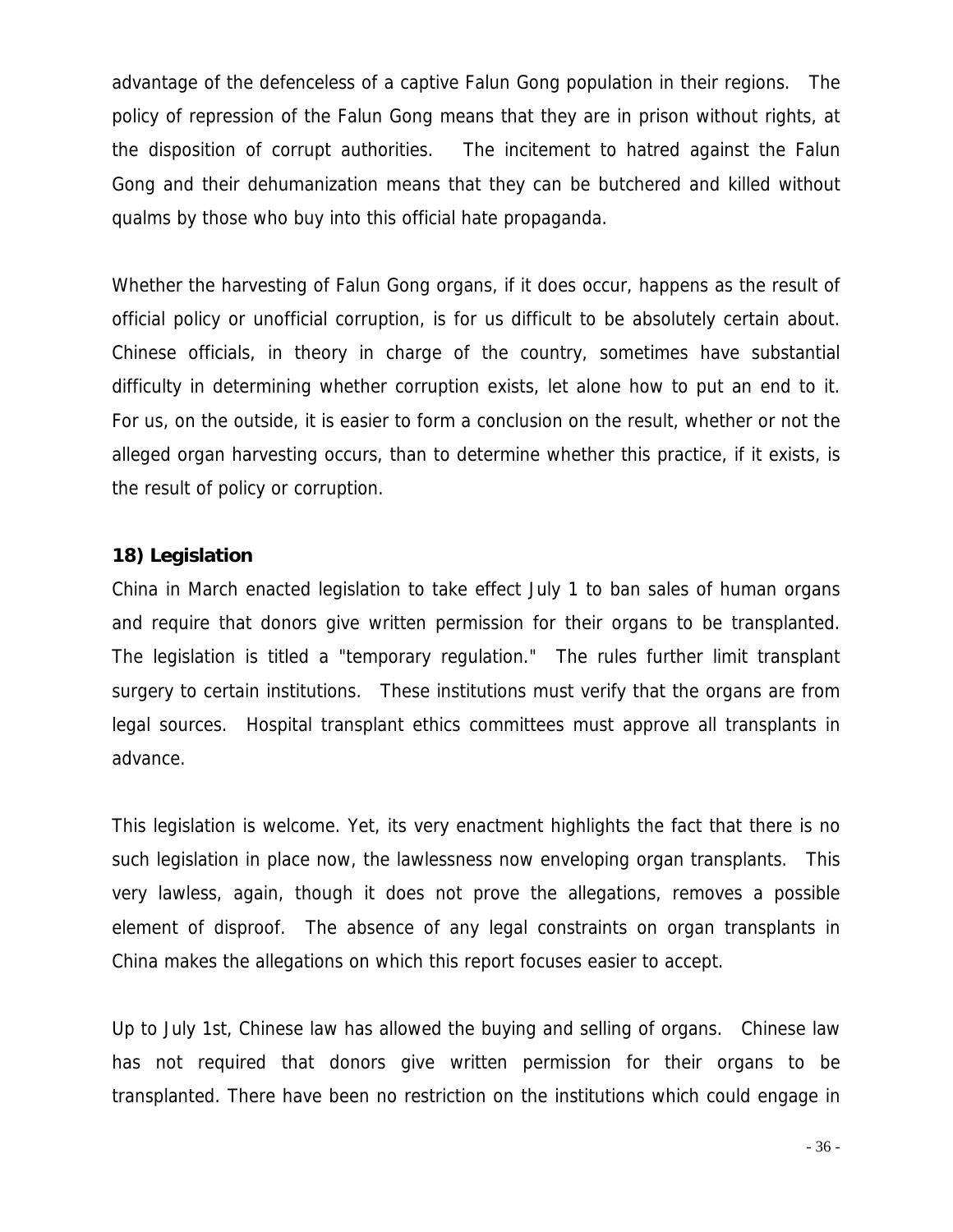organ harvesting or transplants. Until July 1, there was no requirement that the institutions engaged in transplants had to verify that the organs being transplanted were from legal sources. There was no obligation to have transplant ethics committees approve all transplants in advance.

As well, the fact that the legislation came into force on July 1 does not mean that the problem, if it existed, has ceased to exist since that date. In China, there is a large step between the enactment of legislation and its implementation.

To take an obvious example, the 1982 Constitution of China provides that the people of China will turn China into a country with a high level of democracy. We are now twenty four years from the enactment of that commitment to democracy. Yet China is far from democratic.

The mere fact that China now has in force organ transplant legislation does not mean, in itself, that the legislation is implemented. Indeed, the overall record of China in implementing new legislation is such that the old practices for organ transplants, whatever they may happen to be, are likely to continue, at least in some places in China, for quite some time.

### **G. Credibility**

We conclude that the verbal admissions in the transcripts of interviews of investigators can be trusted. There is no doubt in our minds that these interviews did take place with the persons claimed to be interviewed at the time and place indicated and that the transcripts accurately reflect what was said.

Moreover, the content of what was said can itself be believed. For one, when weighed against the recent international uproar about alleged organ seizures as the 2008 Beijing Olympics approach, the admissions made at the various institutions are contrary to the reputational interests of the government of China in attempting to convince the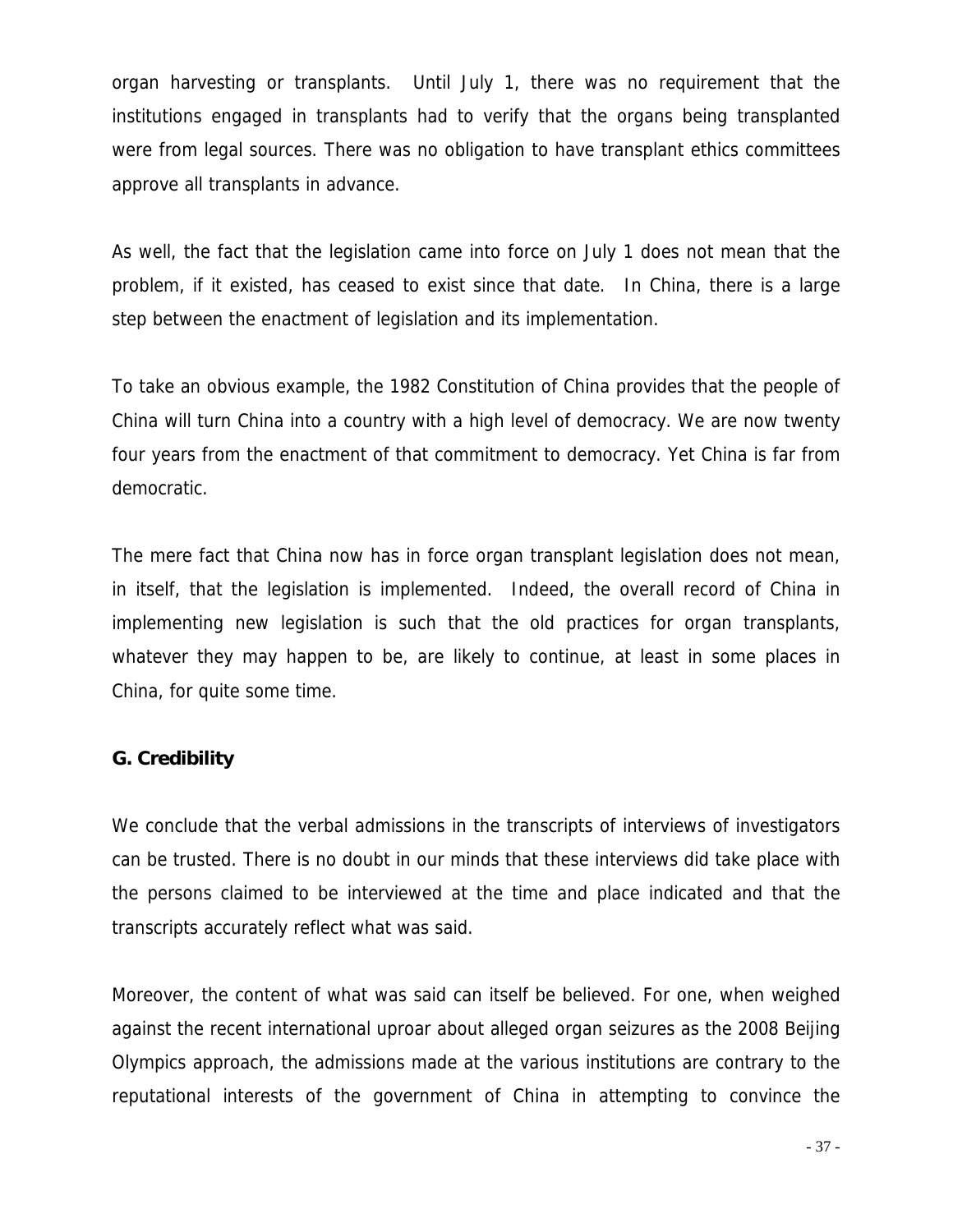international community that the widespread killing of Falun Gong prisoners for their vital organs has not occurred.

The testimony of the wife of the surgeon allegedly complicit in Falun Gong organ harvesting was credible to us, partly because of its extreme detail. However, that detail also posed a problem for us, because it provided a good deal of information which it was impossible to corroborate independently. We were reluctant to base our findings on sole source information. So, in the end, we relied on the testimony of this witness only where it was corroborative and consistent with other evidence, rather than as sole source information.

In the course of our work, we have come across a number of people sceptical of the allegations. This scepticism has a number of different causes. Some of the scepticism reminds of the statement of U.S. Supreme Court Justice Felix Frankfurter 1943 to a Polish diplomat in reaction to being told by Jan Karski about the Holocaust. Frankfurter said:

 "I did not say that this young man was lying. I said that I was unable to believe what he told me. There is a difference."

The allegations here are so shocking that they are almost impossible to believe. The allegations, if true, would represent a grotesque form of evil which, despite all the depravations humanity has seen, would be new to this planet. The very horror makes us reel back in disbelief. But that disbelief does not mean that the allegations are untrue.

#### **H. Further Investigation**

Obviously, this report is not the final word on this subject. There is much that we ourselves, given the opportunity, would rather do before we completed the report. But it would mean pursuing avenues of investigation which are not now open to us. We will welcome any comments on its contents or any additional information individuals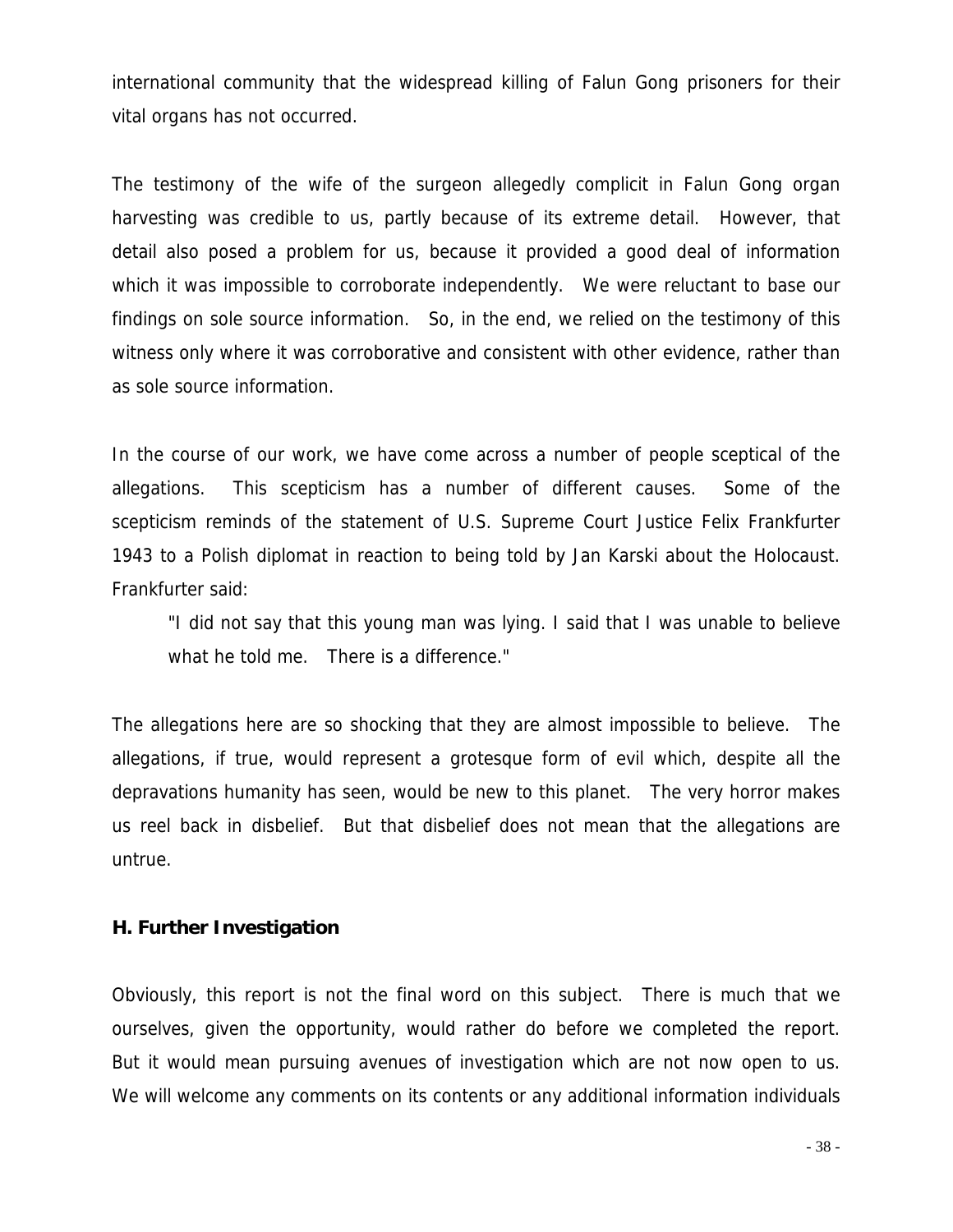or governments might be willing to provide.

We would like to see Chinese hospital records of transplants. Are there consents on file? Are there records of sources of organs?

Donors can survive many forms of transplant operations. No one can survive a full liver or heart donation. But kidney donations are normally not fatal. Where are the surviving donors? We would like to do a random sampling of donations to see if we could locate the donors.

Family members of deceased donors should either know of the consents of the donors. Alternatively, the family members should have given the consents themselves. Here, too, we would like to do a random sampling of immediate family members of deceased donors to see if the families either consented themselves to the donations or were aware of the consent of the donor.

China has engaged in a major expansion of organ transplant facilities in recent years. This expansion likely would have been accompanied by feasibility studies indicating organ sources. We would like to see these feasibility studies.

Ideally, we would like to pursue further research before we come to any firm conclusions. But the very willingness to engage in further research may require the forming of tentative conclusions. If we could decide now that there is nothing in the allegations, we might well further conclude that additional research would be pointless.

#### **I. Conclusions**

Based on what we now know, we have come to the regrettable conclusion that the allegations are true. We believe that there has been and continues today to be large scale organ seizures from unwilling Falun Gong practitioners.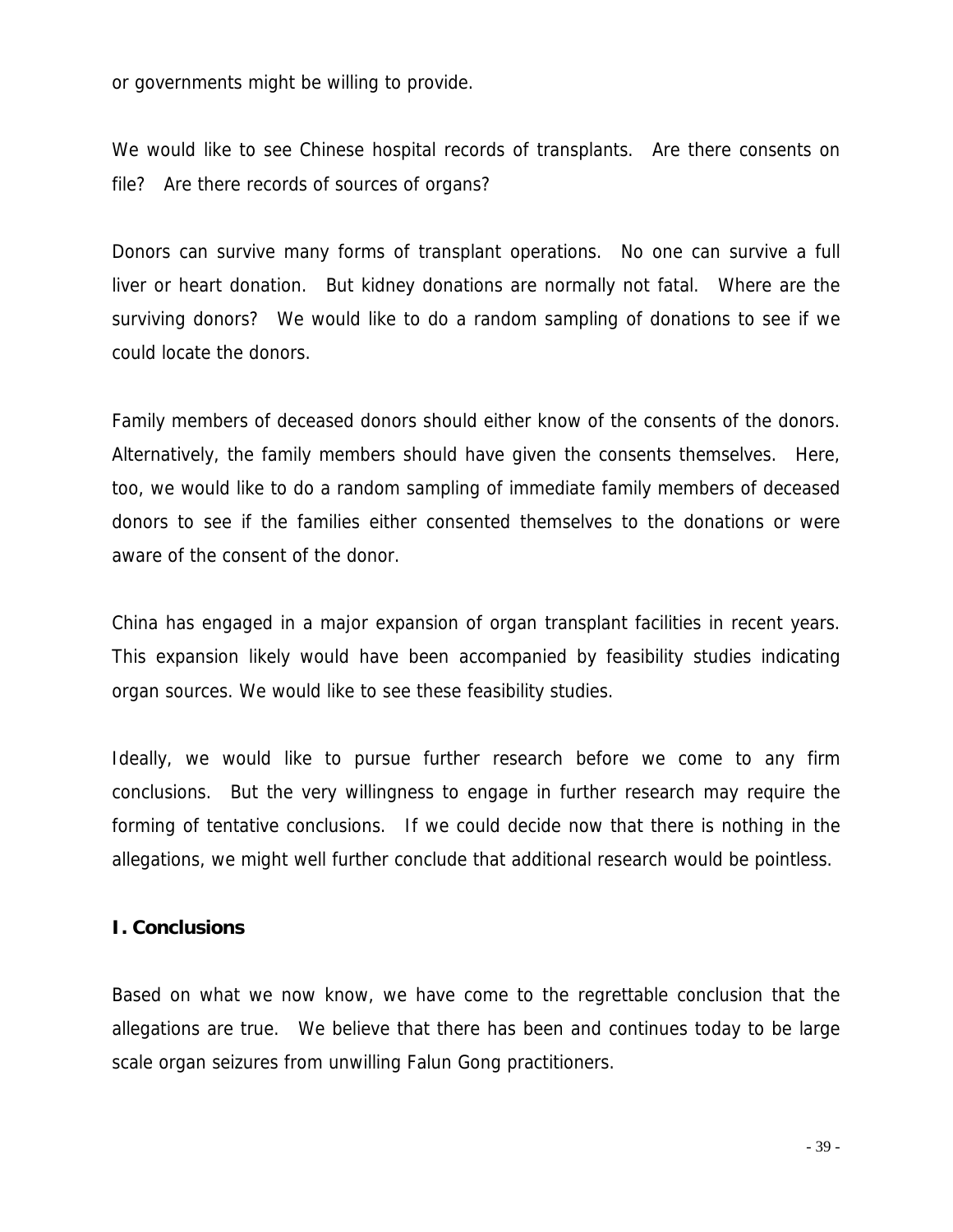We have concluded that the government of China and its agencies in numerous parts of the country, in particular hospitals but also detention centres and 'people's courts', since 1999 have put to death a large but unknown number of Falun Gong prisoners of conscience. Their vital organs, including hearts, kidneys, livers and corneas, were virtually simultaneously seized involuntarily for sale at high prices, sometimes to foreigners, who normally face long waits for voluntary donations of such organs in their home countries.

How many of the victims were first convicted of any offence, serious or otherwise, in legitimate courts, we are unable to estimate because such information appears to be unavailable both to Chinese nationals and foreigners. It appears to us that many human beings belonging to a peaceful voluntary organization made illegal seven years ago by President Jiang because he thought it might threaten the dominance of the Communist Party of China have been in effect executed by medical practitioners for their organs.

Our conclusion comes not from any one single item of evidence, but rather the piecing together of all the evidence we have considered. Each portion of the evidence we have considered is, in itself, verifiable and, in most cases, incontestable. Put together, they paint a damning whole picture. It is their combination that has convinced us.

### **J. Recommendations**

1) It goes without saying that the harvesting of organs of unwilling Falun Gong practitioners, if it is happening, as we believe it is, should cease.

2) Organ harvesting of unwilling donors where it is either systematic or widespread is a crime against humanity. We are not in a position, with the resources and information at our disposal, to conduct a criminal investigation. Criminal authorities in China should investigate the allegation for possible prosecution.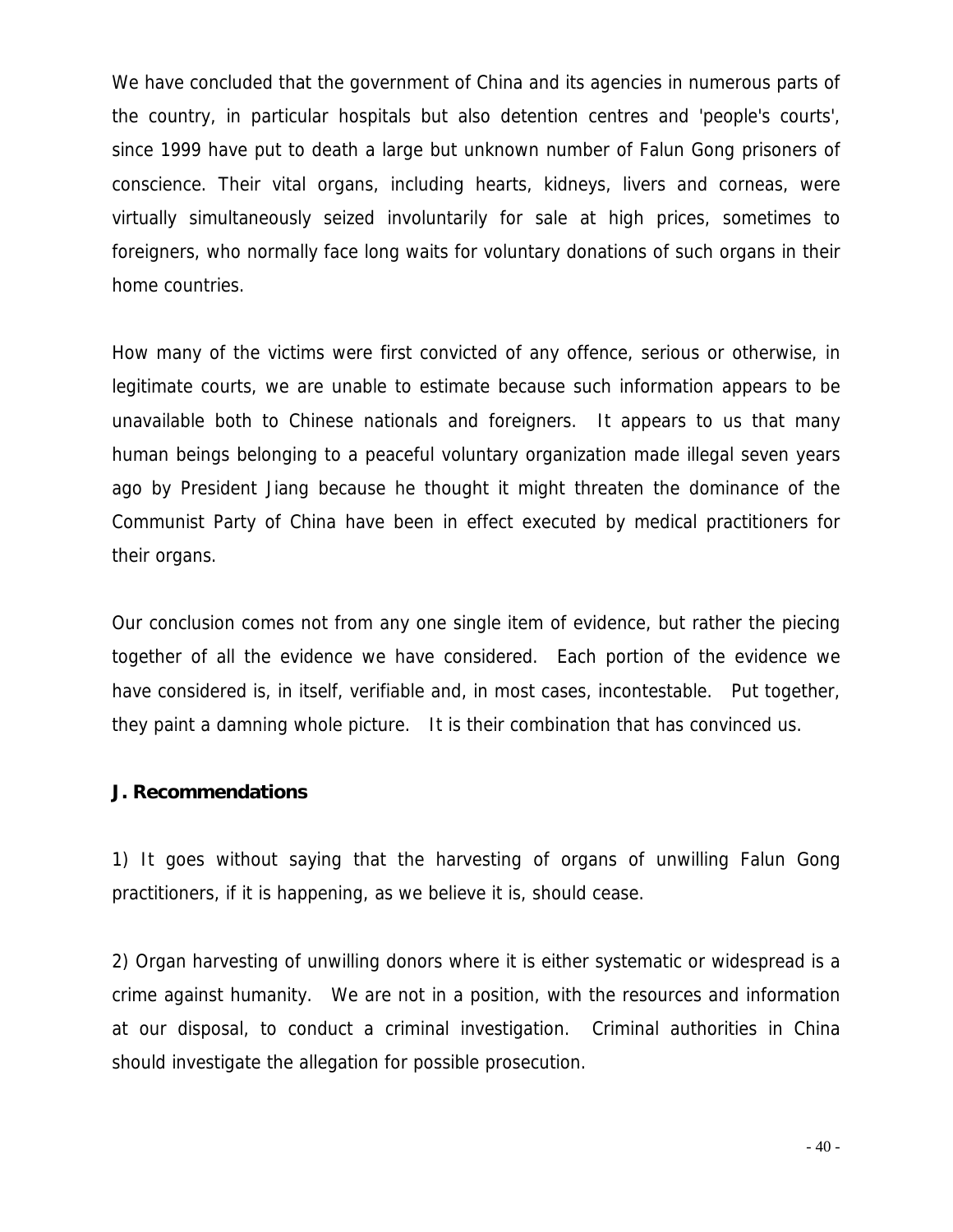3) Governmental, non-governmental and inter-governmental human rights organizations with far better investigative capacity than ours should take these allegations seriously and make their own determinations whether or not they are true.

4) Article 3 of the United Nations Protocol to Prevent, Suppress and Punish Trafficking in Persons, bans, among other practices,... the removal of organs. Governments should request the relevant agency of the UN (we would suggest the UN Committee Against Torture and the UN Special Rapporteur on Torture), to investigate if the government of China has engaged in, or is engaging in now, in violations of any of the terms of Article 3. If so, the necessary steps to seek a remedy should be initiated with deliberate haste.

5) Until the Chinese law on organ transplants is effectively implemented, foreign governments should not issue visas to doctors from China seeking to travel abroad for the purpose of training in organ or bodily issue transplantation. Any doctor in China known to be involved in trafficking in the organs of prisoners should be barred entry by all foreign countries permanently.

6) All states should strengthen their laws against the crime of trafficking in organs. The laws should require doctors to report to the authorities of their country any evidence suggesting that a patient has obtained an organ from a trafficked person abroad, defined to include persons in detention abroad.

7) All should prevent and, at the very least, discourage their nationals from obtaining organ transplants in China until the Chinese law on organ transplants is rigorously implemented. States should, if necessary, deny passports or revoke passports of those who are travelling to China for organ transplants.

8) Until the international community is satisfied that the new Chinese law on organ transplants is effectively implemented, foreign funding agencies, medical organizations and individual health professionals should not participate in any Government of China-sponsored organ transplant research or meetings. Foreign companies which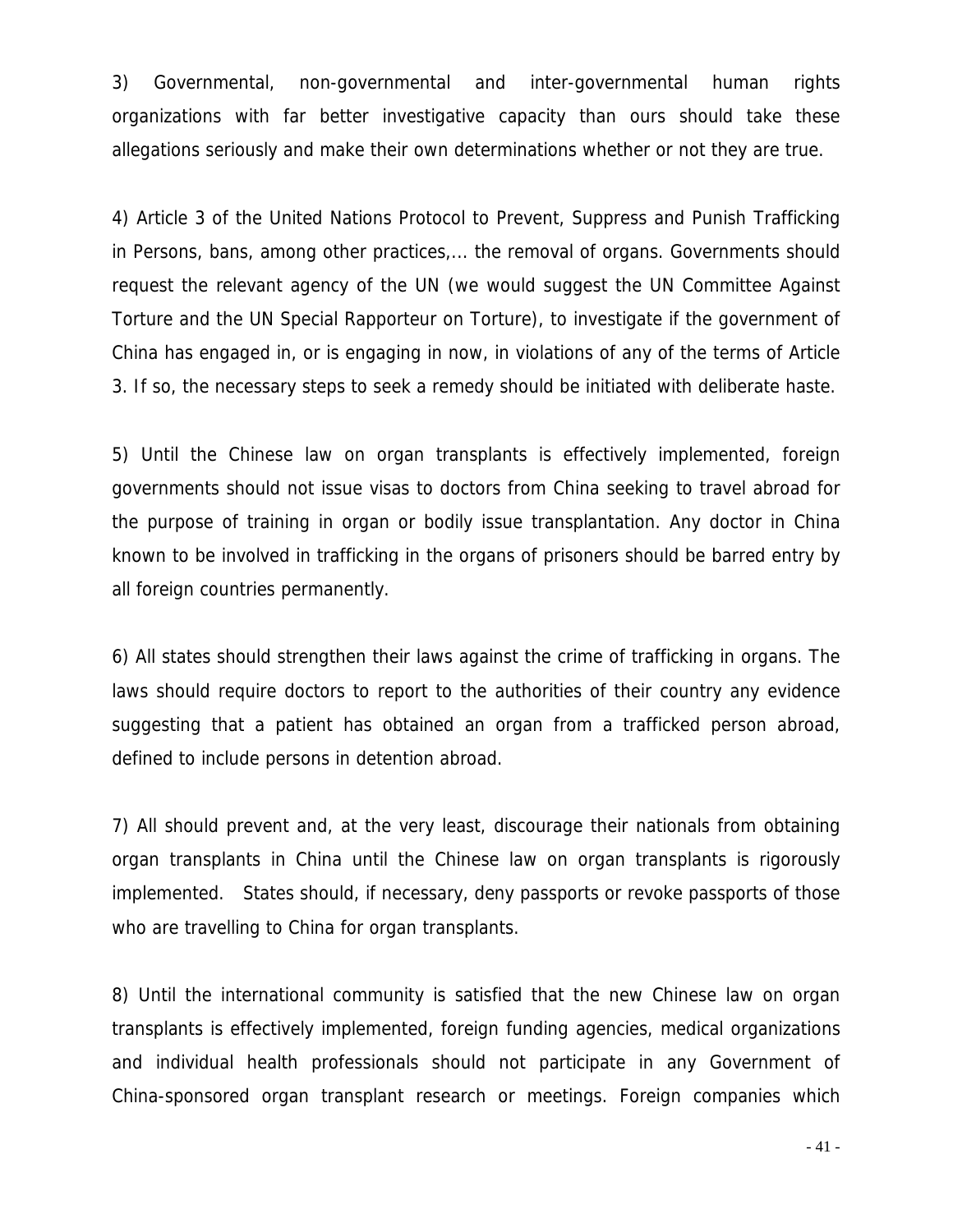currently provide goods and services to China's organ transplant programs should cease and desist immediately until the government of China can demonstrate that their law on organ transplants is effective.

9) The current form of dialogue between Canada and China over human rights should cease. Canadian political scientist and former diplomat Charles Burton recently declared the dialogue a charade. In hindsight, the Government erred in agreeing to the talk fests in exchange for Canada no longer co-sponsoring the yearly motion criticizing China's government at the then UN Human Rights Commission.

10) The repression, imprisonment and severe mistreatment of Falun Gong practitioners must stop immediately.

11) All detention facilities, including forced labour camps, must be opened for international community inspection through the International Committee for the Red Cross or other human rights or humanitarian organization.

12) Chinese hospitals should keep records of the source of every transplant. These records should be available for inspection by international human rights officials.

13) Every organ transplant donor should consent to the donation in writing. These consents should be available for inspection by international human rights officials.

14) China and every other state now party to the Convention against Torture, including Canada, should accede to the Optional Protocol to the Convention against Torture.

15) Every organ transplant, both donation and receipt, should have official approval from a government supervisory agency before the transplant takes place.

16) Organ harvesting from executed prisoners should cease immediately.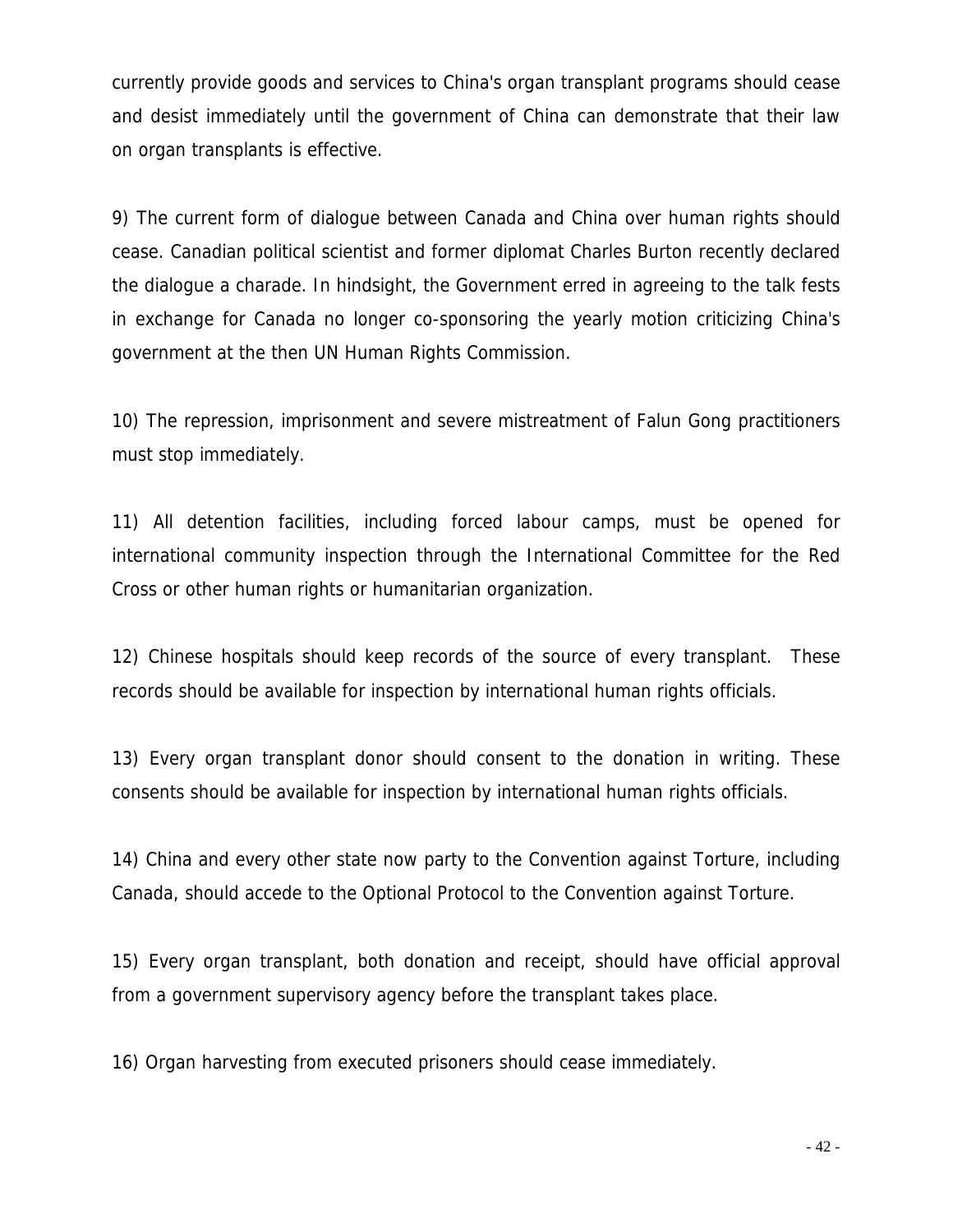17) Commercialization of organ transplants should cease. Organ transplants should not be for sale.

## **K. Commentary**

To accept the first recommendation would mean accepting that the allegations are true. All the other recommendations we make do not require accepting that the allegations are true. We suggest adoption of these other recommendations in any case.

To accept the next three recommendations would mean giving at least some credence to the allegations. The next three recommendations do not require accepting the allegations as true; but they make sense only if there is a reasonable possibility the allegations are true.

The remaining recommendations make sense and could be implemented whether the allegations are true or false. The next five recommendations are addressed to the international community, asking the community to promote respect within China of international standards about organ transplants.

We are well aware that the Government of China denies the allegations. We suggest that the most credible and effective way from the Government of China to assert that denial is to implement all of the remaining recommendations in this report after the first eight recommendations. If the remaining recommendations were implemented, the allegations considered here could no longer be made.

To all those are sceptical about the allegations, we ask you to ask yourself what you would suggest to prevent, in any state, allegations like these from becoming true. The common sense list of precautions to prevent the sort of activity here alleged have pretty much all been missing in China. Until the recent legislation was in force, many basic precautions to prevent the abuses here alleged from happening were not in place. That legislation does not fill the gap unless and until it is comprehensively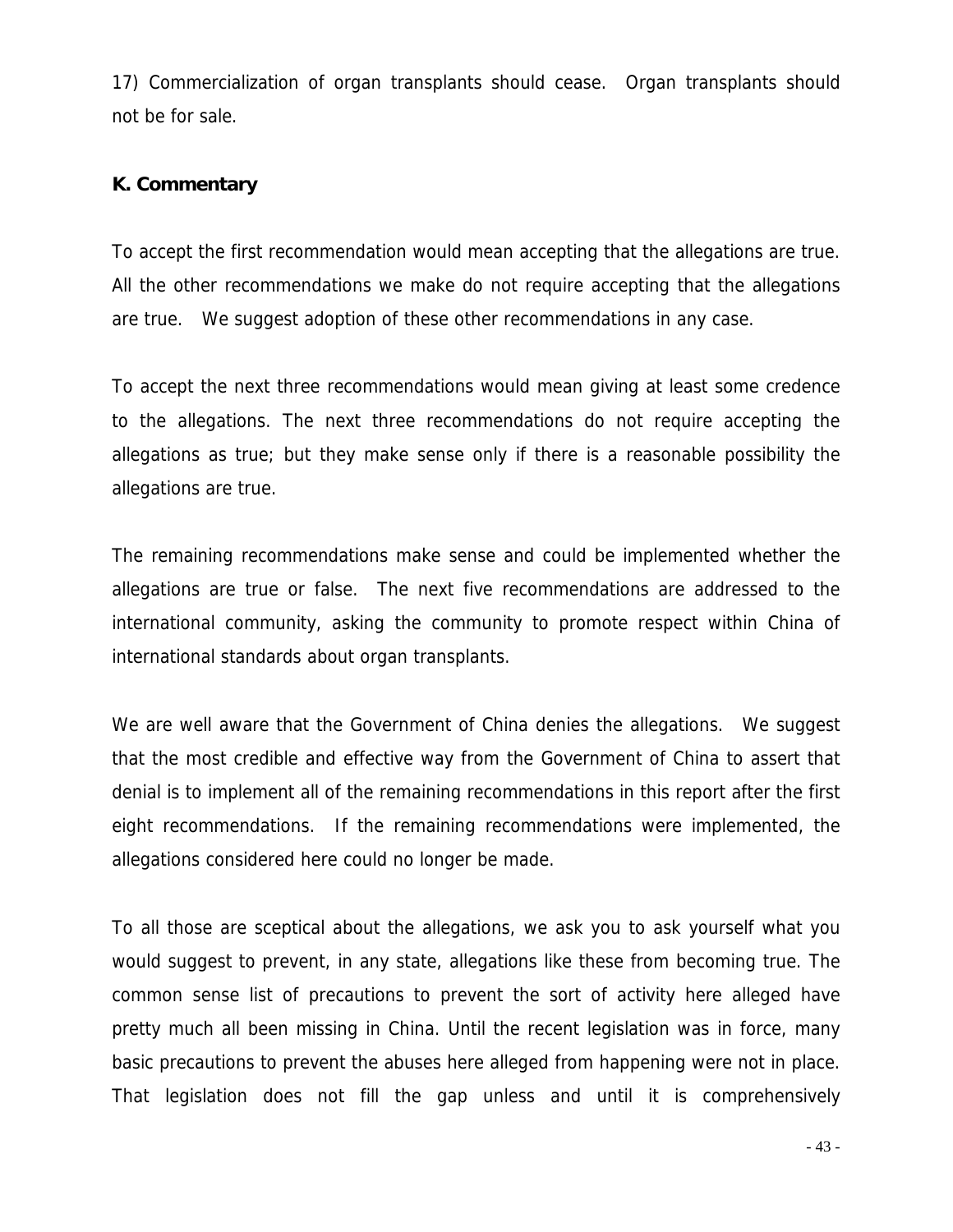implemented.

Every state, and not just China, needs to lay in its defences in order to prevent the harvesting of organs from the unwilling, the marginalized, the defenceless. Whatever one thinks of the allegations, and we reiterate we believe them to be true, China is remarkably undefended to prevent the sorts of activities here alleged from happening.

There are many reasons why the death penalty is wrong. Not least is the densitization of the executioners. When the state kills defenceless human beings already in detention for their crimes, it becomes all too easy to take the next step, harvesting their organs without their consent. This is a step China undoubtedly took. When the state harvests the organs of executed prisoners without their consent, it is another step that becomes all too easy and tempting to take to harvest the organs of other vilified, depersonalised, defenceless prisoners without their consent, especially when there is big money to be made from it. We urge the government of China, whatever they think of the allegations considered here, to build up their defences against even the slightest possibility of the harvesting of organs from unwilling Falun Gong practitioners.

All of which is respectfully submitted,

David Matas **David Kilgour** Ottawa 6 July 2006

 $L$  tilge

\_\_\_\_\_\_\_\_\_\_\_\_\_\_\_\_\_\_\_\_ \_\_\_\_\_\_\_\_\_\_\_\_\_\_\_\_\_\_\_\_\_\_\_\_\_\_\_\_\_\_\_\_\_\_\_\_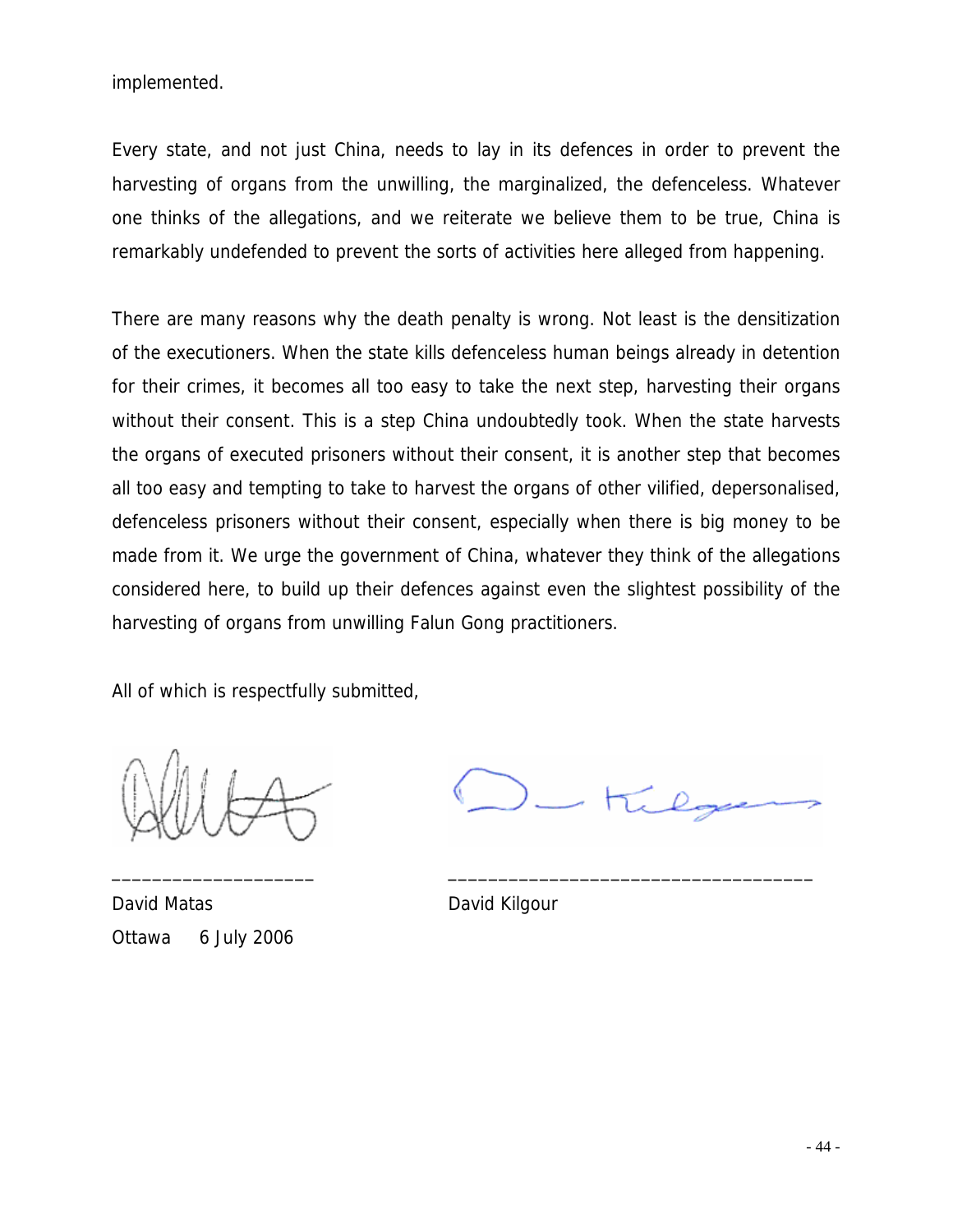## **APPENDIX 13 TRANSCRIPT OF INTERVIEW**

## **Interview with Ex-Wife of a Chinese Surgeon**

## **Who Removed Corneas of Falun Gong Practitioners**

On May 20, 2006, Mr. David Kilgour conducted an interview in the United States with the ex-wife of a Chinese surgeon who removed corneas of Falun Gong prisoners. The following transcript was abridged and edited to protect those who would otherwise be in danger due to publication of this interview.

W – Ex-wife of a Chinese surgeon who removed corneas of Falun Gong practitioners. A – Another person who was also present at the interview and raised two questions.

Kilgour: … The closest person who saw this happen is "W". … In 2001, when did the procurement of food supplies for [Sujiatun Hospital] go up?

W: About July, in the summer.

Kilgour: July 2001. You were in the accounting department?

W: Statistics and Logistics Department.

Kilgour: Statistics and Logistics Department. What happened? The procurement of food went up first and then the surgical equipment?

W: In July 2001, there were many people working in the Statistics and Logistics Department. Some of them from procurement brought the receipts to me for signature after they made the purchase. On the receipts I noted sharp increases in the food supplies. Also, the people in charge of the logistics were delivering meals to the facilities where Falun Gong practitioners were detained. Other medical staff came to our department to report the purchase of the medical equipment. From the receipts, the medical equipment supplies also sharply increased.

Kilgour: By the way, the facilities to detain Falun Gong practitioners, was it the underground facilities?

W: In the backyard of the hospital, there were some one-storey houses typically built for construction workers. After several months, the consumption of food and other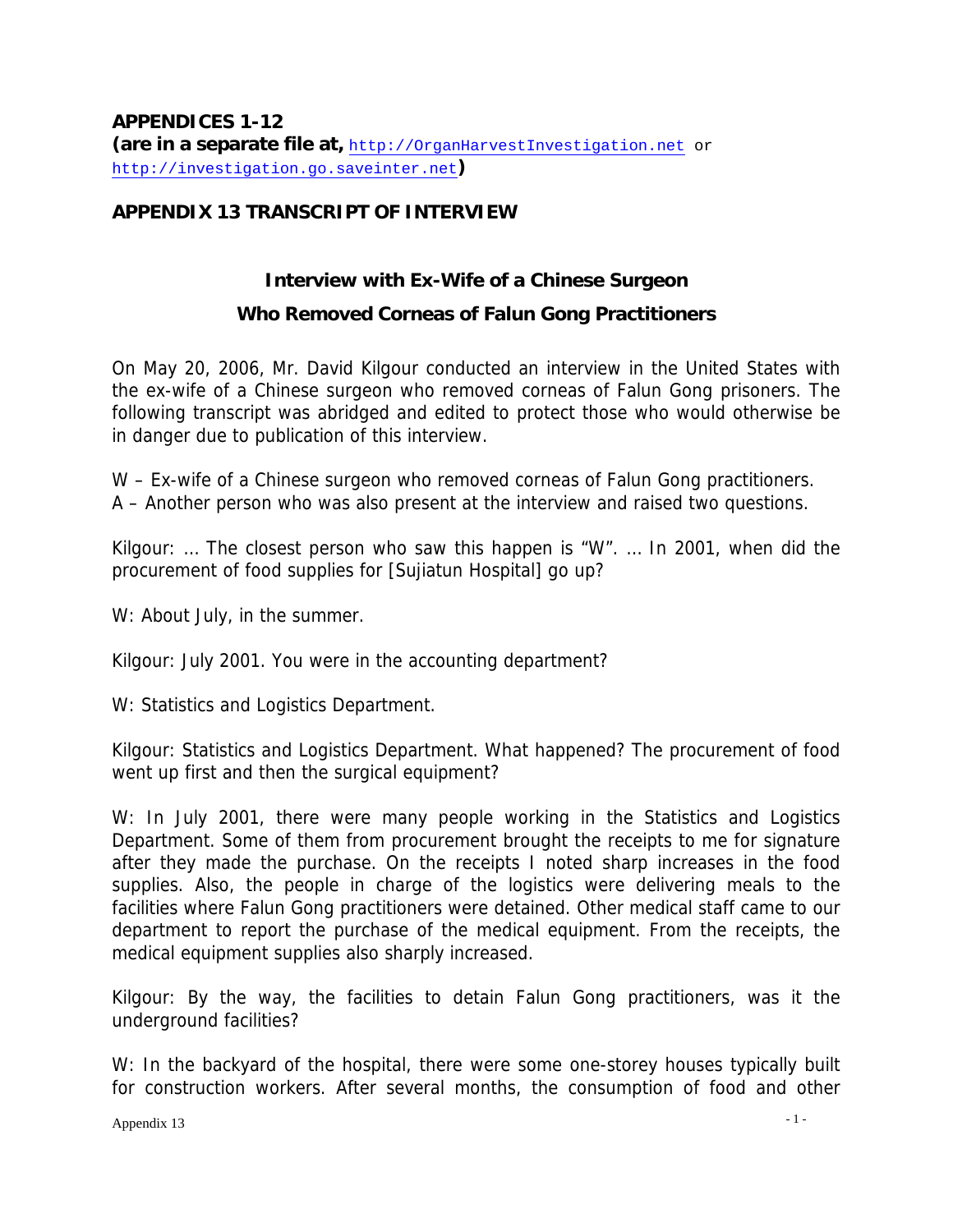supplies gradually decreased. At that time people guessed that maybe the detainees were sent to an underground facility.

Kilgour: When did the supply decrease? September? October?

W: After about 4 or 5 months.

Kilgour: End of 2001?

W: Yes.

Kilgour: How much of an increase did you estimate it was from the food [receipts you saw]? How many people you estimated were there?

W: The person in charge of getting the food and in charge of sending food to Falun Gong practitioners detained told me that there were about 5,000 to 6,000 practitioners. At the time, a lot of public security bureaus and hospitals in many areas were detaining many Falun Gong practitioners. A lot of people working at the hospital, including me, were not Falun Gong practitioners. So we didn't pay attention. If it were not for what happened in 2003, when I found my ex-husband was directly involved in it, I probably wouldn't be interested in this at all. A lot of the staffers working in our department are family members of the officials in the government healthcare system. For some matters, we knew it in our hearts but none of us would discuss these things.

Kilgour: When they decreased the procurement, where did you think the practitioners went?

W: We thought they were released.

Kilgour: At the end of 2001, you thought they were released?

W: Yes.

Kilgour: All 5,000 had been released?

W: No, there were still Falun Gong practitioners detained in the hospital, but the number was gradually decreasing. Later, in 2003, I learned that Falun Gong practitioners had been transferred to the underground complex and other hospitals, because our hospital couldn't hold so many people.

Kilgour: They left the houses or cabins in the backyard to go to underground?

W: Yes, I later got to know this in 2002.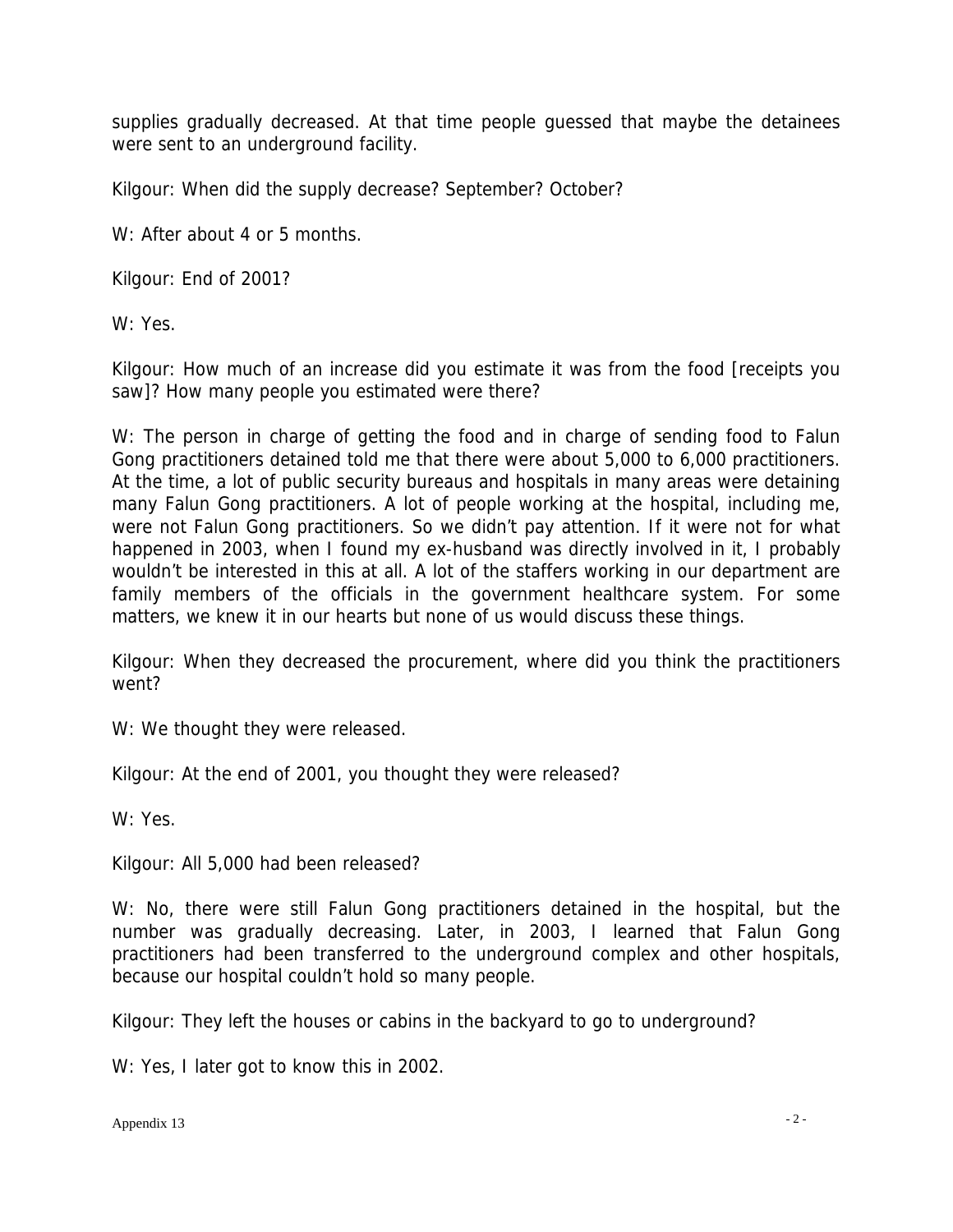Kilgour: Did you say that you were not the person to send food to them when practitioners were detained in the houses or cabins in the backyard?

W: No, I was not.

Kilgour: Did you know who supplied their meals after they left your jurisdiction?

W: I didn't know.

Kilgour: I heard a lot of these people were killed for their organs. 2001 and 2002. Was it the correct understanding?

W: During the years of 2001–2002, I didn't know anything about organ harvesting. I only knew the detention of these people.

Kilgour: So you didn't discover this until you husband told you in 2003.

W: Right.

Kilgour: Did he tell you that in 2001–2002 he had already started doing these operations?

W: Yes, he started in 2002.

Kilgour: Your former husband began in 2002?

W: Yes.

Kilgour: Did you roughly know if there were [organ removal] operations since 2001?

W: The operations started in 2001. Some were done in our hospital, and some were done at other hospitals in the region. I found out in 2003.

At the beginning he also did the operations, but he did not know they were Falun Gong practitioners. He was a neurosurgeon. He removed corneas. Starting from 2002 he got to know those he operated on were Falun Gong practitioners. Because our hospital was not an organ transplant hospital—it was only in charge of removal—how these organs were transplanted, he didn't know.

Kilgour: Your ex-husband started to take organs from Falun Gong practitioners starting from when?

W: At the end of 2001, he started to operate, but he didn't know these live bodies were Falun Gong practitioners. He got to know that in 2002.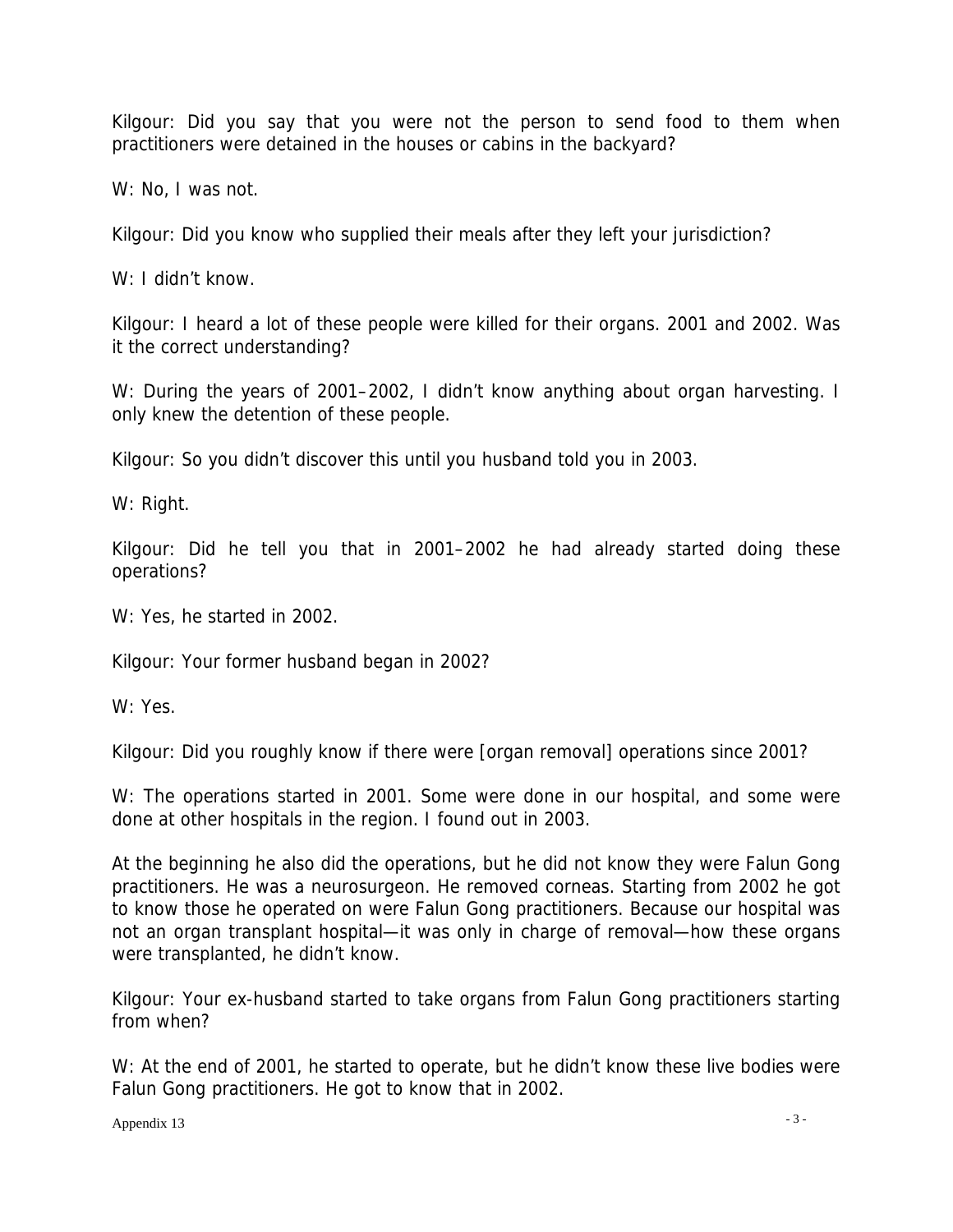Kilgour: What kind of organs did he take out?

W: Corneas.

Kilgour: Just corneas?

W: Yes.

Kilgour: Were these people alive or dead?

W: Usually these Falun Gong practitioners were injected with a shot to cause heart failure. During the process these people would be pushed into operation rooms to have their organs removed. On the surface the heart stopped beating, but the brain was still functioning, because of that shot.

Kilgour: What was the injection called?

W: I don't know the name of it but it caused heart failure. I was not a nurse or a doctor. I don't know the names of the injections.

Kilgour: Causing heart failure, most, or all, or some cases?

W: For most people.

Kilgour: So he would take corneas of these people, then what happened to these people?

W: These people were pushed to other operation rooms for removals of heart, liver, kidneys, etc. During one operation when he collaborated with other doctors, he learned they were Falun Gong practitioners, that their organs were removed while alive, and that it was not just cornea removal—they were removing many organs.

Kilgour: They did it in different rooms, didn't they?

W: In the later period of time, when these doctors cooperated together, they started doing the operations together. At the beginning, fearing information could leak out, different organs were removed by different doctors in different rooms. Later on, when they got money, they were no longer afraid anymore. They started to remove the organs together.

For other practitioners who were operated on in other hospitals, my ex-husband didn't know what happened to them afterwards. For the practitioners in our hospital, after their kidneys, liver, etc. and skin were removed, there were only bones and flesh, etc.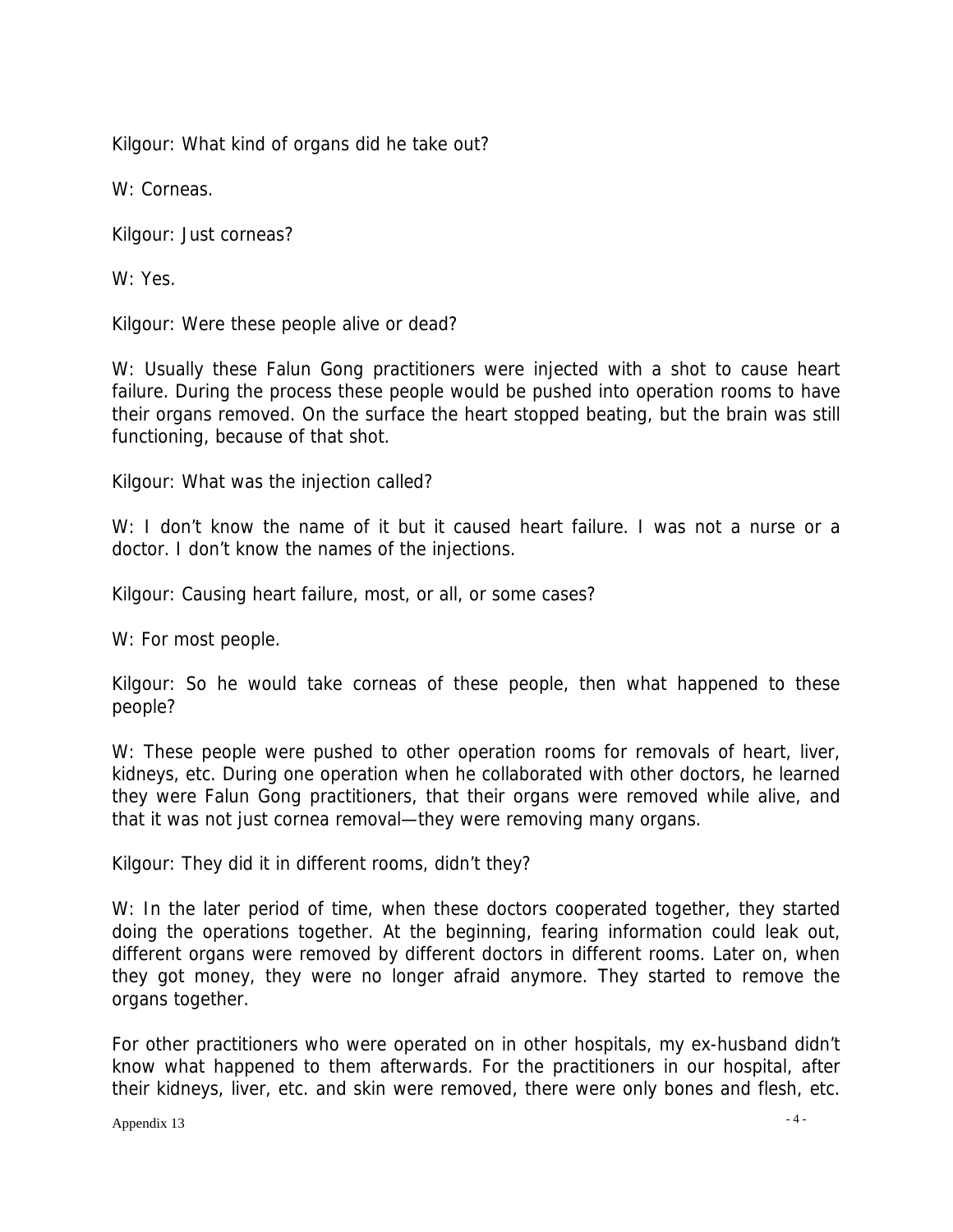left. The bodies were thrown into the boiler room at the hospital.

In the beginning, I did not fully believe this had happened. For some doctors who had operation accidents, they may form some illusions. So I checked with other doctors and other officials from the government healthcare system.

Kilgour: In 2003 or 2002?

W: 2003.

Kilgour: Your husband only did corneas?

W: Yes.

Kilgour: How many cornea operations did your ex-husband perform?

W: He said about 2,000.

Kilgour: Corneas of 2,000 people, or 2,000 corneas?

W: Corneas of around 2,000 people.

Kilgour: This is from 2001 to 2003?

W: From the end of 2001 to October 2003.

Kilgour: That was when he left?

W: It was the time that I got to know this and he stopped doing it.

Kilgour: Where did these corneas go?

W: They were usually collected by other hospitals. There was an existing system handling such business of the removal and sales of the organs to other hospitals or other areas.

Kilgour: Nearby or far away?

W: I don't know.

Kilgour: All the heart, liver, kidneys, and corneas go off to other hospitals?

W: Yes.

Appendix 13 - 5 -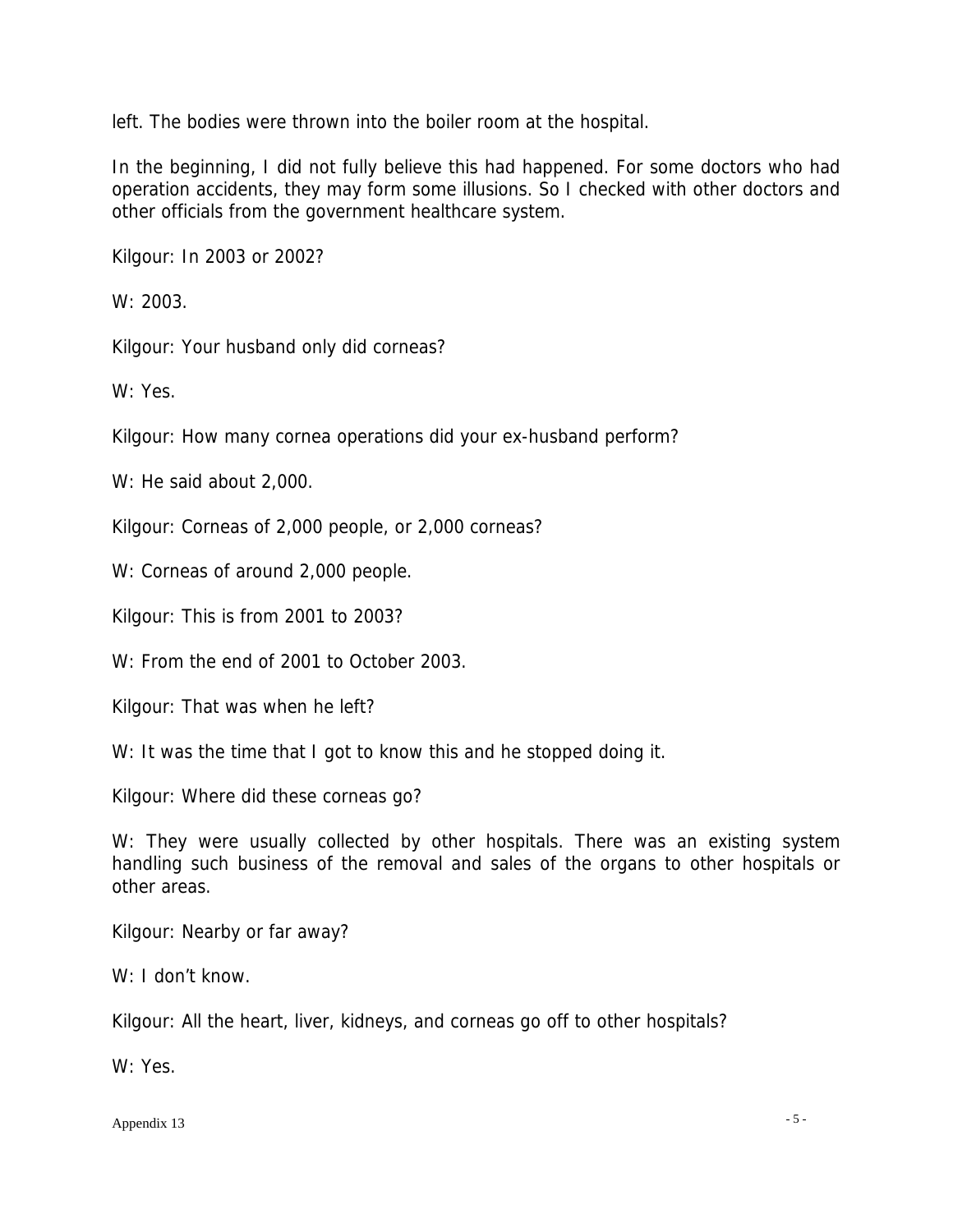Kilgour: Did you know what prices they sold them for?

W: I don't know at the time. However, in the year 2002, a neighbour had a liver transplant. It cost 200,000 yuan. The hospital charged a little bit less for Chinese than foreigners.

Kilgour: Which year, 2001 or 2002?

W: 2002.

Kilgour: What was your husband told? How did they justify? These were perfectly healthy people…

W: In the beginning, he wasn't told anything. He was asked to help out in other hospitals. However, every time when he did such a favour, or provided this kind of help, he got lots of money, and cash awards—several dozen times his normal salary.

Kilgour: What was the total amount of money he got out of the 2,000 cornea removals?

W: Hundreds of thousands of US dollars.

Kilgour: Were they paid in US dollars?

W: Paid in Chinese yuan. Equivalent to hundreds of thousands of US dollars.

Kilgour: How many doctors were working on these organ removals in the hospital, and in which area? Are we talking about 100 doctors, or dozens, or 10?

W: I don't know how many people were doing it specifically. But I know that about four or five doctors who were acquaintances of us at our hospital were doing it. And in other hospitals, doctors of general practice were also doing this.

Kilgour: Are there any records in the statistics department regarding how many people were operated upon?

W: There was no proper procedure or paperwork for this kind of operation. So there was no way to count the number of operations in the normal way.

Kilgour: After practitioners transferred underground at the end of 2001, did you know where their food supplies were from?

W: Food still came from our department; just the amount gradually decreased. At the end of 2001 we thought they were released. In 2003, I learned that they were not released but were transferred underground or to other hospitals.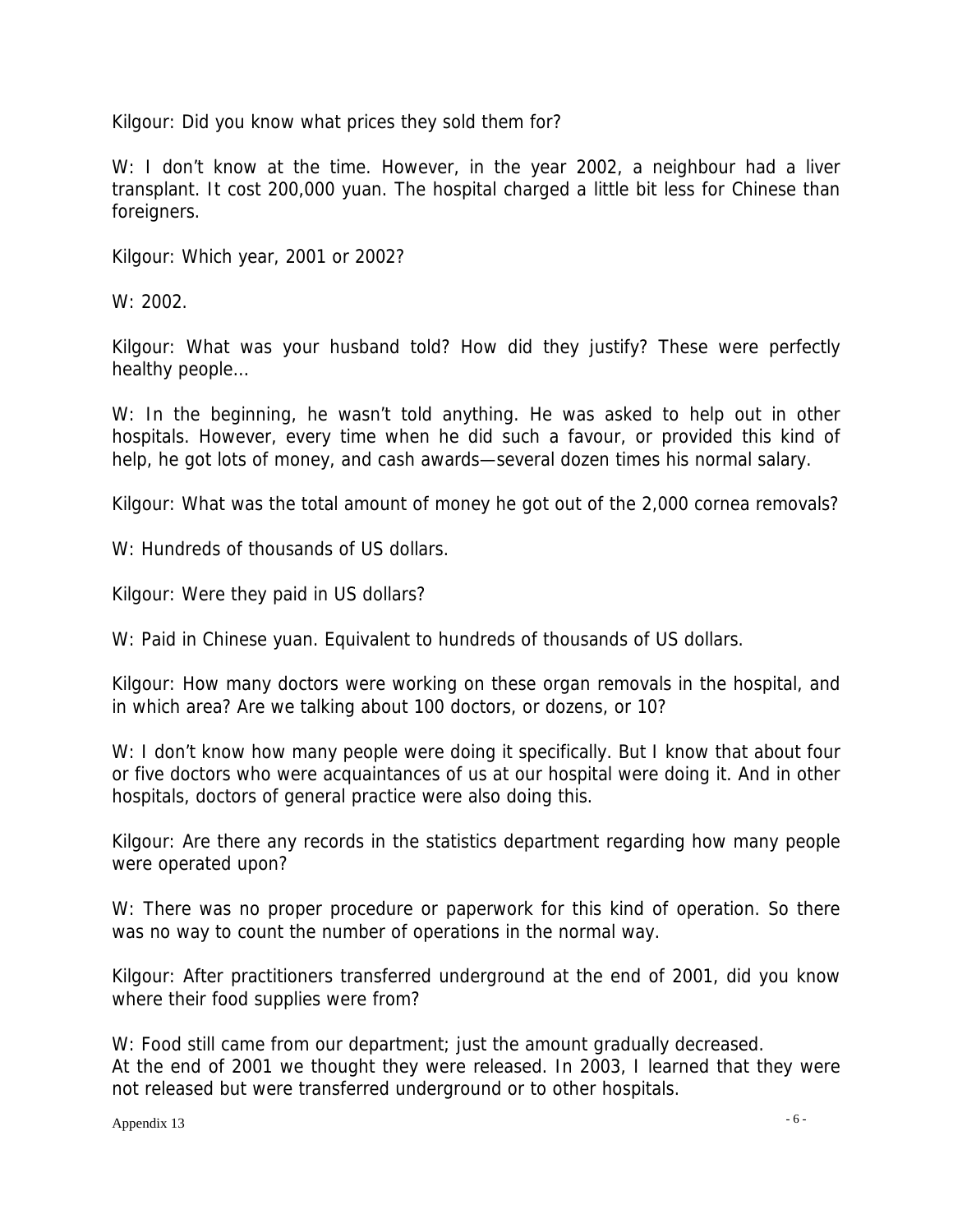Kilgour: Was the underground facility run by the military army or by the hospital? You said food was still from the hospital.

W: We weren't responsible for the procurement of the food for the people detained and kept underground. That is why there was so much difference in the procurement of food when people were transferred to the underground complex. But the food of some of the detainees was provided by the hospital, and for others it was not. The decrease in food was not proportional to the decrease in the number of detainees.

Kilgour: What did your husband tell you about the underground facility? 5,000 people killed, or more than 5,000?

W: He didn't know how many people were detained underground. He only heard from some others that people were detained underground. If three operations were done every day, after several years of operation, for the 5,000–6,000 people, not many people would be left. This whole scheme and the trading of organs were organized by the government healthcare system. The doctors' responsibility was simply to do what they were told to do.

Kilgour: He didn't go down to the underground facility himself?

W: He didn't.

Kilgour: Rudimentary operation in the underground facility?

W: He had never been there.

Kilgour: All of those people, were they dead when they were operated on? Or their hearts stopped? Did he know that they were killed afterwards? They weren't yet dead.

W: At the beginning, he didn't know these were Falun Gong practitioners. As time went by, he knew they were Falun Gong practitioners. When they did more of these removals of organs and became bold, these doctors started to do the removals together; this doctor extracted the cornea, another doctor removed the kidney, the third doctor took out the liver. At that time, this patient, or this Falun Gong practitioner, he knew what was the next step to treat the body. (Translator added the translation of the two missed sentences: Yes, the heart stopped beating, but they were still living.) If the victim's skin was not peeled off and only internal organs were removed, the openings of the bodies would be sealed and an agent would sign the paperwork. The bodies would be sent to the crematorium near the Sujiatun area.

Kilgour: Only if the skin was removed, they would be sent to the boiler room?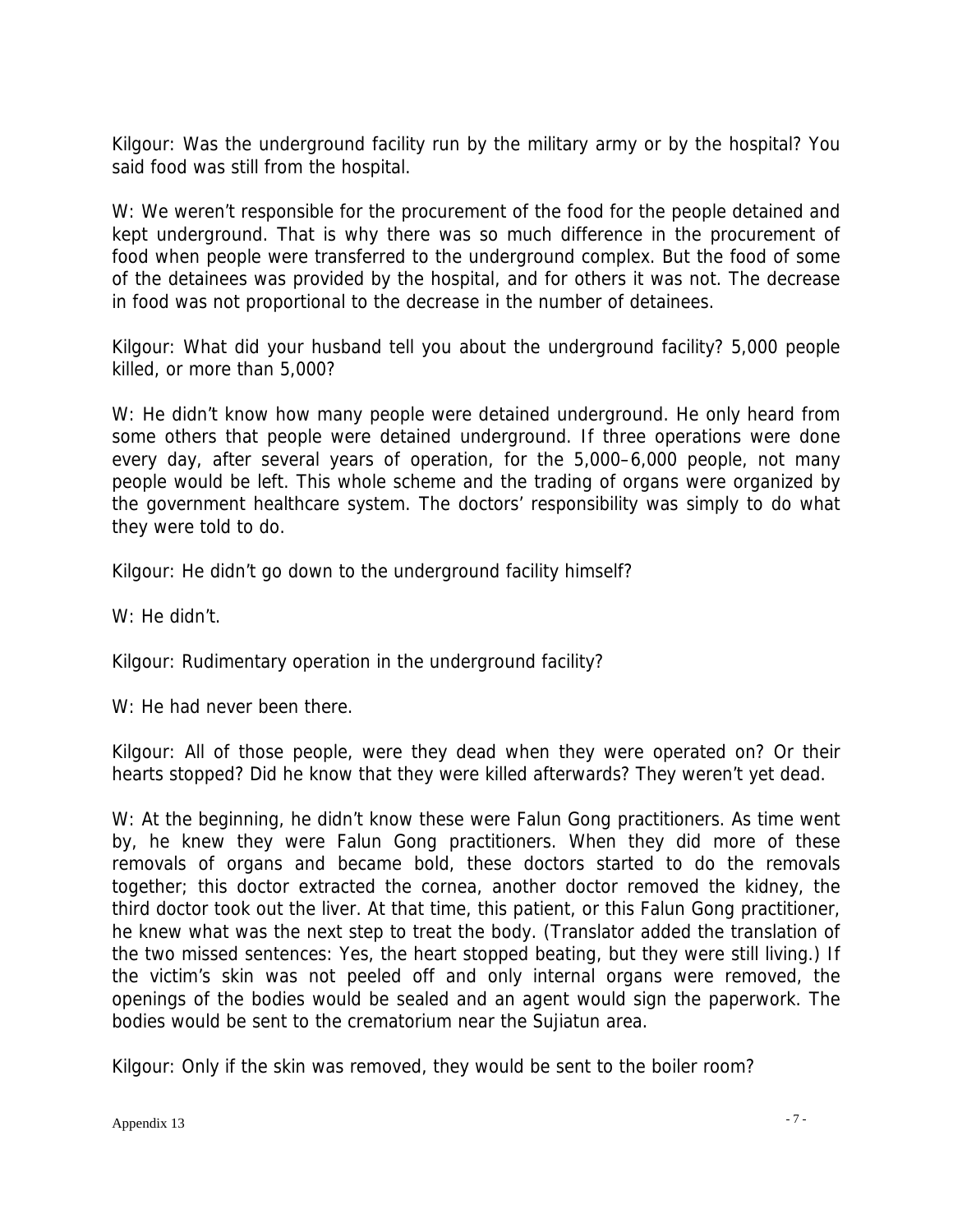W: Yes.

Kilgour: Usually what was the "supposed" cause of death given?

W: Usually no specific reason when the bodies were sent to the crematorium. Usually the reasons were "The heart stopped beating", "heart failure". When these people were rounded up and detained, nobody knew their names or where they were from. So when they were sent to the crematorium, nobody could claim their bodies.

Kilgour: Who administered the drug to cause the heart to stop beating?

W: Nurse.

Kilgour: Nurse working for the hospital?

W: Nurses brought over by these doctors. Doctors, including my ex-husband, came to this hospital in 1999 or 2000. He brought his nurse over. When organ harvesting first started, nurses were assigned to the doctors. Wherever the doctors go, their nurses go with them as far as the organ removal operations were concerned. These nurses were not like personal secretaries.

In the year 2003, government health authorities sent many doctors involved in organ removal operations to an area sealed by the government because of SARS. These doctors believed they were sent there to let them live or die over there. I mean the government already wanted to put to death secretively the first group involved in organ removal. So they sent them to a SARS-affected area in Beijing.

From that point on my husband realized that there was danger in doing this and that at any time, he could be killed and done away with as an accomplice. Later, when he wanted to quit, someone did try to kill him.

Kilgour: In the hospital?

W: Outside the hospital.

Kilgour: Can you give us more details?

W: At the end of 2003, after I learned about the issue, he came back from Beijing. He could no longer live a normal life. After I knew about it, he listened to my advice and decided to quit doing it. He submitted his resignation letter. It was around the new year of 2004.

In February 2004, after his resignation was granted, the last month of working in the hospital, he was tying up loose ends at his work. During that time we received phone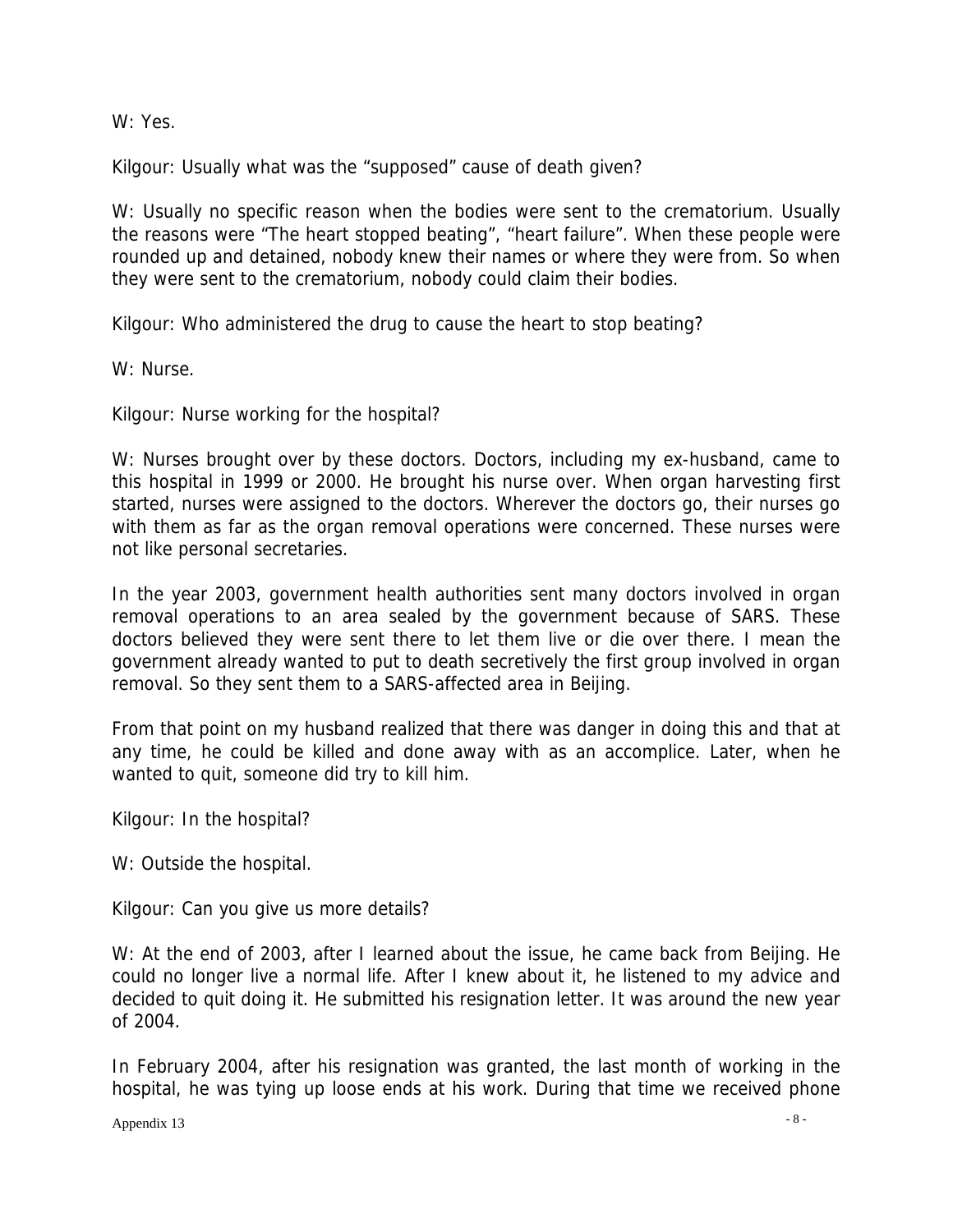threats at home. Someone said to him, "You watch out for your life."

One day we got off work in the afternoon. There were two people walking toward us trying to assassinate him. If you were a woman, I would show you my scar, because I pushed him aside and took the stab. Men do not have very good sixth senses, so he kept walking. When I realized the two people were going to pull the knife to stab him, I pushed him aside and took the stab for him. Many people came over and I was sent to the hospital. These two men ran away.

Kilgour: Which side? (Location of the scar)

W: Right side.

Kilgour: Do you know who these two people were?

W: I didn't know in the beginning. Later I knew.

Kilgour: Who were they?

W: I learned that they were thugs hired by the government health authorities.

Kilgour: How did you find that out about these two?

W: Because my family was part of the government healthcare system. My mother used to be a doctor.

After these things happened, our friends suggested we get a divorce so it would separate our children and me from my husband. After all, our children and I didn't participate in any of these things. So we divorced at the end of 2003, very close to the new year of 2004.

Kilgour: How many did you think were still alive?

W: Initially I estimated there were about 2,000 people left at the time I left China in 2004. But I cannot give a figure anymore, because China is still arresting Falun Gong practitioners and there have been people coming in and going out. So I cannot give a figure now anymore.

Kilgour: How did you come to this number 2,000 in 2004?

W: According to how many my ex-husband did and how many other doctors did. And how many sent to other hospitals. Good doctors are well connected within the healthcare system. Many of them used to be classmates in medical schools. The number was estimated by the few doctors involved. When we were together in private,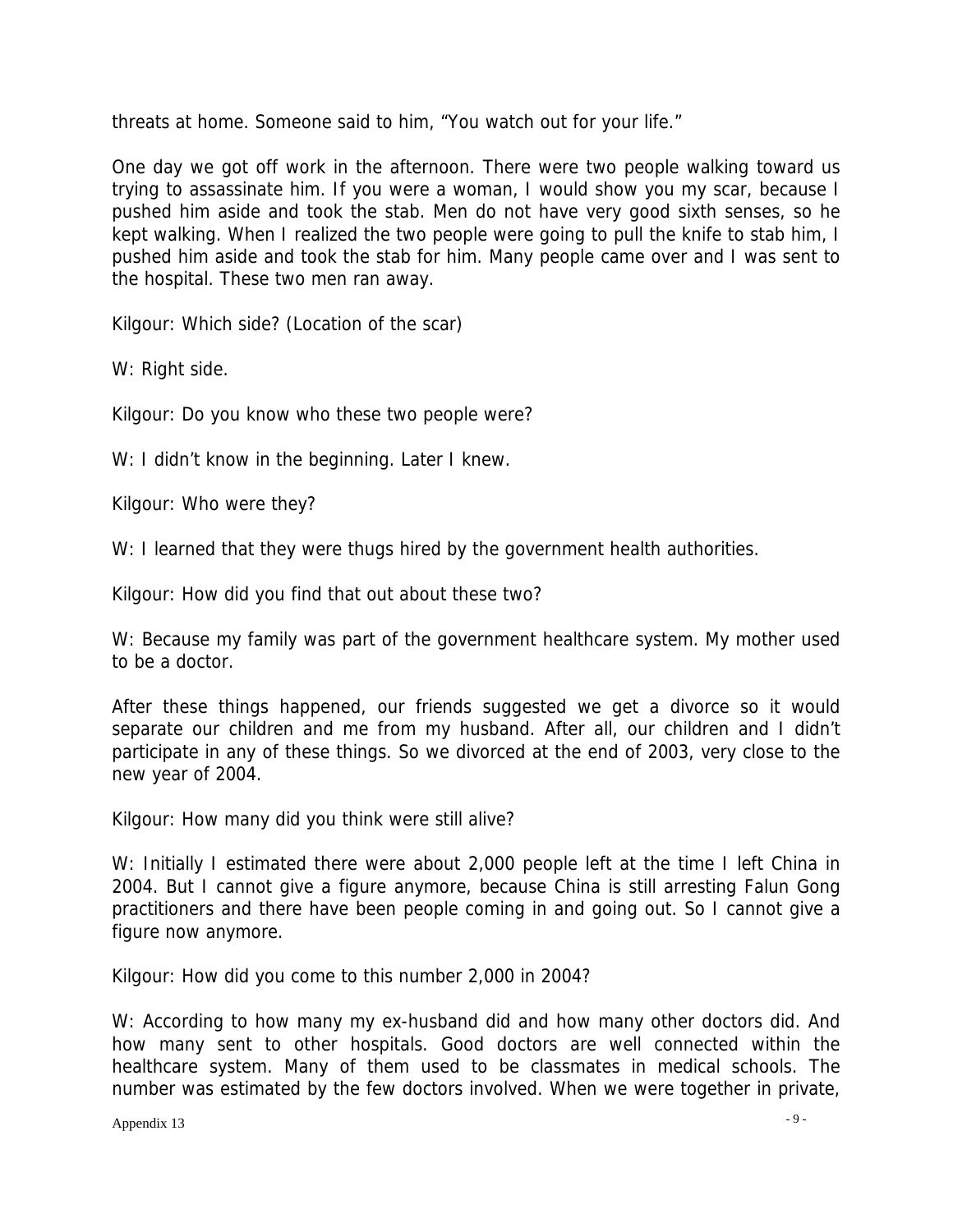they discussed how many people in total. At that time, these doctors did not want to continue. They wanted to go to other countries or transfer to other fields. So the total number of deaths was calculated and derived by these doctors involved.

Kilgour: What is their estimate of how many people were killed?

W: They estimated 3,000-4,000 people.

Kilgour: This is the estimate by all of the doctors?

W: No. By three doctors we were familiar with.

Kilgour: Do you have anything else you want to say?

W: Chinese or non-Chinese, they think it is impossible Sujiatun detained so many Falun Gong practitioners. They focused on just this Sujiatun hospital. Because most people do not know there are underground facilities. I want to say, even if things were over for Sujiatun, in other hospitals this issue continues. Because I worked in Sujiatun, I know about Sujiatun. Other hospitals and detention centres… inspecting and putting control on these facilities will help reduce the deaths.

For Chinese people, one person comes out, there are still family members in China. They still dare not come out to speak the truth. They are afraid it could put their family members in danger. It doesn't mean that they don't know about it.

A: Does your mother know about what you are doing?

W: Yes.

A: Does she still work in the government healthcare system?

W: No. She retired a long time ago. She is almost 70 years old.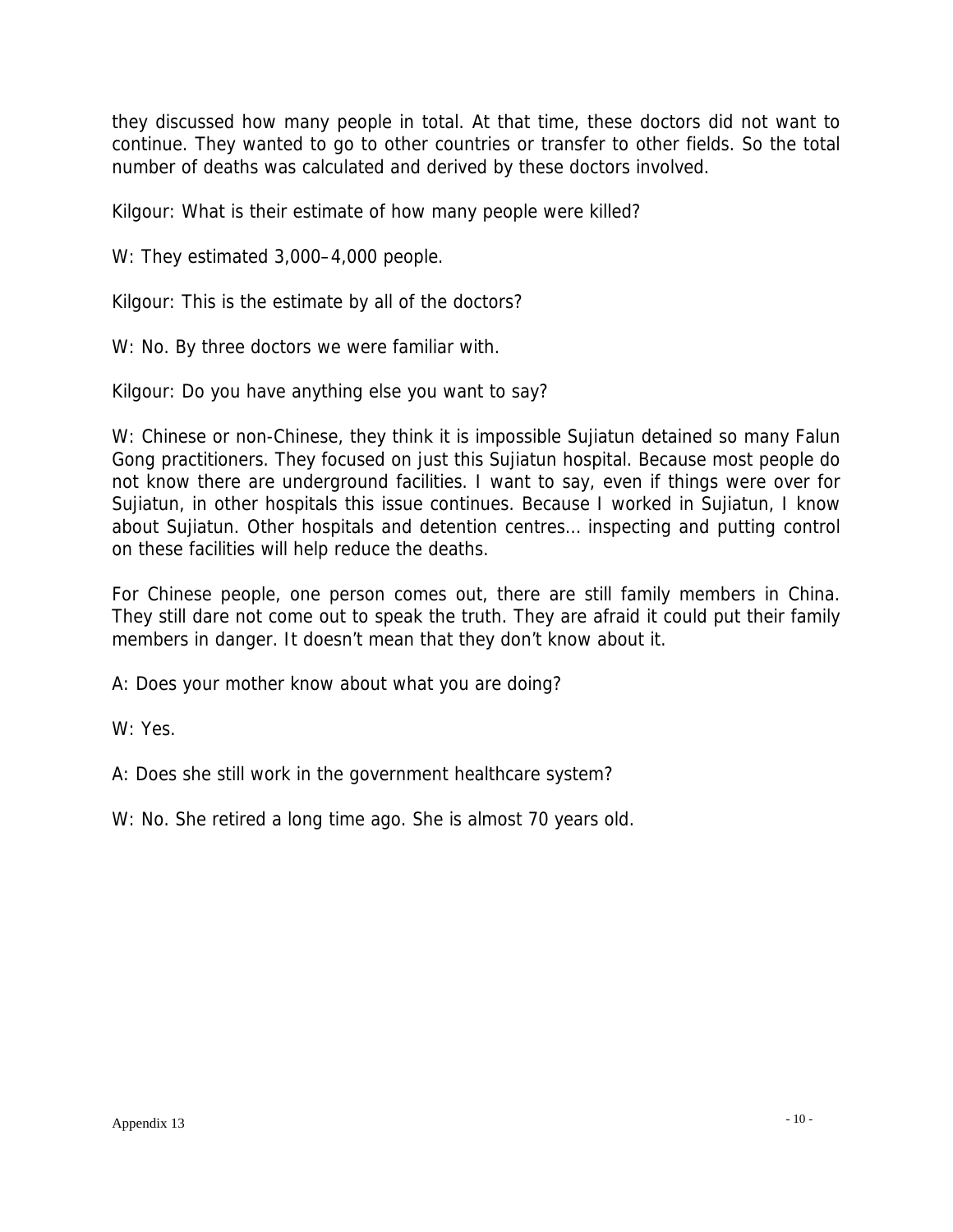## **APPENDIX 14 TRANSCRIPT OF TELEPHONE INVESTIGATIONS**

(1) Mijiang City Detention Centre, Heilongjiang province (8 June 2006):

M: Do you have Falun Gong [organ] suppliers? ...

Mr. Li: We used to have, yes.

M: … what about now?

Mr. Li: … Yes.

……

M: Can we come to select, or you provide directly to us?

Mr. Li: We provide them to you.

M: What about the price?

Mr. Li: We discuss after you come.

……

M: How many [Falun Gong suppliers] under age 40 do you have?

Mr. Li: Quite a few.

……

M: Are they male or female?

Mr. Li: Male

……

M: Now, for … the male Falun Gong [prisoners], how many of them do you have?

Mr. Li: Seven, eight, we have [at least] five, six now.

M: Are they from countryside or from the city?

Mr. Li: Countryside.

(2) Shanghai's Zhongshan Hospital Organ Transplant Clinic (16 March 2006):

Appendix 14  $-1$  -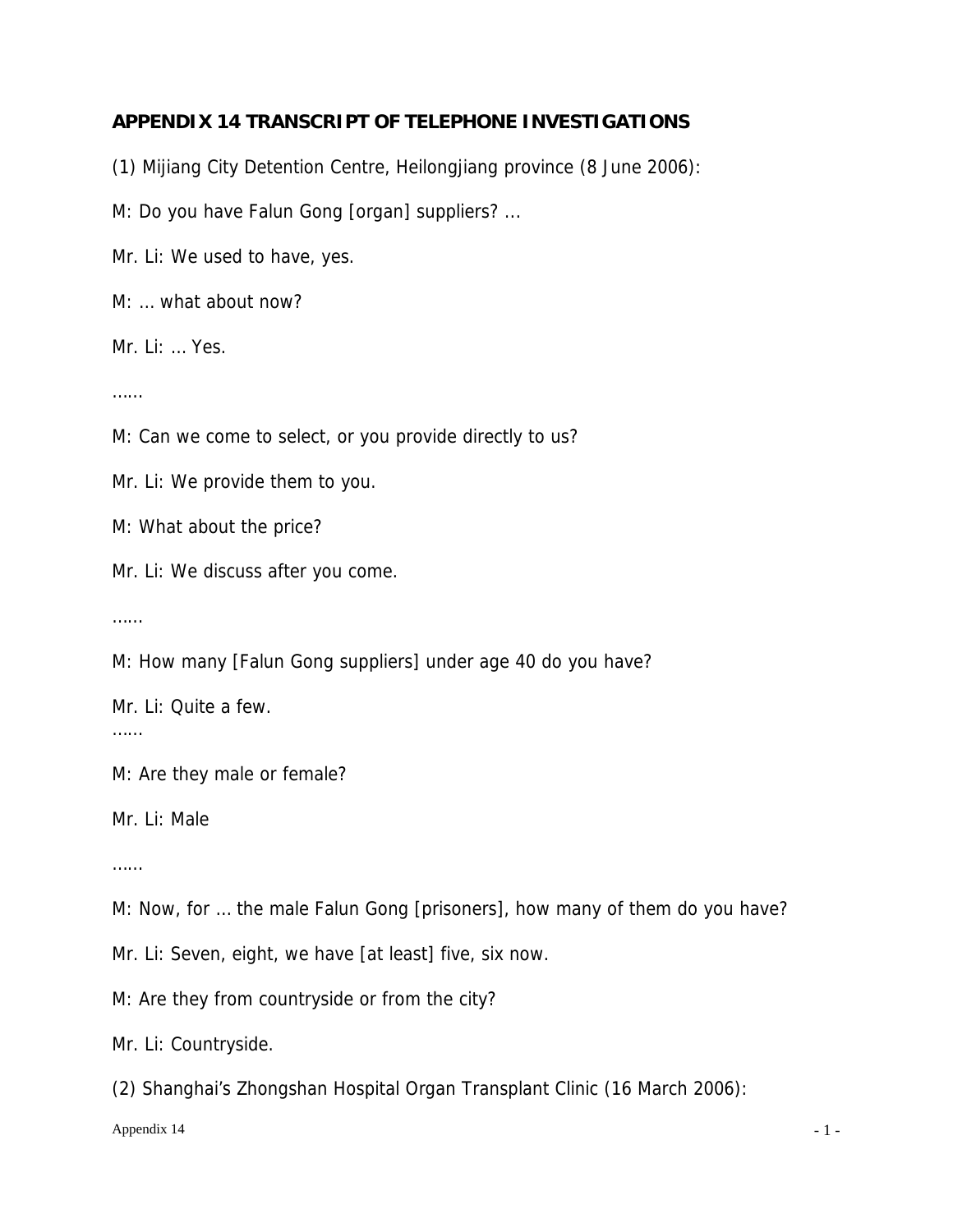M: Hi. Are you a doctor?

Doctor: Yes, I am…

……

M: ... So how long do I have to wait [for organ transplant surgery]?

Doctor: About a week after you come…

M: Is there the kind of organs that come from Falun Gong? I heard that they are very good.

Doctor: All of ours are those types.

(3) Qianfoshan City Liver Transplant Hospital, Shandong province (16 March 2006):

Receptionist: Hold a second. I'll get a doctor for you.

Doctor: Hello. How are you?

M: … How long have you been doing [these operations]?…

Doctor: … Over four years.

…

M: The supply of livers… the ones from Falun Gong, I want to ask if you have those types?

Doctor: It is ok if you come here.

M: So that means you have them?

Doctor: … In April, there will be more of these kinds of suppliers… now, gradually, we have more and more."

M: Why will there be more in April?

Doctor: This I can't explain to you…

(4) Nanning City Minzu Hospital in Guangxi Autonomous Region (22 May 2006):

M: Could you find organs from Falun Gong practitioners?

Appendix 14  $\sim$  2 -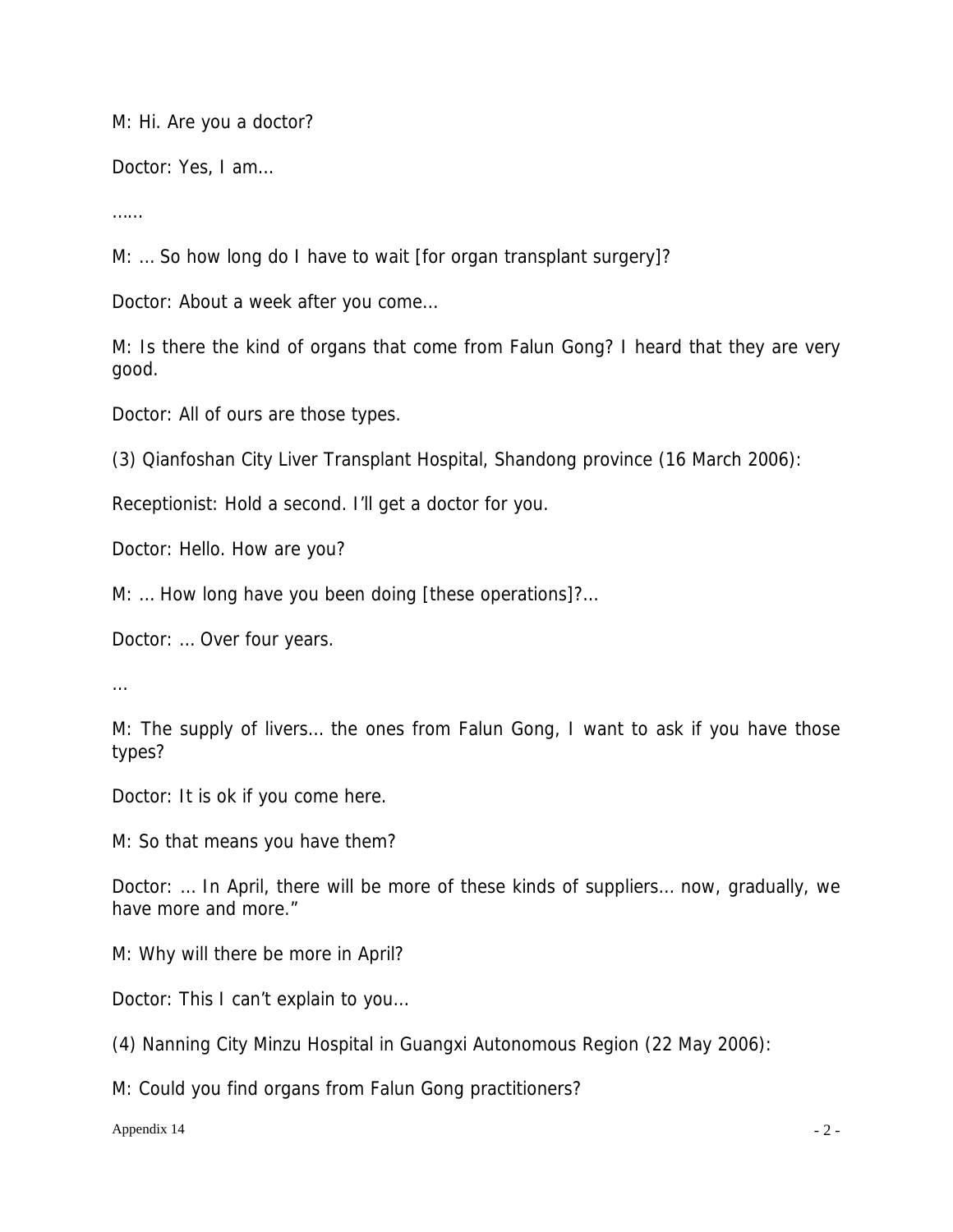Dr. Lu: Let me tell you, we have no way to get [them]. It's rather difficult to get it now in Guangxi. If you cannot wait, I suggest you go to Guangzhou because it's very easy for them to get the organs. They are able to look for them nationwide. As they are performing the liver transplant, they can get the kidney for you at the same time, so it's very easy for them to do. Many places where supplies are short go to them for help.

……

M: Why is it easy for them to get?...

Lu: Because they are an important institution. They contact the judicial system in the name of the whole university.

M: Then they use organs from Falun Gong practitioners?

Lu: Correct…

……

M: … What you used before [organs from Falun Gong practitioners], were they from detention centre(s) or prison(s)?"

Lu: From prisons.

M: … And it was from healthy Falun Gong practitioners…?

Lu: Correct. We would choose the good ones because we assure the quality in our operation.

M: That means you choose the organs yourself.

Lu: Correct...

……

M: Usually, how old is the organ supplier?

Lu: Usually in their thirties.

M: … Then you will go to the prison to select yourself?

Lu: Correct. We must select it.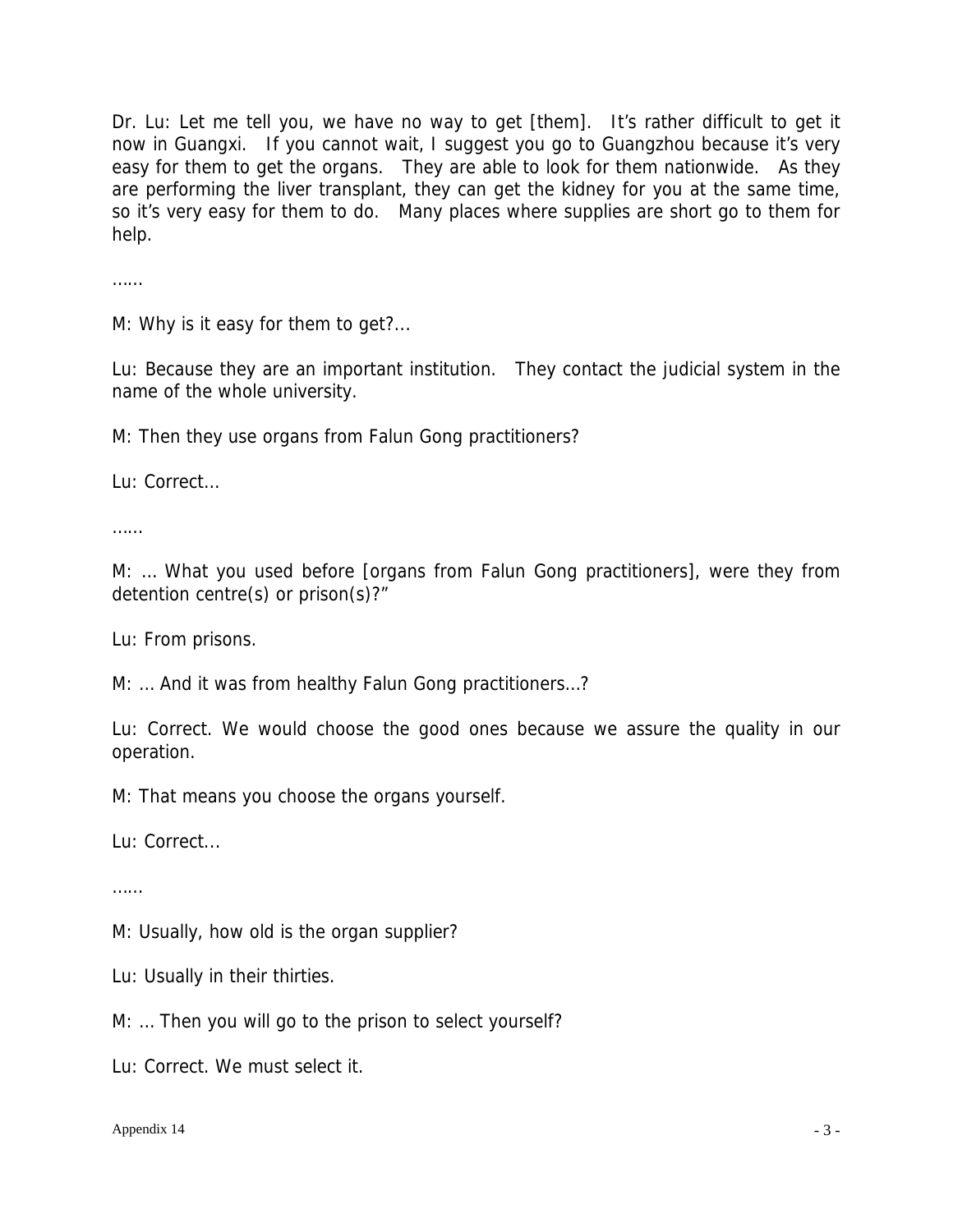M: What if the chosen one doesn't want to have blood drawn?

Lu: He will for sure let us do it.

M: How?

Lu: They will for sure find a way. What do you worry about? These kinds of things should not be of any concern to you. They have their procedures.

M: Does the person know that his organ will be removed?

Lu: No, he doesn't.

(5) Shanghai Jiaotong University Hospital's Liver Transplant Centre (16 March 2006):

M: I want to know how long [the patients] have to wait [for a liver transplant].

Dr. Dai: The supply of organs we have, we have every day. We do them every day.

M: We want fresh, alive ones.

Dr. Dai: They are all alive, all alive…

M: How many [liver transplants] have you done?

Dr. Dai: We have done 400 to 500 cases… Your major job is to come, prepare the money, enough money, and come.

M: How much is it?

Dr. Dai: If everything goes smoothly, it's about RMB 150,000… RMB 200,000.

M: How long do I have to wait?

Dr. Dai: I need to check your blood type… If you come today, I may do it for you within one week.

M: I heard some come from those who practise Falun Gong, those who are very healthy.

Dr. Dai: Yes, we have. I can't talk clearly to you over the phone.

M: If you can find me this type, I am coming very soon.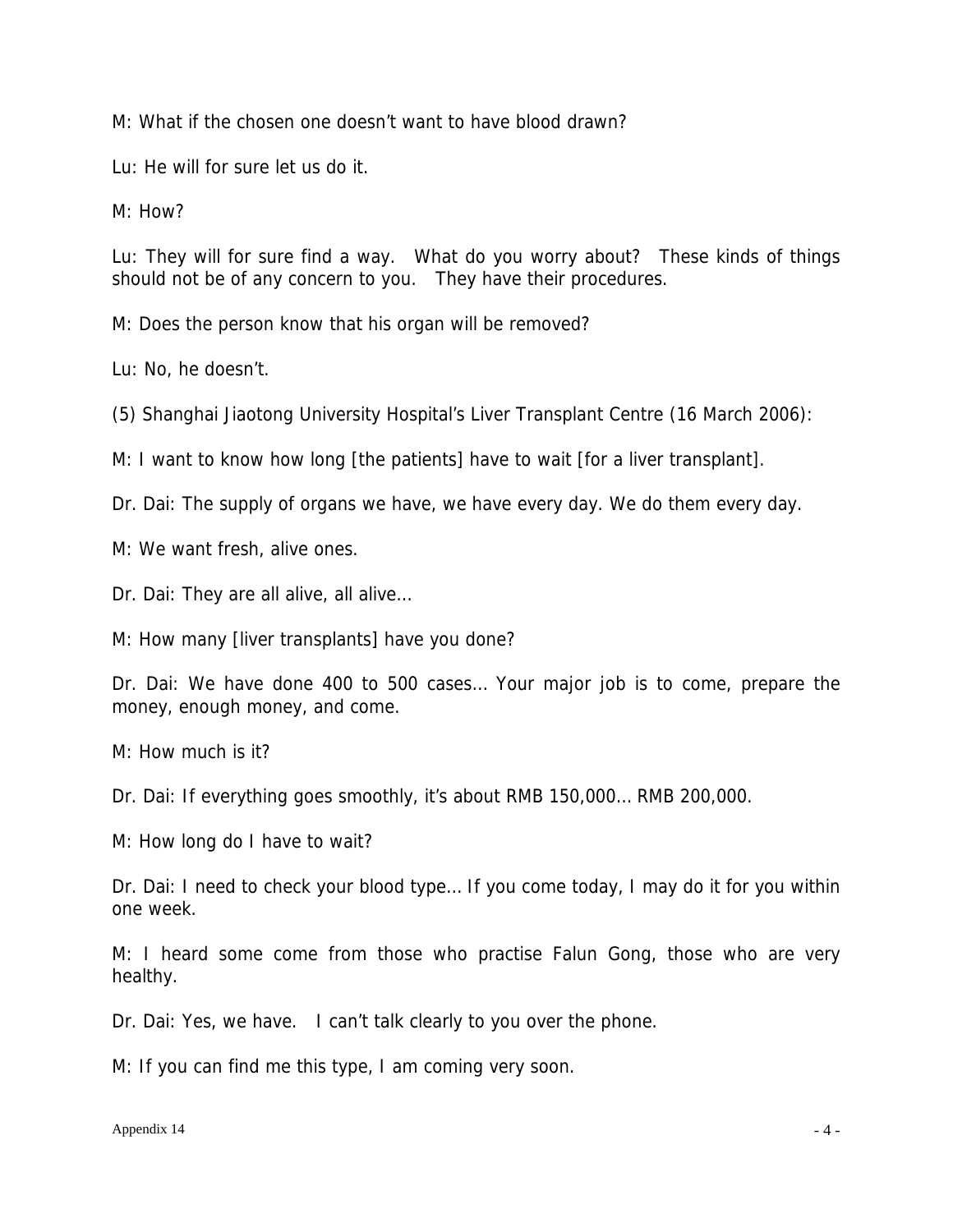Dr. Dai: It's ok. Please come.

M: ... What is your last name?...

Dr. Dai: I'm Doctor Dai.

(6) Zhengzhou Medical University Organ Transplant Centre in Henan Province (14 March 2006):

Dr. Wang: … For sure, [the organ] is healthy… If it's not healthy, we won't take it.

M: I've heard that those kidneys from Falun Gong practitioners are better. Do you have them?

Wang: Yes, yes, we pick all young and healthy kidneys...

M: That is the kind that practises this type of [Falun] Gong.

Wang: For this, you could rest assured. Sorry I can't tell you much on the phone.

M: Do you get [them] out of town?

Wang: … We have local ones and out-of-town ones.

……

M: What is your last name?

Wang: Wang.

(7) Oriental Organ Transplant Center (also called Tianjin City No. 1 Central Hospital), Tianjin City, (15 March 2006):

N: Is this Chief Physician Song?

Song: Yes, please speak.

……

N: Her doctor told her that the kidney is quite good because he [the supplier] practises … Falun Gong.

Song: Of course. We have all those who breathe and with heartbeat… Up until now,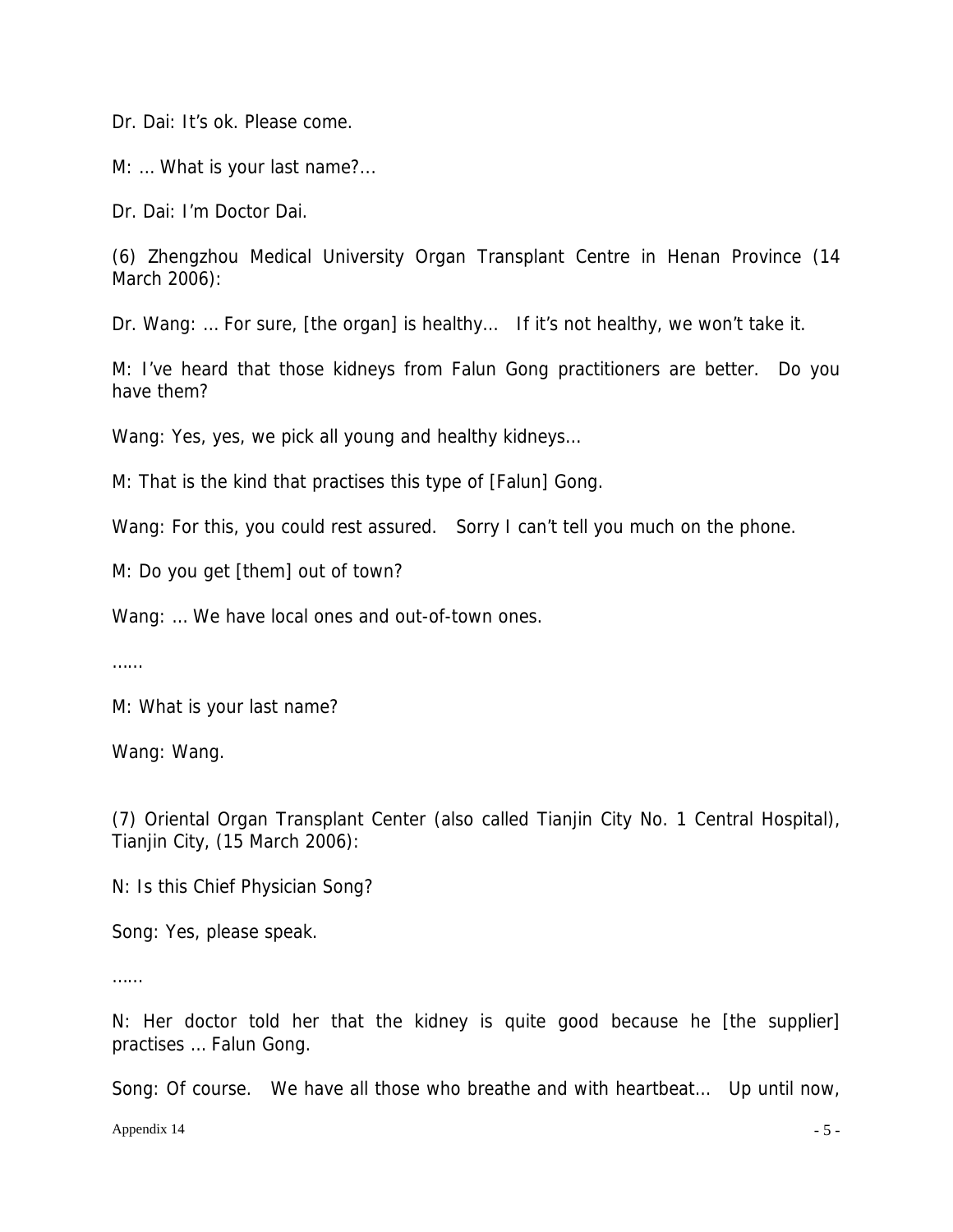for this year, we have more than ten kidneys, more than ten such kidneys.

N: More than ten of this kind of kidneys? You mean live bodies?

Song: Yes, it is so.

(8) Tongji Hospital in Wuhan City, Wuhan City, Hubei Province (30 March 2006):

N: How many [kidney transplants] can you do in a year?

Official: … Our department is the one that does the most in the whole Hubei province. We do a lot if the organ suppliers are ample.

N: … We hope the kidney suppliers are alive. [We're] looking for live organ transplants from prisoners, for example, using living bodies from prisoners who practise Falun Gong. Is it possible?

Official: It's not a problem.

(9) General Hospital of Guangzhou Military Region, Guangdong Province (12 April 2006):

N: Is this Dr. Zhu…?

Zhu: Yes, that's me.

N: I'm from hospital 304. … I have two relatives in hospital 304. We don't have enough kidney supply right now. We did a lot of [kidney transplants] in 2001, 2002, and 2003…

Zhu: Right…

N: We found that kidneys from young people and Falun Gong [practitioners] are better. How about your hospital, such as kidneys from Falun Gong?

Zhu: We have very few kidneys from Falun Gong.

N: But you still have some?

Zhu: It is not hard for [blood] type B. If you come here, we can arrange it quickly, definitely before May 1.

N: There will be a batch before May 1?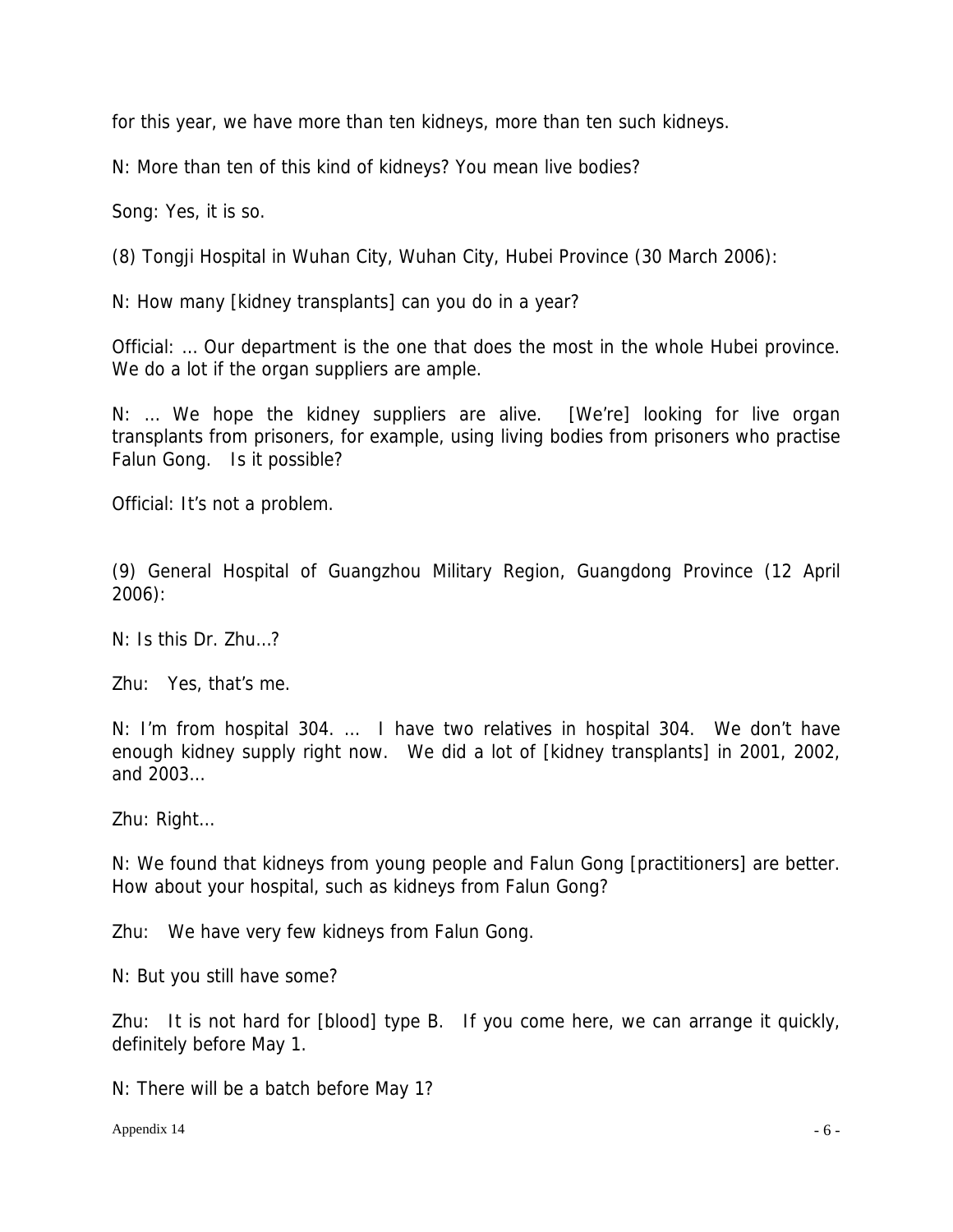Zhu: Several batches.

N: Will you have some after May 1?

Zhu: After May 1, you may need to wait until May 20 or later.

……

(10) First Detention Centre of Qinhuangdao city, Hebei Province (18 May 2006):

N: Is this the First Detention Centre of Qinhuangdao City?

Official: What's up?

N: We are doing kidney transplantations and we don't have enough organs.

Official: You don't need to call here. You just call the court.

N: Which court?

Official: It is the Intermediate People's Court. You need to tell them about such thing.

N: In 2001, you provided live organs from young and healthy people who practised Falun Gong…

Official: You don't need to talk about that time. It has been so many years. Right now it is with the court. You just call them.

(11) The Second Detention Centre of Qinhuangdao city Hebei Province (18 May 2006):

……

N: … I wonder whether you still have live organ supplies from people such as those practising Falun Gong?

Official: No, we don't have Falun Gong [organs] right now. There are very few people—almost none. During earlier 2000s there [were] many Falun Gong [organs].

……

(12) The Qinhuangdao Intermediate People's Court Hebei Province (18 May 2006):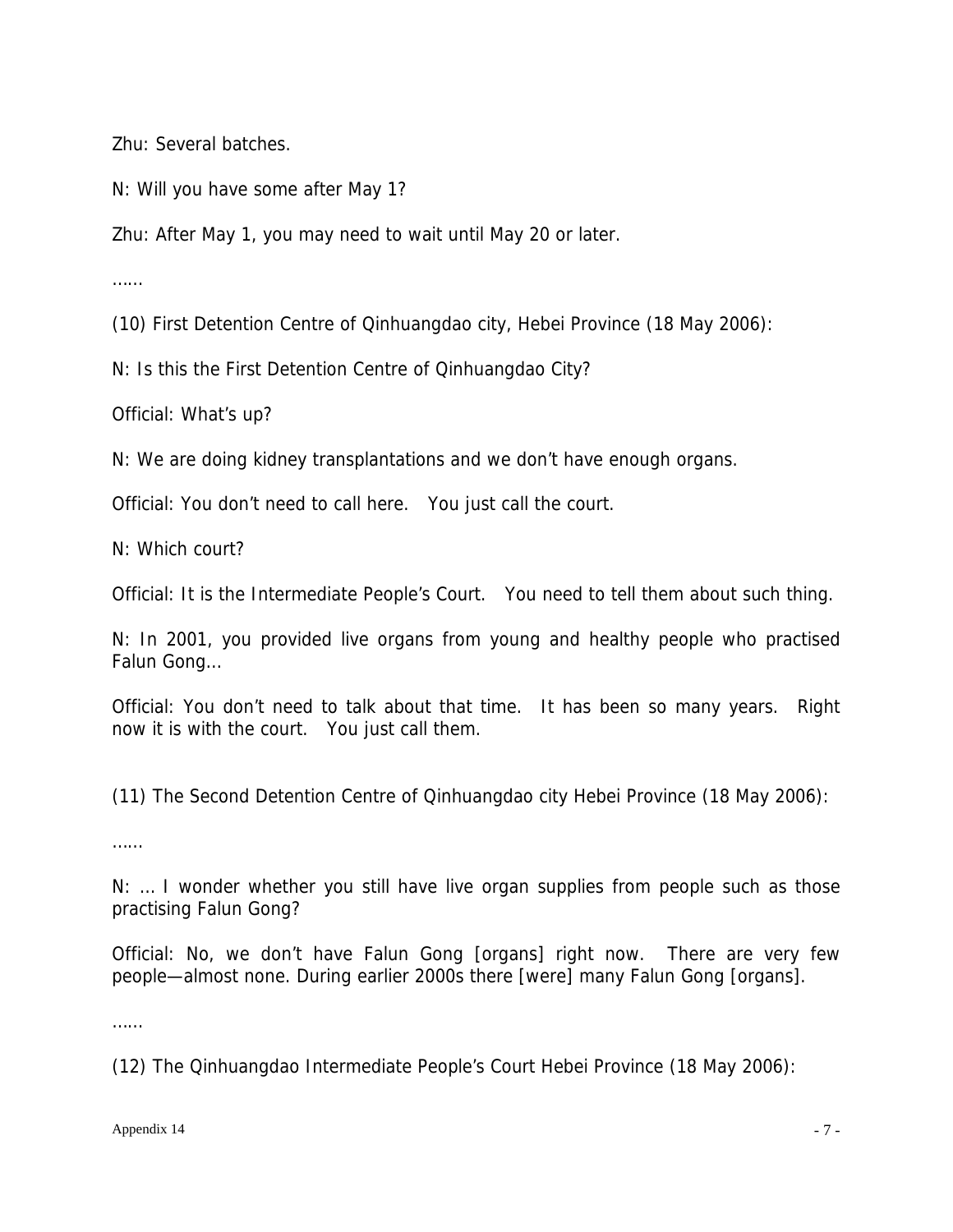……

N: … Can your court provide us with some live kidneys from young and healthy people?

Official: No matter good or bad, we have none. There is no execution after the Spring festival…

N: … I mean live kidneys from young and healthy people who practise Falun Gong. You had a lot in 2001…

Official: We had before…

N: … Not just the executed prisoners—such live organs as Falun Gong…?

Official: No, what you said is in 2001. We have to face reality now…

……

(13) The First Criminal Bureau of the Jinzhou Intermediate People's Court (23 May 2006):

N: Starting from 2001, we always [got] kidneys from young and healthy people who practise Falun Gong from detention centres and courts… I wonder if you still have such organs in your court right now?

Official: That depends on your qualifications… If you have good qualifications, we may still provide some…

N: Are we supposed to get them, or will you prepare for them?"

Official: According to past experience, it is you that will come here to get them.

N: … What are the qualifications that we must have?

Official: … Let's say for now this year is very different from previous years. This year the situation is very tough… The policy is very strict. Several years ago we had a good relationship with Beijing, but recently it is very tense… It's all about mutual benefits…

(14) Kunming Higher People's Court (31 May 2006):

N: … We contacted your court several times in 2001. Your court can provide us with those live kidney organs from those young and healthy Falun Gong practitioners…?